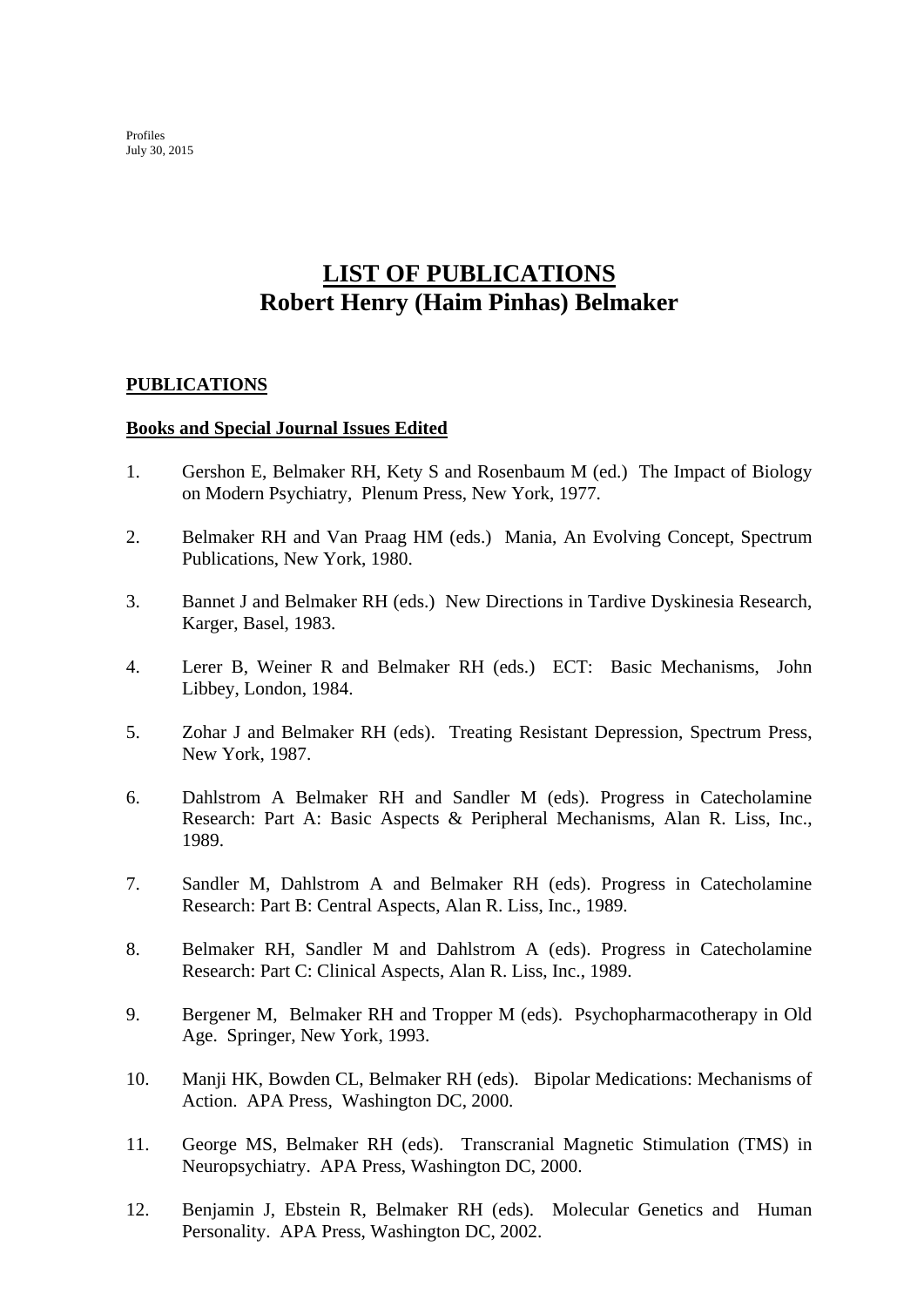- 13. Agam G, Belmaker RH, Everall I (eds). The Post-Mortem Brain in Psychiatric Research. Kluwer Academic Publishers, Norwell, MA. 2002.
- 14. Belmaker RH, Bersudsky Y (eds). Progress in Neuro-Psychopharmacology & Biological Psychiatry, Special Issue: Mechanism of Atypicality of Antipsychotic Drugs. Progress in Neuro-Psychopharmacology and Biological Psychiatry, 27 (7):1067-1069: 2003.
- 15. Belmaker RH, Bersudsky Y (eds). Special Issue: Mechanism of Atypicality of Antipsychotic Drugs. Progress in Neuro-Psychopharmacology & Biological Psychiatry, Elsevier, 27(7):2003.
- 16. Belmaker RH, Agam Galila (eds). Special Issue: Lithium and Mood Stabilizers: Mechanisms of Action. Clinical Neuroscience Research. (4):2004.
- 17. Levine J, Belmaker RH (eds). Special Issue: Homocysteine in Psychiatry: State of the Art. Progress in Neuro-Psychopharmacology & Biological Psychiatry, Elsevier 29(7):2005.
- 18. George MS, Belmaker RH (eds). Transcranial Magnetic Stimulation in Clinical Psychiatry. APPI Press, Washington DC, 2007.
- 19. Belmaker RH, Arbelle S (eds). Special Issue (part 1 and part II): Pediatric Bipolar Disorder, Israel Journal of Psychiatry, 2012.

### **Chapters in Books and Unrefereed Articles**

- 1. Lamprecht F, Wyatt RJ, Belmaker RH, Cohen S and Pollin W (1973). Plasma dopamine-beta-hydroxylase in identical twins discordant for schizophrenia. In: "New Frontiers in Catecholamine Research", Snyder S and Usdin E (eds) Pergamon Press, New York, pp 1123-1126.
- 2. Wyatt RJ, Belmaker RH and Murphy DL (1975). Low platelet monoamine oxidase and vulnerability to schizophrenia. In: "Genetics and Psychopharmacology", Mendlewicz J (ed) Karger, Basel, pp 38-56.
- 3. Belmaker RH and Ebstein RP (1977). The search for genetic polymorphisms of human biogenic amine-related enzymes. In: "The Impact of Biology on Modern Psychiatry", Gershon E, Belmaker RH, Rosenbaum M and Kety SS (eds) Plenum Press, New York, pp 241-260.
- 4. Ebstein RP and Belmaker RH (1977). A comparison of the effect of lithium and haloperidol on human peripheral beta- adrenergic adenylate cyclase. In: "The Impact of Biology on Modern Psychiatry", Gershon E, Belmaker RH, Rosenbaum M and Kety SS (eds) Plenum Press, New York, pp 27-40.
- 5. Ebstein RP and Belmaker RH (1979). Lithium and brain adenylate cyclase. In: "Lithium Controversies and Unresolved Issues", Cooper TB, Gershon S, Kline NS and Schou M (eds) , Amsterdam, pp 703-729.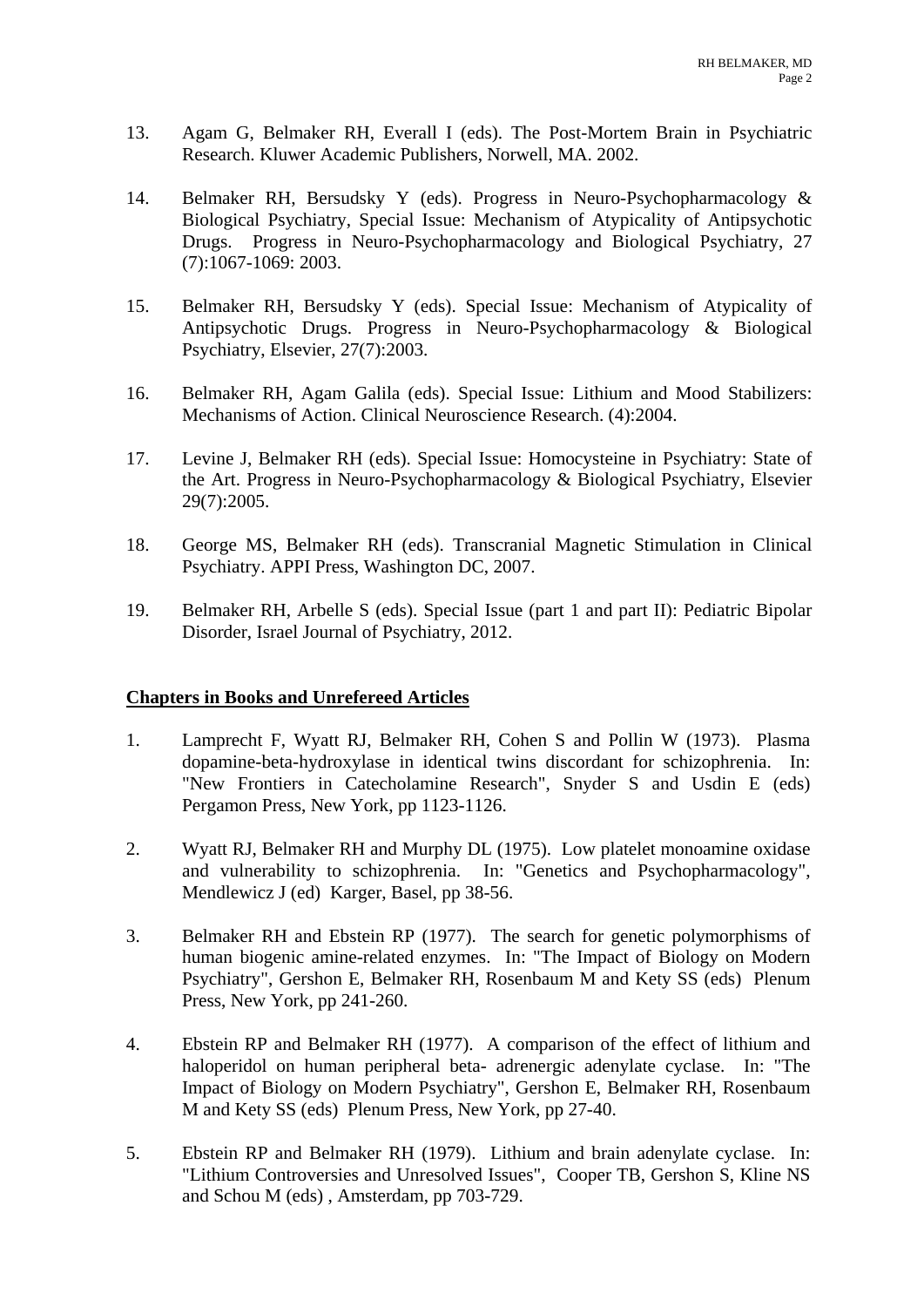- 6. Belmaker RH and Ebstein RP (1979). Adenylate cyclase and the mechanism of lithium action. In: "Neuropsychopharmacology", Saletu B (ed) Pergamon Press, Oxford, pp173-184.
- 7. Belmaker RH and Ebstein RP. Biochemical genetics and platelet MAO (1979). In: "Neuropsychopharmacology", Saletu B (ed) Pergamon Press, Oxford, pp 95-101.
- 8. Belmaker RH, Dasberg H and Ebstein RP (1980). Does neuroleptic blocking of dopamine receptors continue after chronic treatment? In: "Endogenous Peptides and Centrally Acting Drugs", Prog. Biochem. Pharmacol. Vol. 16, Levy A et al. (eds) S. Karger, Basel, pp 109-118.
- 9. Belmaker RH, Zohar J and Ebstein RP. Cyclic nucleotides in mental disorders. In: "Advances in Cyclic Nucleotide Research", Vol. 12, Hamet P and Sands H (eds) Raven Press, New York, 1980, pp. 187-197. Citations: 14
- 10. Ebstein RP, Eliashar S and Belmaker RH (1980). The effect of chronic lithium on adenylate cyclase and dopamine mediated animal behaviors. In: "Neurotransmitters and Mental Diseases", Youdim MBH and Usdin E (eds) John Wiley, New York, pp 395-409.
- 11. Lerer B, Ebstein RP and Belmaker RH (1980). Receptor mechanisms of lithium action in affective disorders. In: "Neurotransmitters and Their Receptors", Littauer UZ et al. (eds.) John Wiley, New York, pp 149-153.
- 12. Belmaker RH, Lerer B, Ebstein RP and Dasberg H (1980). The adrenergic receptor as the locus of antidepressant therapy in humans. In: "Neurotransmitters and Their Receptors", Littauer UA et al. (eds), John Wiley, New York, pp 139-147.
- 13. Bannet J, Belmaker RH and Ebstein RP (1980). Clinical implications of the molecular model of tardive dyskinesia. In: "Neurotransmitters and Their Receptors", Littauer UZ et al. (eds) John Wiley, New York, pp 155-162.
- 14. Belmaker RH and Van Praag HM (1980). Mania, disease entity or symptom cluster? In: "Mania, An Evolving Concept", Belmaker RH and Van Praag HM (eds) Spectrum Press, New York, pp 1-5.
- 15. Belmaker RH, Lerer B and Ebstein RP (1981). Noradrenaline, dopamine and mood. In: "Advances in the Biosciences", Vol. 31, "Recent Advances in Neuropsychopharmacology", Angrist B, Burrows GD, Lader M, Lingjaerde O, Sedvall G and Wheatley D (eds) Pergamon, Oxford, pp 17-29.
- 16. Eisenberg J, Brecher-Fride E, Weizman R, Ebstein RP and Belmaker RH (1981). Lithium and receptors in an animal model of MBD. In: "Developments in Psychiatry", Vol. 5, Biological Psychiatry, 1981, Perris C, Struwe G and Jansson B (eds) Elsevier, Amsterdam, pp 1010- 1018.
- 17. Belmaker RH, Lerer B, Zohar J and Birmaher B (1981). Comparison of receptor stabilization and adenylate cyclase theories of lithium action. In: "Developments in Psychiatry", Vol. 5, Biological Psychiatry, 1981, Perris C, Struwe G and Jansson B (eds) Elsevier, Amsterdam, pp 636-644.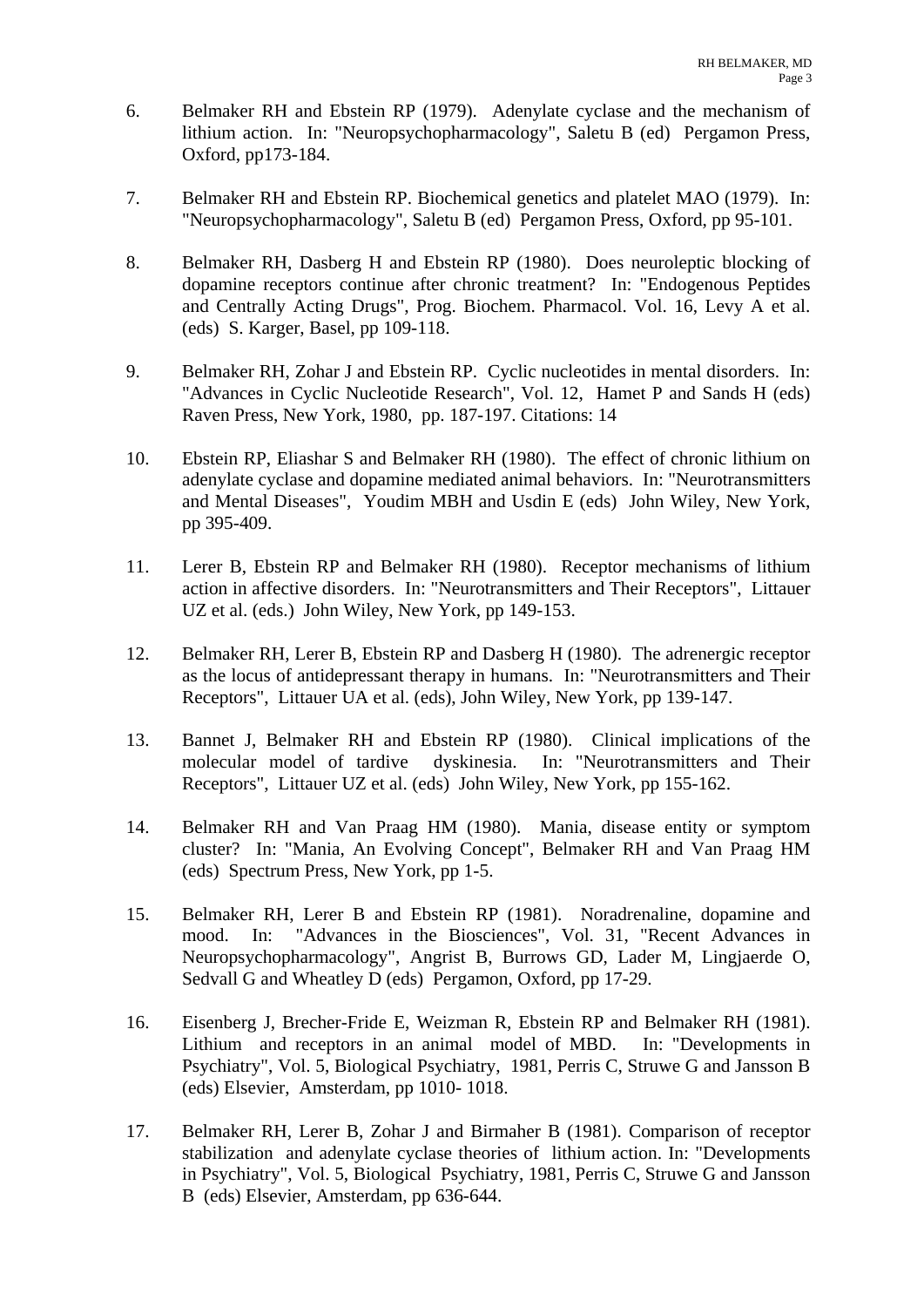- 18. Belmaker RH, Lerer B and Zohar J (1982). Salbutamol treatment of depression. In: "Typical and Atypical Antidepressants", Costa E and Racagni G (eds) Raven Press, New York, pp 181-193.
- 19. Belmaker RH, Zohar J and Levy A (1982). Unidirectionality of lithium stabilization of adrenergic and cholinergic receptors. In: "Basic Mechanisms of Lithium Action", Emrich HM and Lux HD (eds) Excerpta Medica, Amsterdam, pp 146-153.
- 20. Zohar J, Ebstein RP and Belmaker RH (1982). Adenylate cyclase as the therapeutic target site of lithium. In: "Basic Mechanisms of Lithium Action", Emrich HM and Lux HD (eds) Excerpta Medica, Amsterdam, pp 154-166.
- 21. Bannet J and Belmaker RH (1982). Behavioral and biochemical models of dopamine receptor subsensitivity. In: "Behavioral Models and the Analysis of Drug Action", Levy A and Spiegelstein MY (eds) Elsevier, Amsterdam, pp 449-458.
- 22. Belmaker RH, Lerer B, Klein E and Hamburger R (1982). The use of behavioral methods in the search for compounds with lithium-like activity. In: "Behavioral Models and the Analysis of Drug Action", Levy A, and Spiegelstein MY (eds) Elsevier, Amsterdam, pp 343-356.
- 23. Newman M, Zohar J, Kalian M and Belmaker RH (1984). Effects of chronic ECT on adenosine receptor systems in the brain. In: "ECT: Basic Mechanisms", Lerer B, Weiner R and Belmaker RH (eds) John Libbey, London, pp 57-61.
- 24. Ebstein RP, Lerer B, Shlaufman M and Belmaker RH (1984). The effect of repeated electroconvulsive shock treatment on the release of norepinephrine from rat cortical vesicular preparations. In: "ECT: Basic Mechanisms", Lerer B, Weiner R and Belmaker RH (eds) John Libbey, London, pp 62-66.
- 25. Lerer B, Stanley M and Belmaker RH (1984). ECT and lithium: Parallels and contrasts in receptor mechanisms. In: "ECT: Basic Mechanisms", Lerer B, Weiner R and Belmaker RH. (eds) John Libbey, London, pp 67-78.
- 26. Belmaker RH, Lerer B and Klein E (1984). A comparison of carbamazepine with lithium in excited psychoses. In: "Anticonvulsants in Affective Disorders", Emrich HM, Okuma T and Muller AA (eds) Elsevier Science Publishers, pp 198-204.
- 27. Belmaker RH, Stein D, Weinberger D, Potkin S and Wyatt RJ (1984). Cerebrospinal fluid cyclic nucleotides in schizophrenia. In: "Catecholamines: Neuropharmacology and Central Nervous System - Therapeutic Aspects", Usdin E, Carlsson A, Dahlstrom A and Engel J (eds) Alan R. Liss, New York, pp 173-178.
- 28. Hamburger-Bar R and Belmaker RH (1984). Dose-response relationships of vasopressin effect on conditioned avoidance learning in a rat model of minimal brain dysfunction. In: "Symposium on Neuronal Communications", Meyer BJ and Kramer S (eds) AA Balkema, Cape Town, pp 138- 144.
- 29. Belmaker RH, Zohar J and Newman M (1984). The effects of lithium on adenylate cyclase and neurotransmitter receptors. In: "Symposium on Neuronal Communications", Meyer BJ and Kramer S (eds) AA Balkema, Cape Town, pp 223- 231.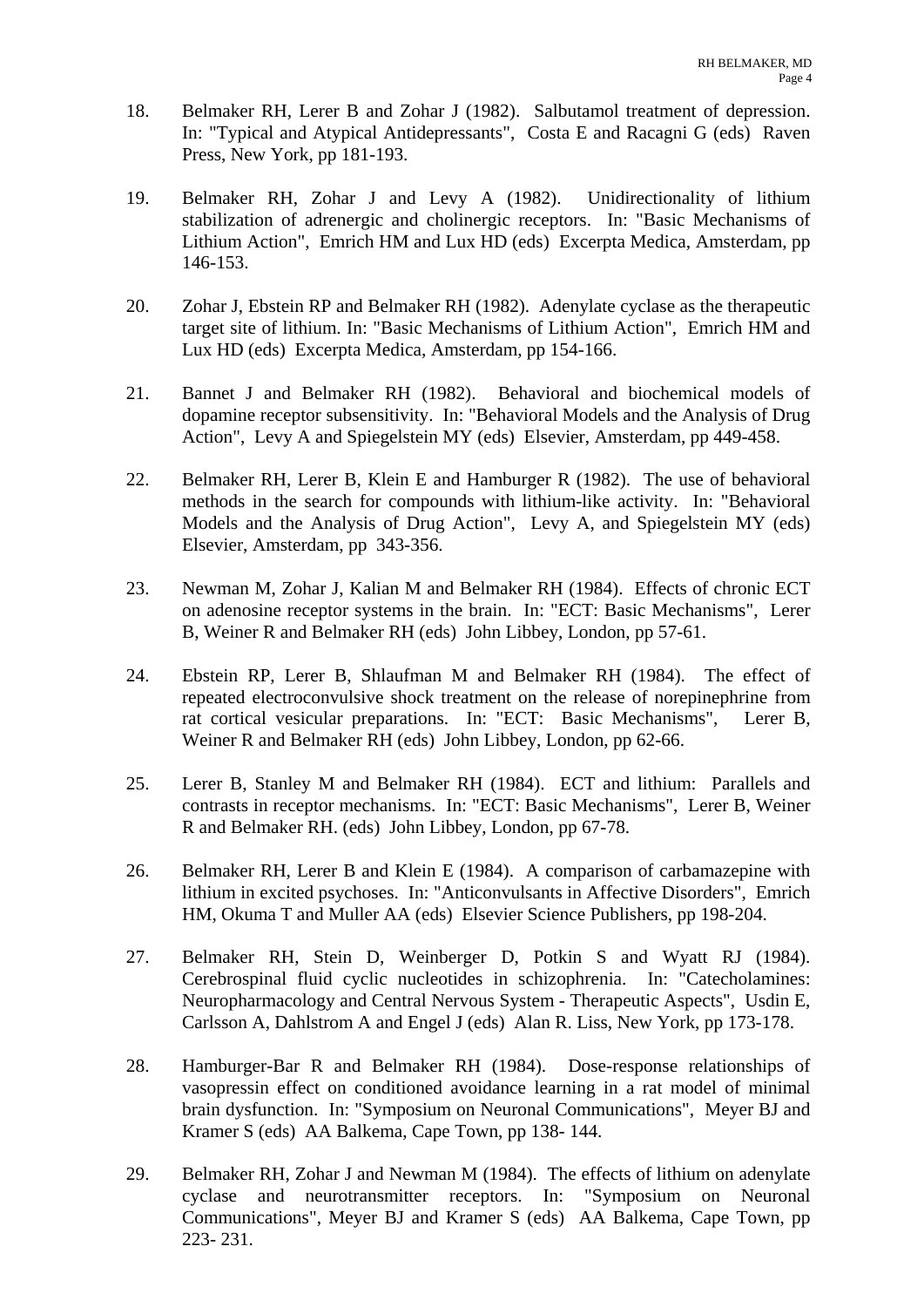- 30. Gologorsky-Chazan S, Golan P, Kugelmass S and Belmaker RH (1984). The effect of lithium treatment in humans on psychophysiological increases and decreases in heart rate. In: "Current Trends in Lithium and Rubidium Therapy", Corsini G (ed), MTP Press, London, pp 263-273.
- 31. Belmaker RH, Hamburger-Bar R, Newman M and Bannet J (1984). The effect of rubidium and lithium on adenylate cyclase and neurotransmitter receptors. In: "Current Trends in Lithium and Rubidium Therapy", Corsini G (ed), MTP Press, London, pp 59-75.
- 32. Hamburger-Bar R, Gak S and Belmaker RH (1984). The effect of a vasopressin derivative on conditioned avoidance learning in a rat model of minimal brain dysfunction. In: "Biological Psychiatry: Recent Studies", Burrows GD et al (eds) John Libbey, London, pp 108-113.
- 33. Belmaker RH, Elami A and Bannet J (1985). Intermittent treatment with droperidol, a short-acting neuroleptic, increases behavioral dopamine receptor sensitivity. In: "Dyskinesia, Research and Treatment", Casey DE, Chase T, Christiansen AV and Gerlach J (ed) pp 194- 199.
- 34. Belmaker RH, Eisenberg J, Hamburger R, Mandel B, Chazan S, Shapira Y, Greenberg L, and Shapiro E (1985). Vasopressin effects on learning in 6-OH dopamine treated rats and minimal brain dysfunction children. In: "Psychopharmacology: Impact on Clinical Psychiatry", Morgan DW (ed), Ishiyaku EuroAmerica Inc., St. Louis, Missouri, pp 175-191.
- 35. Belmaker RH, Klein E and Dick E (1985). Ethics and psychopharmacologic research. In: "Psychopharmacology: Impact on Clinical Psychiatry", Morgan DW (ed) Ishiyaku EuroAmerica Inc, St. Louis, Missouri, pp 19- 29.
- 36. Zohar J, Greenberg D and Belmaker RH (1985). Blood levels of neuroleptic drugs and their relevance for clinical practice. In: "Psychopharmacology: Impact on Clinical Psychiatry", Morgan DW (ed) Ishiyaku EuroAmerica Inc, St. Louis, Missouri, pp 115-138.
- 37. Belmaker RH, Klein E and Lerer B (1985). Carbamazepine in excited psychoses. In: "Psychiatry, The State of the Art", Vol. 3: Pharmacopsychiatry, Pichot P, Berner P, Wolf R and Thau K (eds) Plenus Press, New York, pp 485- 489.
- 38. Newman M, Belmaker RH, Hamburger-Bar R and Lerer B (1986). Receptor-mediated and independent effects in the actions of lithium and electroconvulsive shock on adenylate cyclase. In: "Drug Receptors and Dynamic Processes in Cells", Alfred Benzon Symposium 22, Schou JS, Geisler A, Norn S (eds) Copenhagen, pp 290-301.
- 39. Zohar J, Lerer B and Belmaker RH (1986). Tricyclic-resistant depression: Responses to receptor manipulation with salbutamol, propranolol, estrogen and vasopressin. In: "Biological Psychiatry 1985", Shagass C et al (eds) Elsevier.
- 40. Baron M, Belmaker RH and Risch N (1986). X-linkage and bipolar disorders: New strategies. In: "Biological Psychiatry 1985"., Shagass C et al (eds) Elsevier, pp 13-15.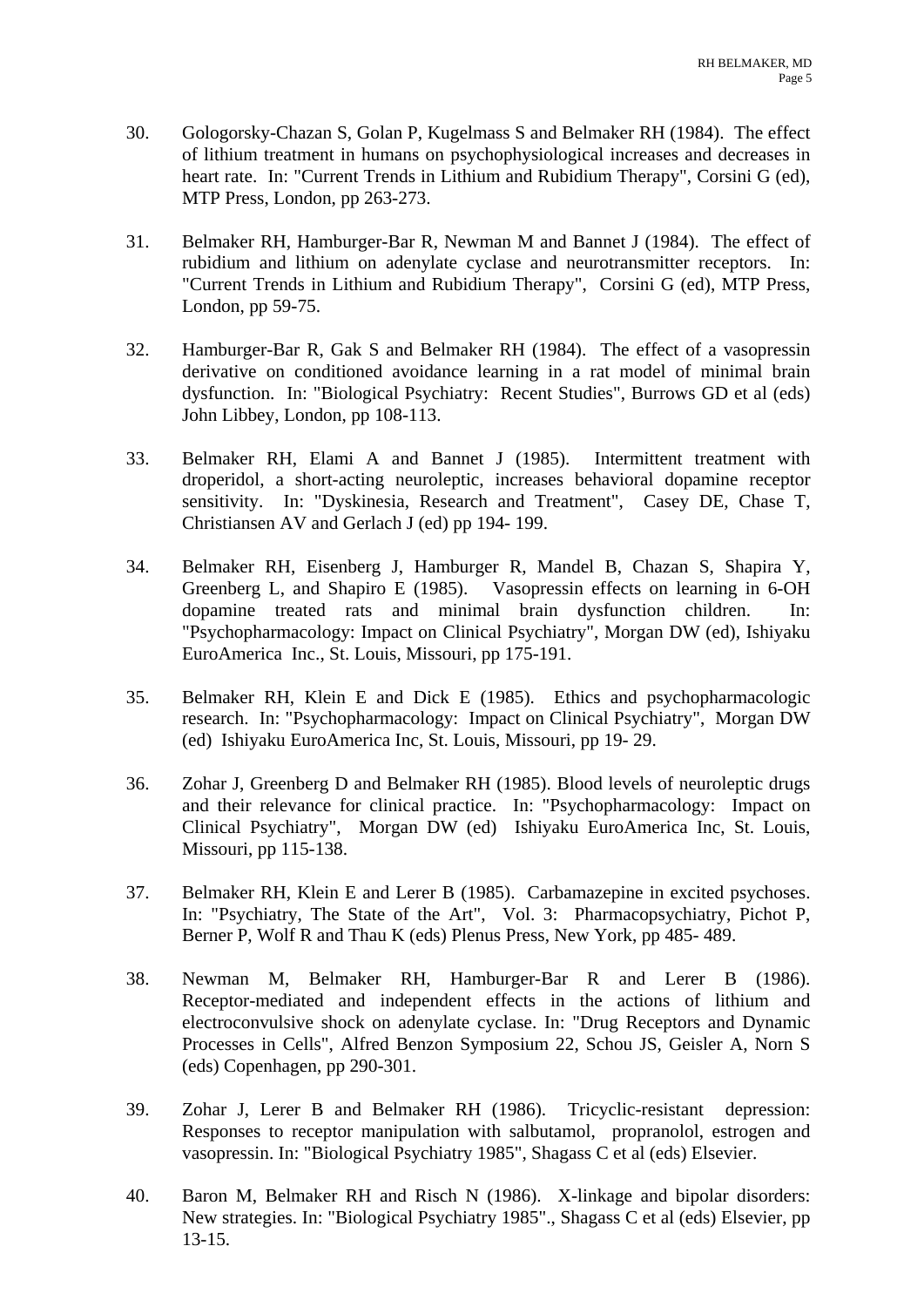- 41. Oppenheim G, Zohar J, Shapira B and Belmaker RH (1987). Estrogen as a possible treatment for women with resistant depression. In: "Treating Resistant Depression", Zohar J and Belmaker RH (eds) Spectrum Press, New York, pp 357-365.
- 42. Zohar J, Lerer B and Belmaker RH (1987). Beta-adrenergic agonist as a potential treatment for resistant depression. In: "Treating Resistant Depression", Zohar J and Belmaker RH (eds) Spectrum Press, New York, pp 375- 380.
- 43. Schreiber G, Avissar S, Umansky R, Perelman GN and Belmaker RH (1988). Implications of muscarinic receptor heterogeneity for research on tardive dyskinesia. In: "Tardive Dyskinesia: Biological Mechanisms and Clinical Aspects", Wolf ME and Mosnaim AD (eds) APA Press, pp 23-28.
- 44. Avissar S, Schreiber G, Danon A and Belmaker RH (1988). Lithium effects on cyclic AMP and phosphatidylinositol metabolism may promote adrenergic-cholinergic balance. In: "New Developments in Lithium Research", Birch NJ (ed) IRL Press, pp 213-216.
- 45. Belmaker RH and Roitman G (1988). A clinical trial of demethylchlortetracycline as a lithium-like agent in excited psychoses. In: "Lithium: Inorganic Pharmacology and Psychiatric Use", Birch NJ (ed) IRL Press, pp 191-193.
- 46. Avissar S, Schreiber G, Danon A and Belmaker RH (1989). Lithium inhibition of noradrenergic-sensitive adenylate cyclase may be mediated by inhibition of G-protein activation. In: "Progress in Catecholamine Research: Clinical Aspects", Belmaker RH (ed.) Alan R. Liss Inc, pp 23-88.
- 47. Belmaker RH, Benjamin J, Kaplan Z and Roitman G (1989). A comparison of theories of lithium action based on phosphatidylinositol metabolism with theories based on cyclic AMP. In: "New Directions in Affective Disorders", Lerer B and Gershon S (eds) Springer-Verlag, New York, pp 134-137.
- 48. Belmaker RH, Avissar S, Schreiber G, Kaplan Z, Givant Y, Lichtenberg P and Zohar J (1990). Does the effect of lithium on G-proteins have behavioral correlates? In: "Lithium and Cell Physiology", Bach RO and Gallicchio VS (eds) Springer-Verlag, New York, pp 94-101.
- 49. Belmaker RH, Livne A, Agam G, Moscovich D, Grisaru N, Schreiber G, Avissar S, Danon A. and Kofman O (1990). "The role of inositol-1-phosphatase inhibition in the mechanism of action of lithium". Pharmacology & Toxicology 66 (suppl III): 76-83.
- 50. Belmaker RH, Zohar J and Klein E (1990). Are the effects of carbamazepine on blood levels of haloperidol clinically relevant? In: "International Clinical Psychopharmacology", Emrich H, Schiwy W and Silverstone T (eds) Clinical Neuroscience Publishers, London, 5 (suppl 1): 67-72.
- 51. Kofman O and Belmaker RH (1991). Animal behavioral models of mania and bipolar affective illness. In: "Animal Models of Psychiatric Disorder: Anxiety, Depression and Mania", Soubrie P (ed) Karger, Basel, Vol 3 pp 103-121.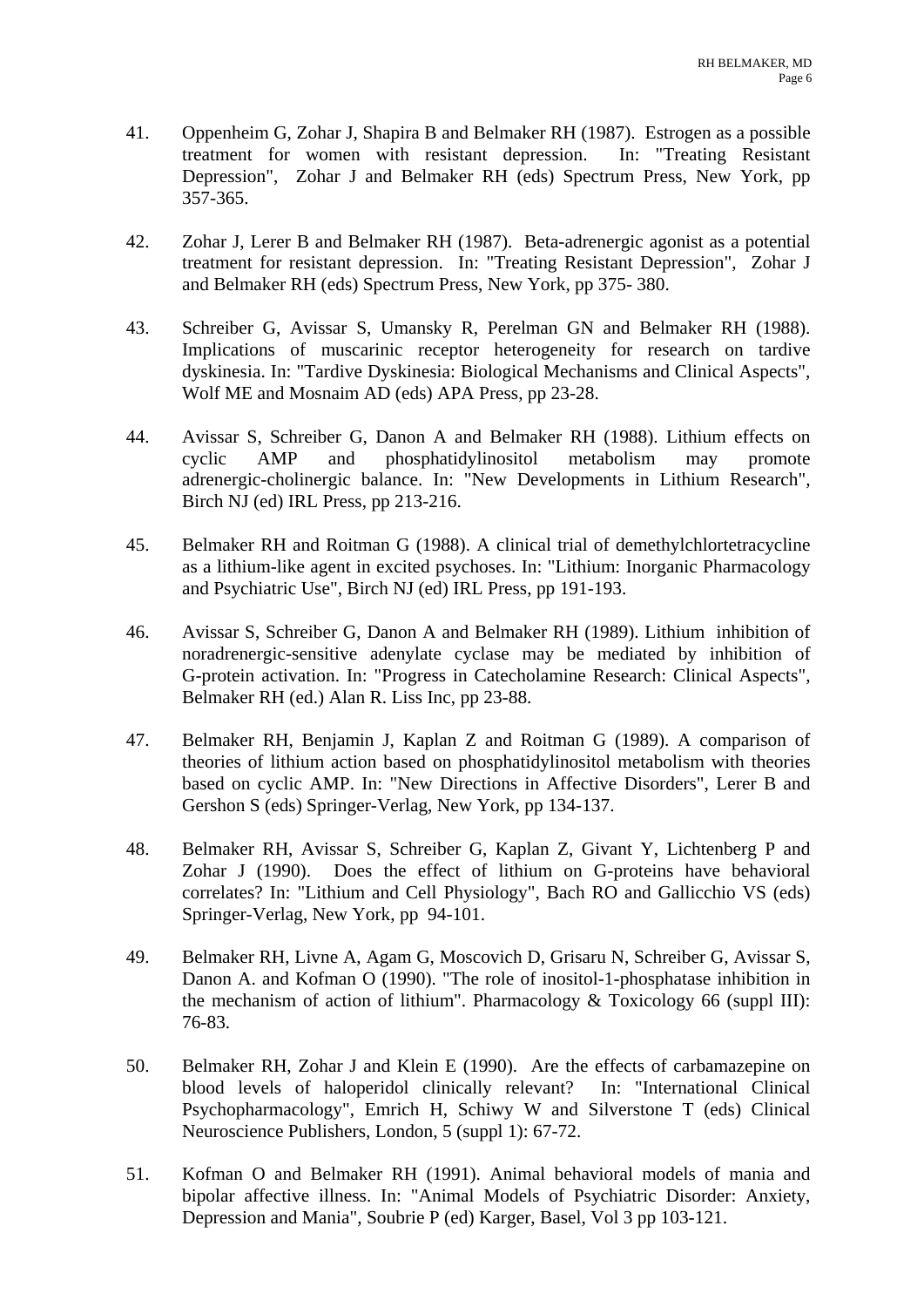- 52. Belmaker RH, Avissar S and Schreiber G (1991). Effects of lithium on human neurotransmitter receptor systems and G-proteins. In: "Lithium and the Cell: Pharmacology and Biochemistry". Birch NJ (ed), Academic Press, Ltd., London, pp 113-119.
- 53. Kofman O, Belmaker RH (1991). Oral or ICV injection of compounds that reduce cyclic AMP affect rat behavior. In: Biological Psychiatry Volume 1, G Racagni, N Brunello, T Fukuda (eds), Elsevier Science Publishers, Amsterdam, pp 195-196.
- 54. Kofman O, Belmaker RH (1991). Intracerebroventricular inositol does not reverse high dose lithium toxicity in rats. *Clinical Neuropharmacology* 13 (suppl 2): 211- 212.
- 55. Belmaker RH, Revasov A, Bersudsky Y, Kofman O (1992). Inositol passes the blood brain barrier sufficiently to reverse lithium effects on behavior in rats*. Clinical Neuropharmacology* 15 (suppl 1): 606-607.
- 56. Kofman O, van Embden S and Belmaker RH (1993). Tetracycline derivatives as potential lithium-like compounds. Birch NJ, Padgham C and Hughes MS (eds), Lithium in Medicine and Biology. Marius Press, Lancashire, pp 151-164.
- 57. Levine J, Gonsalves M, Belmaker RH (1993). Inositol modulation of second messenger systems: a strategy for psychopharmacology of depression in aging. Bergener M, Belmaker RH and Tropper M (eds) Psychopharmacotherapy in Old Age. Springer, New York, pp 254-260.
- 58. Bersudsky Y, Vinnitsky I, Grisaru N, Kofman O and Belmaker RH (1993). Doseresponse and time-curve of inositol prevention of Li-pilocarpine seizures. *European Neuropsychopharmacology* 3 (special issue): 428-429.
- 59. Belmaker RH (1994). Inositol (Plenary Lecture extended abstract). *European Neuropsychopharmacology* 4: 165-166.
- 60. Kofman O, Belmaker RH, Mork A and Geisler A (1994). The 4-dedimethylamino derivative of tetracycline loses both ability to block cyclic AMP accumulation and the ability to inhibit rat motor activity. *European Neuropsychopharmacology* 4: 420-421.
- 61. Grisaru N, Yaroslavsky U, Abarbanel J, Lamberg T, Belmaker RH (1994). Transcranial magnetic stimulation in depression and schizophrenia*. European Neurospychopharmacology* 4: 287-288.
- 62. Fleischmann A, Steppel J, Leon A, Belmaker RH (1994). The effect of transcranial magnetic stimulation compared with electroconvulsive shock on rat apomorphineinduced stereotypy. *European Neuropsychopharmacology* 4: 449-450.
- 63. Levine J, Pomerantz T, Belmaker RH (1994). The effect of inositol on cognitive processes and mood states in normal volunteers. *European Neuropsychopharmacology* 4: 418-419.
- 64. Barak Y, Levine J and Belmaker RH (1994). The effect of inositol on lithium induced EEG abnormalities. *European Neuropsychopharmacology* 4: 419-420.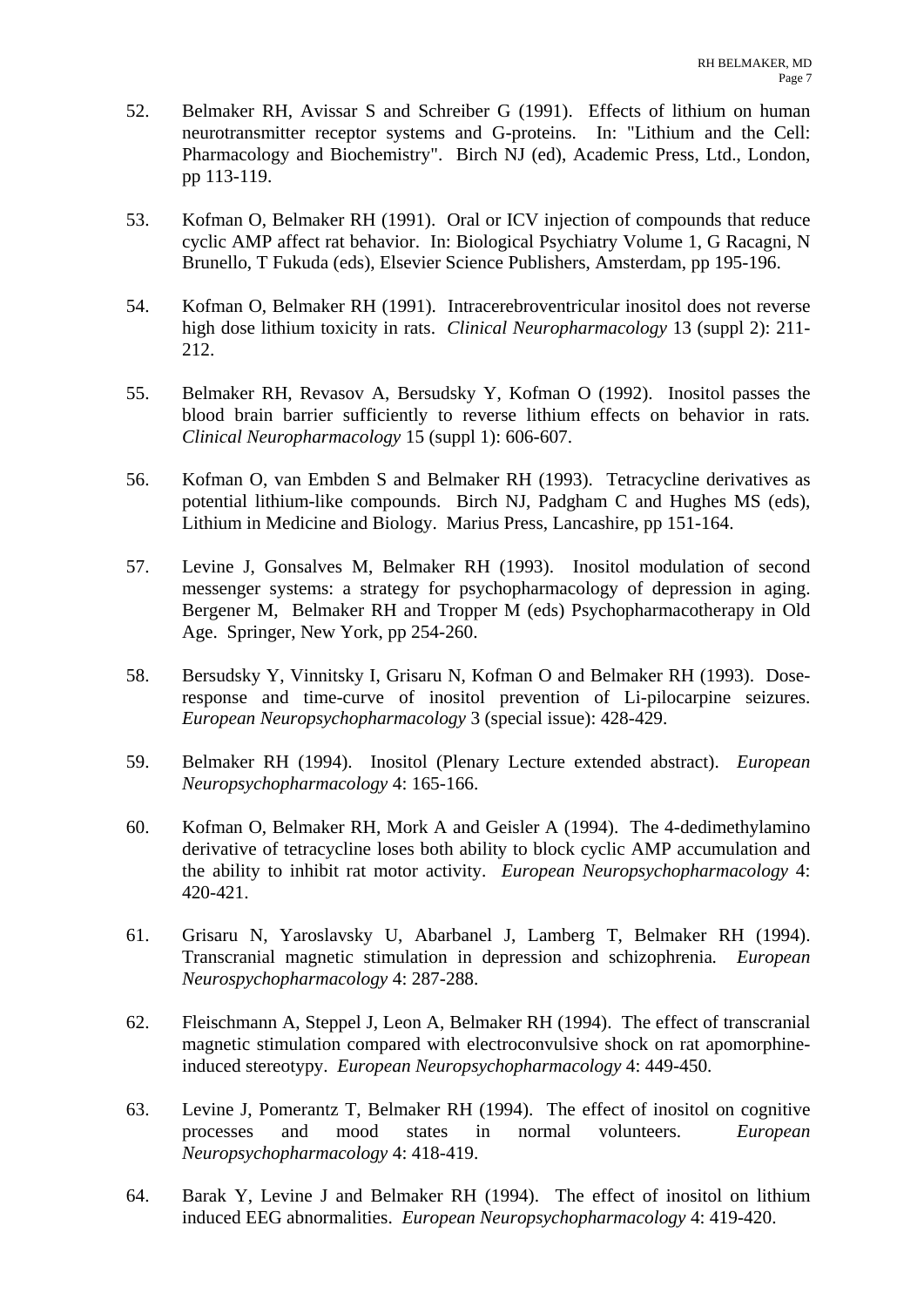- 65. Bersudsky Y, Mahler O, Kofman O and Belmaker RH (1994). Species differences in susceptibility to Li-pilocarpine seizures. *European Neuropsychopharmacology* 4: 429-430.
- 66. Agam G, Kofman O and Shapiro J (1994). Icv inositol does not reverse seizures elicited by an inositol monophosphatase inhibitor K-76CONa and pilocarpine. *European Neuropsychopharmacology* 4: 424-425.
- 67. Agam G, Bersudsky Y and Kofman O (1994). The effect of chronic peripheral administration on Li-pilocarpine seizures and rat brain inositol levels. *European Neuropsychopharmacology* 4: 417.
- 68. Belmaker RH, Bersudsky Y, Benjamin J, Agam G, Levine J, Kofman O (1995). Manipulation of inositol-linked second messenger systems as a therapeutic strategy in psychiatry. In: Gessa GL, Fratta W, Pani L and Serra G (eds) Depression and Mania: From Neurobiology to Treatment. Raven Press, New York pp 67-84.
- 69. Benjamin J, Agam G, Levine J, Bersudsky Y, Kofman O, Belmaker RH (1995). Inositol treatment in Psychiatry. Psychopharmacology Bulletin 31: 167-175.
- 70. Grisaru N, Abarbanel J, Belmaker RH (1995). Slow magnetic stimulation of motor cortex and frontal lobe in depression and schizophrenia. *Acta Neuropsychiatrica* (special issue). 7: S21-S23.
- 71. Belmaker RH, Agam G (1995). Social context, the biology of suicide, and second messengers. *Clinical Neuropharmacology* 18 (suppl 3): S34-S38.
- 72. Belmaker RH, Bersudsky Y, Agam G, Levine J, Kofman O (1996). How does lithium work on manic-depression?: clinical and psychological correlates of the inositol theory. *Annual Review of Medicine*: Selected Topics in the Clinical Sciences. Vol 17, pp 47-56, Annual Reviews Inc, Palo Alto, California, USA.
- 73. Benjamin J, Fux M, Belmaker RH (1996). Time course of inositol treatment of panic disorder. *European Neuropsychopharmacology* 6 (suppl 4): S48-S49.
- 74. Benjamin J, Ebstein RP, Belmaker RH (1997). Personality Genetics. *Isr J Psychiatry Rel Sci* 34: 270-280.
- 75. Hertz L, Wolfson M, Hertz E, Agam G, Richards M and Belmaker RH (1997). Lithium-inositol interactions: synthesis, uptake turnover. In: Honig A, Ansseau M, van Praag HM (eds). Depression: Neurobiological, Psychopathological and Therapeutic Advances, pp 519-534. John Wiley and Sons Ltd, England.
- 76. Belmaker RH, Grisaru N, Ben-Shahar D, Klein E (1997). The effects of TMS on animal models of depression, β-adrenergic receptors, and brain monoamines. *CNS Spectrums* 2: 26-30.
- 77. Belmaker RH, Grisaru N. (1998) Magnetic stimulation of the brain in animal depression models responsive to ECS. *Journal of ECT* 14:194-205.
- 78. Nemanov L, Ebstein RP, Shamir A, Atack JR, Levine J, Osher Y, Belmaker RH, Agam G. Effects of bipolar disorder and lithium treatment on inositol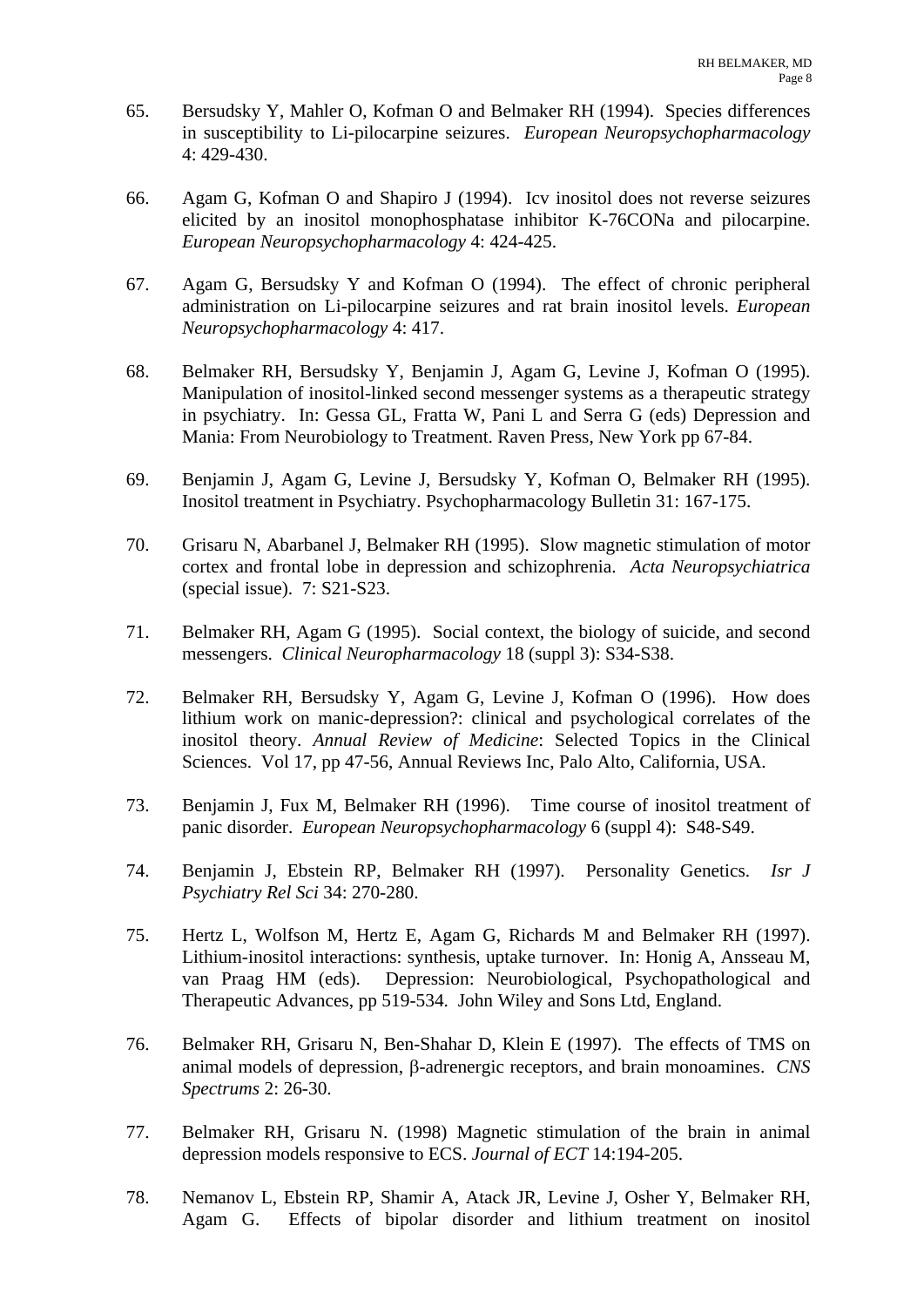monophosphatase transcription and translation. In: Birch NJ, Gallicchio VS, Becker RW (eds). Lithium: 50 Years of Psychopharmacology. Weidner Publishing, Cheshire, Connecticut, 1999 pp 116-135.

- 79. Pridmore S, Belmaker RH (1999). TMS treatment of psychiatric disorder. *Psychiatry and Clinical Neuroscience* 53:541-548*.*
- 80. Bersudsky Y, Einat H, Stahl Z, Belmaker RH (1999). Epi-inositol and inositol depletion: two new treatment approaches in affective disorder. *Current Psychiatry* 1:141-147.
- 81. Grisaru N, Chudakov B, Yaroslavsky Y, Belmaker RH. Is TMS therapeutic in mania as well as depression? In: Paulus W, Hallett M, Rossini PM and Rothwell JC (eds.). Transcranial Magnetic Stimulation. Elsevier, Netherlands, 1999, pp 299-303.
- 82. Benjamin J, Belmaker RH. Psychiatric genetics in Israel. (1999). *Psychiatric Genetics* 9:53-57.
- 83. Grisaru N, N Yaroslavsky Y, Belmaker RH. Is TMS an antibipolar treatment? In: George MS and Belmaker RH (eds). Transcranial Magnetic Stimulation (TMS) in Neuropsychiatry. APA Press, 2000, pp 201-208.
- 84. Ebstein RP, Benjamin J, Belmaker RH (2000). Personality and polymorphisms of genes involved in aminergic neurotransmission. *European J of Pharmacology* 410:205-214.
- 85. Belmaker RH , Einat H, Levkovitz Y, Segal M, Grisaru N. TMS effects on animal models of depression and mania: implications of hippocampal electrophysiology? In: George MS and Belmaker RH (eds). Transcranial Magnetic Stimulation (TMS) in Neuropsychiatry. APA Press, 2000, pp 99-114.
- 86. Levine J, Barak Y, Benjamin J, Bersudsky Y, Kofman O and Belmaker RH. Therapeutic potential of inositol treatment in depression, panic, dementia and lithium side effects. In: Montgomery S and Halbreich U (eds) Pharmacotherapy of Mood, Anxiety and Cognition. American Psychiatric Press, 2000. pp 159-166.
- 87. Fleischmann A, Silverberg D, Belmaker RH. (2000). Antidepressant potential of transcranial magnetic stimulation in rat models: comparison of slow versus rapid magnetic stimulation. In: Montgomery S and Halbreich U (eds) Pharmacotherapy of Mood, Anxiety, and Cognition. American Psychiatric Press, 2000. pp 189-196.
- 88. Belmaker RH, Yaroslavsky Y. Perspectives for New Pharmacological Interventions. In: Gershon S and Soares J (eds). Basic Mechanisms and Therapeutic Implications of Bipolar Disorder. Marcel Dekker, Inc., New York, NY, 2000. pp 507-528.
- 89. Einat H, Shaldubina A, Belmaker RH. Epi-inositol: a potential antidepressant In: Drug Development Research, special issue, Biotechnology and Drug Development in Israel. Wiley-Liss, New York, 2000, pp309-315.
- 90. Ebstein RP, Benjamin J, Belmaker RH (2000). Genetics of personality dimensions. *Current Opinion in Psychiatry* 13:617-622.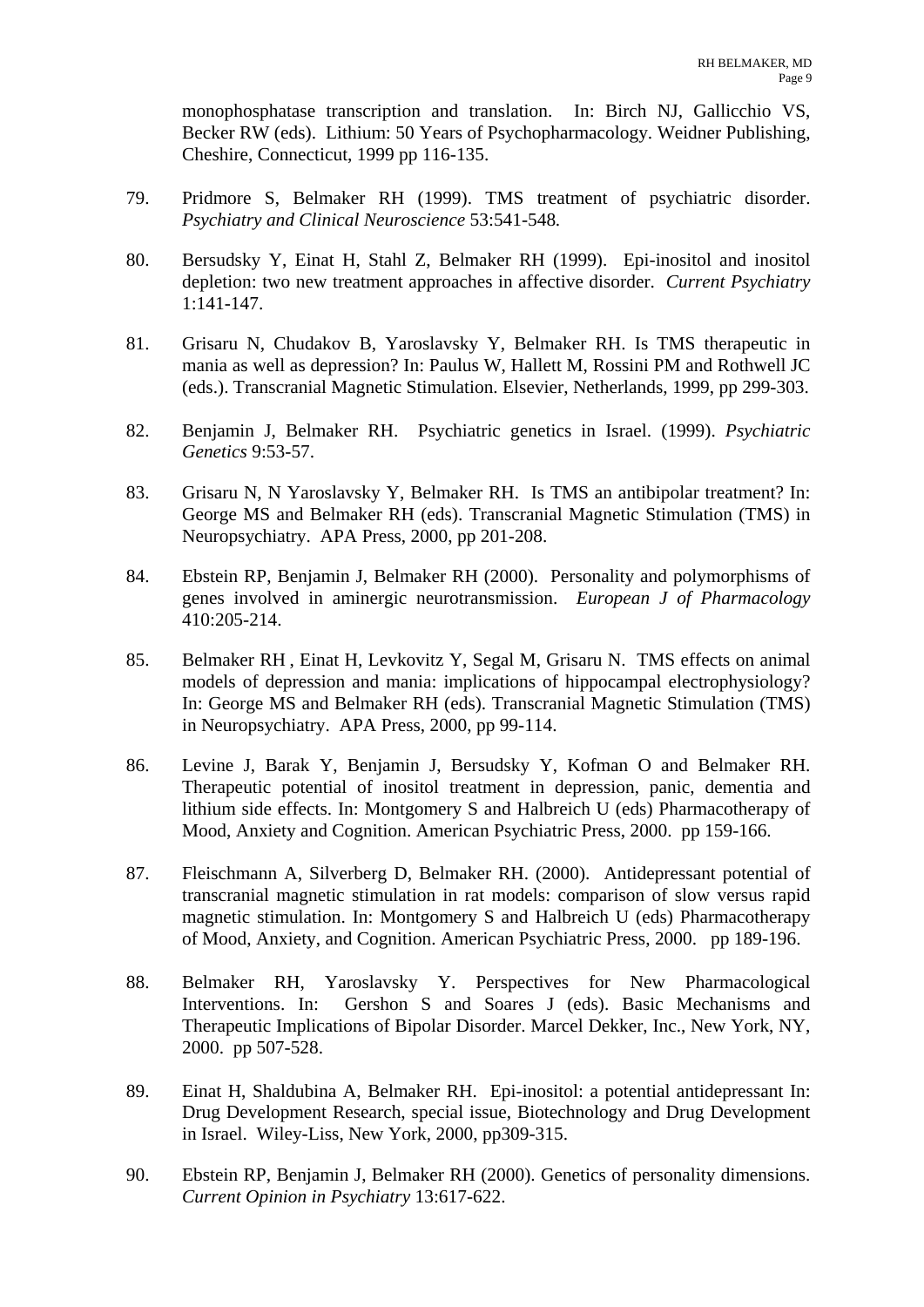- 91. Lisanby SH, Belmaker RH. (2000). Animal models of the mechanisms of action of repetitive transcranial magnetic stimulation (rTMS): comparisons with electroconvulsive shock (ECS). *Depression and Anxiety* 12:178-187.
- 92. Einat H, Kofman O, Belmaker RH. Animal Models of Bipolar Disorder: From A single Episode to Progressive Cycling Models. In: Myslobodsky MS and Weiner I (eds). Contemporary Issues in Modeling Psychopathology. Kluwer Academic, Boston, MA. 2000, pp165-179.
- 93. Einat H, Belmaker RH (2001). The effects of inositol treatment in animal models of psychiatric disorders. *Journal of Affective Disorders* 62:113-121. Citations: 32
- 94. Nemets B, Belmaker RH, Fux M, Levine J (2001). Combination of antidepressant drugs: the case of inositol. *Human Psychopharmacology Clin Exp* 16:37-43.
- 95. Einat H, Belmaker RH. Mechanisms of inositol effects on behavior In: Contemporary Neuropsychiatry, Miyoshi K, Shapiro CM, Gaviria M, Morita Y (eds). Springer Verlag. Tokyo, Japan, 2001, pp252-256.
- 96. Grisaru N, Yaroslavsky, Belmaker RH. TMS in mania and in animal models of mania In: Contemporary Neuropsychiatry, Miyoshi K, Shapiro CM, Gaviria M, Morita Y (eds). Springer Verlag. Tokyo, Japan, 2001, 233-236.
- 97. Benjamin J, Ebstein RP, Belmaker RH (2001). Genes for human personality traits: "endophenotypes" of psychiatric disorders? (editorial) *World J of Biological Psychiatry* 2:54-57.
- 98. Einat H, Belmaker RH. (2001). Animal models of psychiatric diseases *Harefuah* 140:458-463, 568.
- 99. Ebstein R, Belmaker RH. Genetics of sensation or novelty seeking and criminal behavior In: The Neurobiology of Criminal Behavior, Glicksohn J (ed). Kluwer Academic Publishers. Boston, USA, 2002, 51-78.
- 100. Benjamin J, Belmaker RH. Inositol in treatment of psychiatric disorders In: Mischoulon D and Rosenbaum JF (eds). Alternative Medications and the Treatment of Psychiatric Disorders. Lippincott Williams & Wilkins, Baltimore, MD, 2002, 111-124.
- 101. Benjamin J, Ebstein RP, Belmaker RH. Personality Genetics, (2002). *Israel Journal of Psychiatry* 39;271-279.
- 102. Levine J, Bersudsky Y, Nadri C, Yaroslavsky Y, Abed N, Mishory A, Agam G, Belmaker RH. Mechanism of action of new mood stabilizing drugs In: Handbook of Medical Psychiatry. Soares JC and Gershon S (eds) Marcel Dekker, New York, 2003, 793-806.
- 103. Shaldubina A, Belmaker RH, Agam G. Multiple mechanisms of action of lithium In: Handbook of Medical Psychiatry. Soares JC and Gershon S (eds), Marcel Dekker, New York, 2003, 757-766.
- 104. Belmaker RH, Bersudsky Y (2003). A rational approach to the use of atypical antipsychotics (editorial). *Israel Journal of Psychiatry* 40;79-81.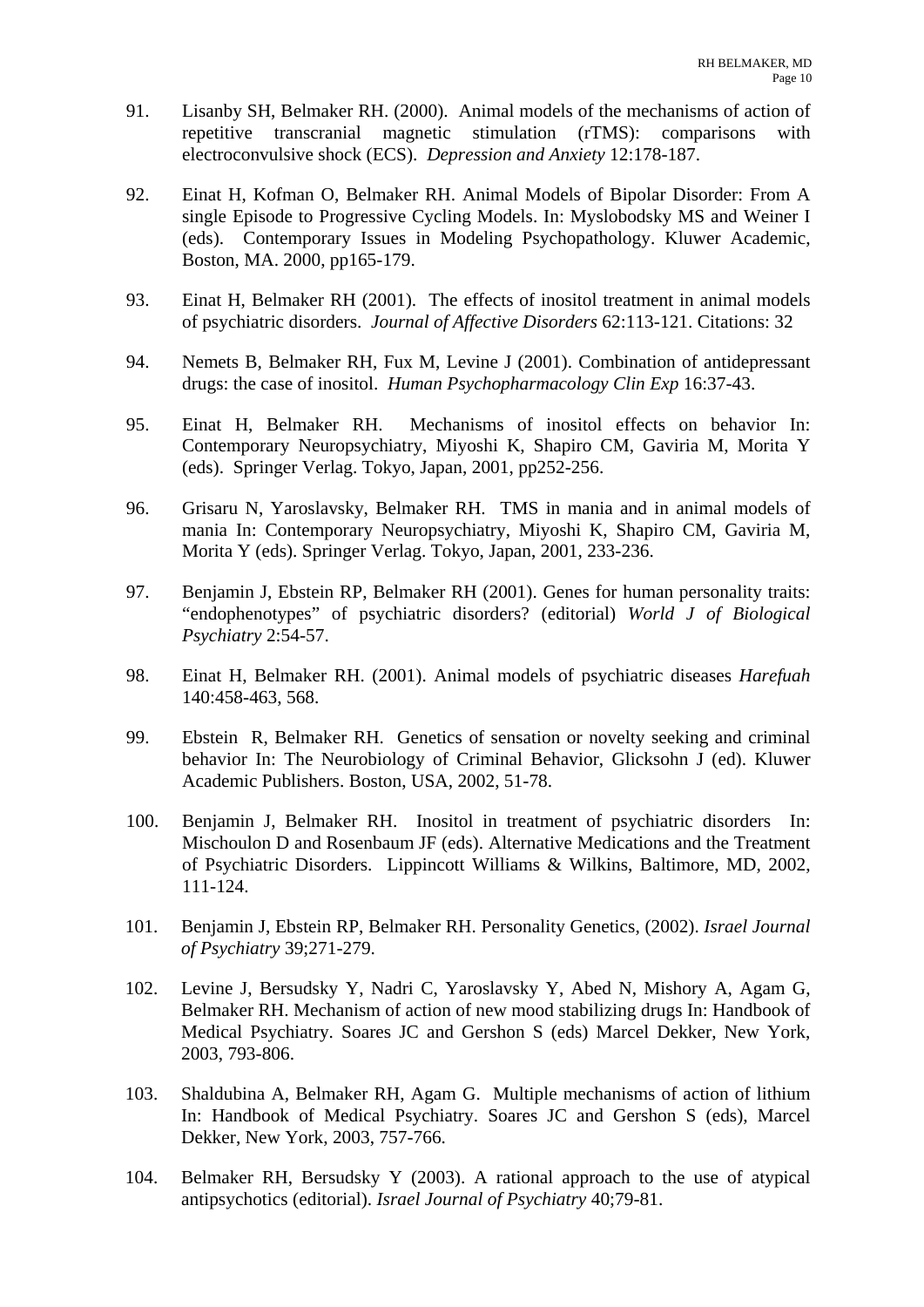- 105. Agam G, Shatiel G, Kozlovsky N, Shimon H, Belmaker RH (2003). Lithium inhibitable enzymes in postmortem brain of bipolar patients. *J Psychiatric Res* 37:433-442.
- 106. Belmaker RH, Mishory A, Bersudsky Y (2003). Anticonvulsant prophylaxis in bipolar disorder: is phenytoin the prototype? *European Neuropsychopharmacology* 13:S106-107.
- 107. Greenberg ML, King D, Shaltiel G, Ju S, Agam G, Belmaker RH (2003). Inhibition of myo-inositol-phosphate synthase by valproate: a mechanism for mood stabilization? *European Neuropsychopharmacology* 13: 107-108.
- 108. Einat H, Belmaker RH, Manji HK (2003). New approaches to modeling bipolar disorder. Psychopharmacol Bull, 37:47-63.
- 109. Belmaker RH, Bersudsky Y (2003). Introduction: Mechanism of atypicality of antipsychotic drugs. Progress in Neuro-Psychopharmacology & Biological Psychiatry, 27:1067-1069.
- 110. Nemets B, Osher Y, Belmaker RH (2004). Omega-3 fatty acids and augmentation strategies in treating resistant depression. Essential Psychopharmacology 6:57-62.
- 111. Belmaker RH, Bersudsky Y. Bipolar disorder: mania and depression. *Discovery Medicine* 24:239-245.
- 112. Shamir A, Agam G, Belmaker RH (2004). Neurogenesis and neuroprotection as new drug targets for bipolar patients: a critical review In: Current and Future Developments in Psychopharmacology. den boer JA, ter Horst GJ, George M (eds). Organan, The Netherlands, 217-230.
- 113. Belmaker RH, Bersudsky Y (2004). Bipolar disorder: treatment. *Discovery Medicine* 24:415-420.
- 114. Belmaker RH, Agam Galila (2004). Introduction In: Special Issue: Lithium and Mood Stabilizers: Mechanisms of Action. Belmaker RH & Agam G (eds). *Clinical Neuroscience Research* 4:133-135.
- 115. Belmaker RH, Agam G (2005). Bipolar disorder: neurochemistry and drug mechanisms. *Discovery Medicine* 5:191-198.
- 116. Levine J, Sela B-A, Osher Y, Belmaker RH. (2005). High homocysteine serum levels in young male schizophrenia and bipolar patients and in an animal model, In: Homocysteine in Psychiatry: State of the Art. *Progress in Neuro-Psychopharmacology & Biological Psychiatry*, Elsevier 29:1181-91.
- 117. Levine J, Belmaker RH, Botttiglieri (2005). Introduction In: Homocysteine in Psychiatry: State of the Art. Progress in *Neuro-Psychopharmacology & Biological Psychiatry*, Elsevier 29: 1101-1102.
- 118. Belmaker RH, Shaldubina A, Bersudsky Y. (2006). Effects of lithium on behavior and cognition (animals and health humans) In: Lithium in Neuropsychiatry: The Comprehensive Guide. Bauer M, Grof P & Muller-Oerlingausen B (eds). Taylor & Francis Books Ltd, United Kingdom. 433-439.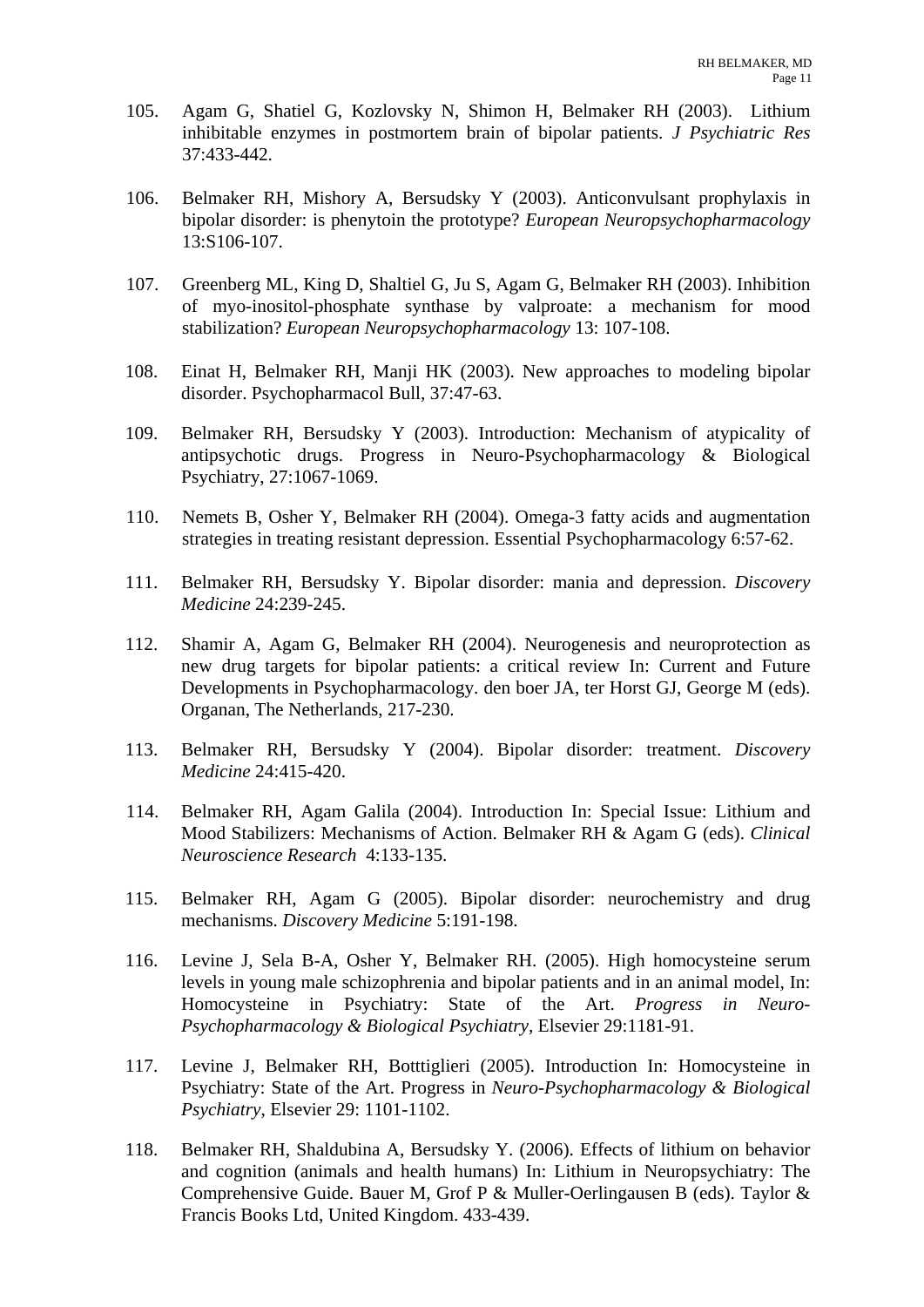- 119. Levine J, Applebaum J, Belmaker RH. (2006). Novel treatments of bipolar depression In: Bipolar Depression. El-Mallakh RS, Ghaemi N (eds). APPI Press, Washington DC. 191-214.
- 120. Ebstein RP, Bachner-Melman R, Benjamin J, Belmaker RH (2006). The elusive world of personality genes: cherchez le phenotype In: Neurobehavioral Genetics: Methods and Applications  $2^{nd}$  edition, Jones BC, Mormede P (eds). Taylor & Francis, pp 263-279.
- 121. Einat H, Shaldubina A, Bersudsky Y, Belmaker RH (2007). Prospects for the Development of Animal Models for the Study of Bipolar Disorder. In: Basic Mechanisms and Therapeutic Implications of Bipolar Disorder,  $2<sup>nd</sup>$  edition. Soares J and Young A (eds). Marcel Dekker, Inc., New York, NY. 19-31.
- 122. Grisaru N, Chudakov B, Kaptsan A, Shaldubina A, Applebaum J, Belmaker RH (2007). TMS in mania In: TMS in Clinical Psychiatry. George M, Belmaker RH (eds). APPI Press, Washington DC. 153-163.
- 123. George M, Belmaker RH (2007). Epilogue for the clinician In: TMS in Clinical Psychiatry. George M, Belmaker RH (eds). APPI Press, Washington DC. 257-264.
- 124. Belmaker RH, Bersudsky Y (2007). Lithium-pilocarpine seizures as a model for lithium action in mania In: Animals Models of Bipolar Disorder and Mood Stabilizer Efficacy. Gould T and Einat H (eds). *Neuroscience & Biobehavioral Reviews*, 31:843-849.
- 125. Belmaker RH, Agam G, Lenox RH (2007). Neurobiology and pharmacotherapy of bipolar disorder In: Handbook of Contemporary Neuropharmacology. Sibley D, Hanin I, Kuhar M, Skolnick P (eds). APPI Press, 859-876.
- 126. Belmaker RH (2007). Mood stabilizers (Hebrew) In: Israel Medical Encyclopedia, Vol 8. Sheinfeld Y (ed). Idiot Achronot Books, Tel Aviv, 1767
- 127. Grisaru N, Chudakov B, Kaptsan A, Shaldubina A, Applebaum J, Belmaker RH (2008). TMS in bipolar disorder In: Oxford Handbook of Transcranial Stimulation. Wassermann E, Epstein C, Zieman U, Lisanby S, Paus T & Walsh V(eds). Oxford University Press 661-669.
- 128. Belmaker RH, Nemets B (2008). Introduction In: Alternative Treatments in Mental Health (special issue). Belmaker RH, Nemets B (eds). *Israel Journal of Psychiatry* 45:1-2.
- 129. Belmaker RH, Levine J, Agam G (2008). Future of depression psychopharmacology (Hebrew). *Medicine* 24-27.
- 130. RH Belmaker (2008). Future of depression psychopharmacology. *CNS Spectrums* 13:682-687.
- 131. Belmaker RH, J Levine. (2008). Inositol in treatment of psychiatric disorders In: Alternative Medications and the Treatment of Psychiatric Disorders.  $(2<sup>nd</sup>$  edition). Mischoulon D and Rosenbaum JF (eds). Lippincott Williams & Wilkins, Baltimore, MD, 105-115.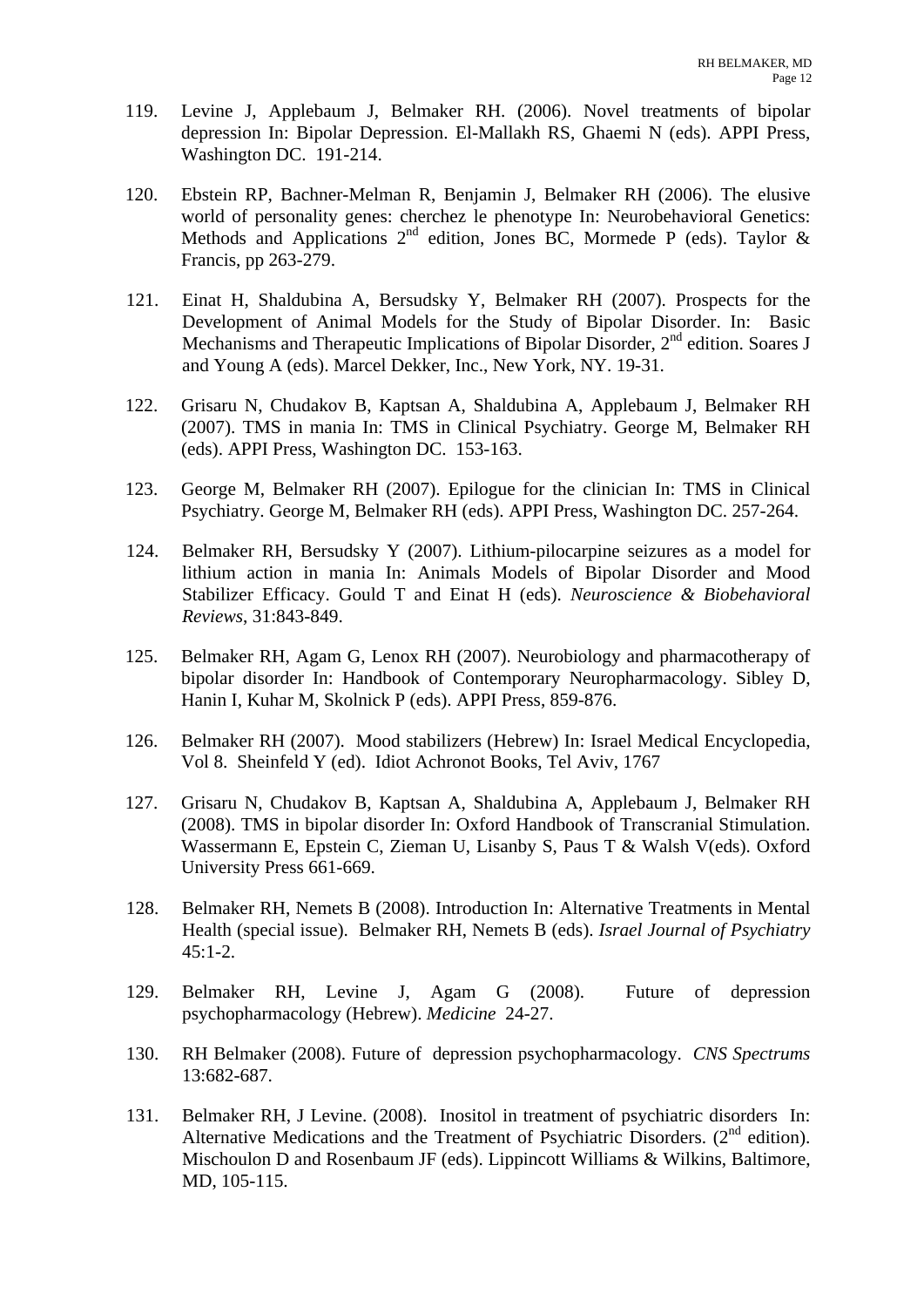- 132. Levine J, Belmaker RH (2009). Genetic epidemiology of schizophrenia in Arab communities in Israel In: Epidemiology of Psychiatric Disorders and Behavioral Disorders in Israel. Levav I (ed). Gefen Publishing, Jerusalem. 254-266.
- 133. Belmaker RH (2010). The limits of scientific understanding and their relevance for the role of religion in psychiatry In: Psychiatry and Religion: Beyond Boundaries. Verhagen PJ, van Praag HM, Lopez-Ibor JJ, Cox JL, Moussaoui D (eds). John Wiley & Sons Ltd, London. 515-521.
- 134. Agam G, Bersudsky Y, Belmaker RH (2009). Abnormalities of inositol metabolism in lymphocytes as biomarkers for bipolar disorder In: Neuropsychiatric Biomarkers, Endophenotypes, and Genes: Promises, Advances, and Challenges. Ritsner M (ed). Springers Science 191-195.
- 135. Belmaker RH (2009). Afterword In: Neuropsychiatric Biomarkers, Endophenotypes, and Genes: Promises, Advances, and Challenges. Ritsner M (ed). Springers Science 211-214.
- 136. Belmaker RH. Bipolar disorder In: Encyclopedia of Psychopharmacology. Stolerman I. (ed). (in press).
- 137. Lichtenberg P, Belmaker RH (2009). Deconstruction of major depression. Frontiers in Neuroscience 3:234-235.
- 138. Lichtenberg P, Belmaker RH (2010). Has the Diagnosis of Major Depressive Disorder Outlived Its Usefulness? (Hebrew). *Medicine* (Publication of The Medical Group) 12:20-25.
- 139. Belmaker RH, Lichtenberg P (2010). Classification in psychiatry In: Psychiatry: An Evidence Based Text for the MRCPsych. Puri B & Treasaden I (eds). Hodder & Stoughton Limited, London. 489-498.
- 140. Belmaker RH (2010). Transcranial Magnetic Stimulation and Vagus Nerve Stimulation In: Psychiatry: An Evidence Based Text for the MRCPsych. Puri B & Treasaden I (eds). Hodder & Stoughton Limited, London. p931-933.
- 141. Belmaker RH, Agam G (2010). The Effect of Lithium on Adenylyl Cyclase: Thirty-Five Years of Research (1975-2010). *Clinical Psychopharmacology and Neuroscience* 8:127-132.
- 142. Belmaker RH (2010). A yes or no answer (commentary). *World Psychiatry* 9:166- 7.
- 143. Toker L, Belmaker RH, Agam G (2012). Gene expression studies in understanding the mechanism of action of lithium. *Expert Review of Neurotherapeutics* 12:93-97.
- 144. Belmaker RH, Arbelle S (2012). Editorial in Special Issue (part 1): Pediatric Bipolar Disorder, *Israel Journal of Psychiatry*, 49:2.
- 145. Meiri G, Belmaker RH (2013). Omega- 3 Fatty Acids in the Treatment of Autism Spectrum Disorder In: Comprehensive Guide to Autism. Patel VB, Preedy VR, Martin CR (eds). Springer.

### **Selected Abstracts, Letters, Book Reviews, and Case Reports**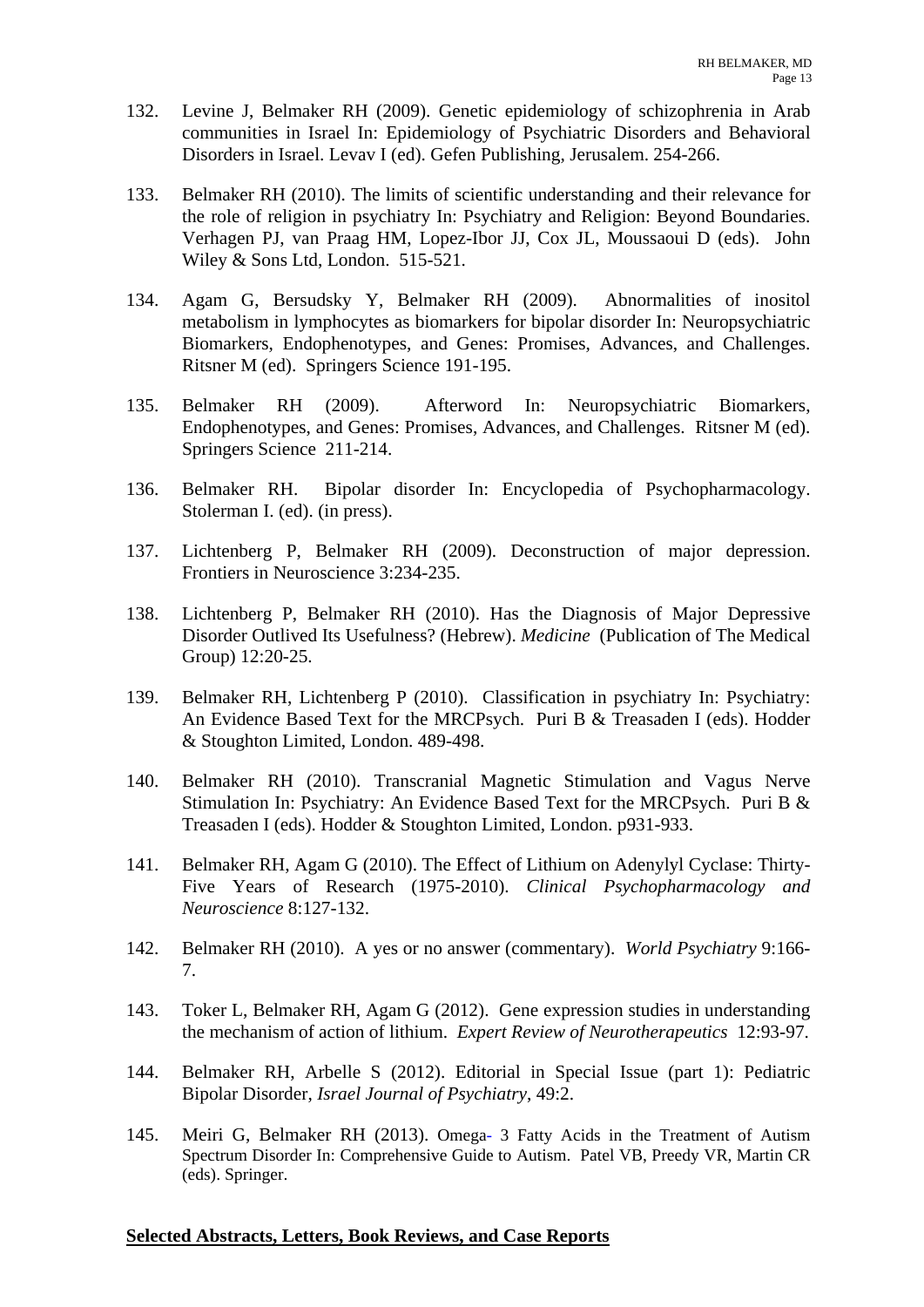- 1. Belmaker RH, and Wald D (1977). Haloperidol in normals. *Brit J Psychiat* 131: 222. (letter). Citations: 80
- 2. Belmaker RH, Reches A and Ebstein RP (1977).  $K_m$  of platelet monoamine oxidase in schizophrenia. *Lancet* 2: 821. (letter).
- 3. Belmaker RH, Galon A, Perez L and Ebstein RP (1977). Platelet MAO in schizophrenics with and without family history of schizophrenia. *Brit J Psychiat* 131: 551- 552. (letter).
- 4. Durst M and Belmaker RH (1978). The Son of Sam and Psychiatric hospitalization. *Am J Psychiat* 135: 131. (letter).
- 5. Ruskin P, Averbuch I, Belmaker RH and Dasberg H (1979). Benzo-diazepines in chronic schizophrenia. *Biol Psychiat* 14: 557-558. (letter).
- 6. Gagrat D, Maggiano J and Belmaker RH (1979). Effect of neuroleptic treatment in schizophrenia on the electroretinogram, electrooculogram and color vision. *Psychiat Res* 1: 109. (letter).
- 7. Bannet J, Ebstein RP and Belmaker RH (1979). Salivary lithium. *Brit J Psychiat* 135: 446. (letter).
- 8. Braha H, Ebstein RP and Belmaker RH (1979). Mechanism of lithium effect in bronchial asthma. *Am J Psychiat* 136: 734. (letter).
- 9. Bannet J, Ebstein RP and Belmaker RH (1980). Clinical aspects of the interaction of lithium and stimulants. Brit J Psychiat 136: 204. (letter).
- 10. Belmaker RH, Lerner Y and Ebstein RP (1980). Titrated versus fixed-dose protocols. *Am J Psychiat* 137: 257. (letter).
- 11. Belmaker RH, Lerner Y and Ebstein RP. Rapid neuroleptization reconsidered. Am J Psychiat 137: 129, 1980.(letter).
- 12. Bannet J, Gillis S, Ebstein RP and Belmaker RH (1981). Presentation d'un modele moleculaire des dyskinesies tardives (Didactic review, in French). *French Medical Journal AMIF* 29 (300): 898-901.
- 13. Belmaker RH (1982). Report of the 13th International Neuropsychopharmacology Congress (in Hebrew). *Harefuah: J Israel Med Assoc* 103: 221-22.
- 14. Belmaker RH (1983). Generations of the Holocaust. Bergmann and Jucovy, (eds.) Book review. *Am J Psychiat* 40: 1090 and correspondence *Am J Psychiat* 141: 826, (1984).
- 15. Belmaker RH (July 1984). Advisor's Comment. (Editorial Introduction). *Medicine Int*, Israel Edition, Series 1: 33. "Psychiatric Disorders".
- 16. Belmaker RH (1986). It's good to get off the couch. Yachad, Feb. 21, p. 16.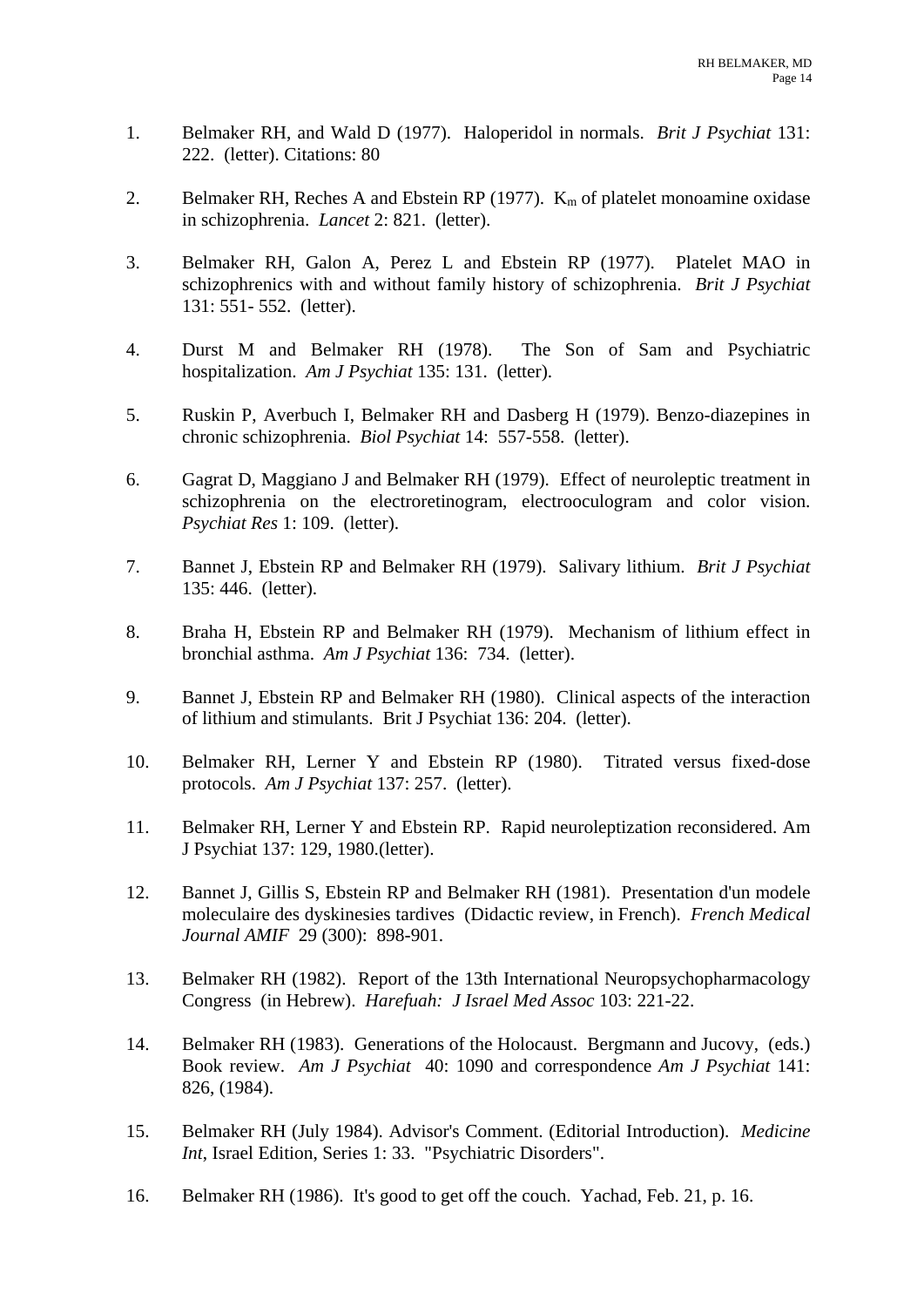- 17. Belmaker RH (1986). Le Roi est nu. (French) Jerusalem: Revue psychanalytique et culturelle 1: 78-88.
- 18. Benjamin J and Belmaker RH (1988). A case of promiscuity. *Israel Journal of Psychiatry and Related Sciences* 25: 56- 61.
- 19. Belmaker RH, Bleich A and Grinshpoon A (June 1989). Adult enuresis: A review. (in Russian, a revision and translation). *Korsakoff Journal of Psychiatry*, pp. 131-135.
- 20. Belmaker RH, Prywes M (1992). Israel: problems and solutions. In: Masserman HJ and Christine McGuire Masserman (eds). "Social Psychiatry and World Accords", Gardener Press Inc, New York, pp 169-172.
- 21. Belmaker RH, Chapman J, Shimon H, Korczyn A (1992). Absence of prion protein mutation in bipolar manic-depressive patients of Libyan and non-Libyan Jewish origin. *Brit J Psychiatry* 161: 132. (letter).
- 22. Grisaru N and Belmaker RH (1994). Lithium and inositol levels. *British Journal of Psychiatry* 164: 133-134. (letter).
- 23. Amital D and Belmaker RH (1994). Lithium involvement in physostigmineinduced seizures. *Biological Psychiatry* 36: 498.
- 24. Lokshin P, Prolov K, Belmaker RH (1994). A survey of insulin coma experience among former Soviet psychiatrists in Israel. *Human Psychopharmacology* 9: 307. (letter)
- 25. Matar M, Lokshin P and Belmaker RH (1995). Treatment of psychosis and tardive dyskinesia with remoxipride. *Harefuah* (in Hebrew) 128: 30. (Case report).
- 26. Grisaru N, Chudakov B, Yaroslavsky Y, Belmaker RH (1998) Catatonia treated with transcranial magnetic stimulation. *American Journal of Psychiatry* 155:1630. (letter).
- 27. Lokshin P, Lerner V, Miodownik C, Dobrusin M, Belmaker RH (1999) Parenteral clozapine: Five years experience. *J Clin Psychopharmacol* 19:479-478 (letter).
- 28. Dobrusin M, Lokshin P, Belmaker RH. (1999). Acute olanzapine overdose: a case report. *Human Psychopharmacology* 14:355-356.
- 29. Gelber D, Belmaker RH (1999). Tardive dyskinesia with quetiapine. *Am J Psychiatry* 5:796-797 (letter).
- 30. Belmaker RH. (1999) Clinton, sex, and psychiatry? *Am J Psychiatry* 9:1472-1473 (letter).
- 31. Nemets B, Geller V, Grisaru N, Belmaker RH. (2000). Olanzapine treatment of clozapine induced NMS. *Human Psychopharmacology* 15:77-78. Citations: 3
- 32. Belmaker RH (2000). Catalyzing biological psychiatry in Jerusalem. In: The Triumph of Psychopharmacology and the Story of CINP. TA Ban, D Healy, E Shorter (eds). Animula Publishing House, Hungary. Pp 182-185.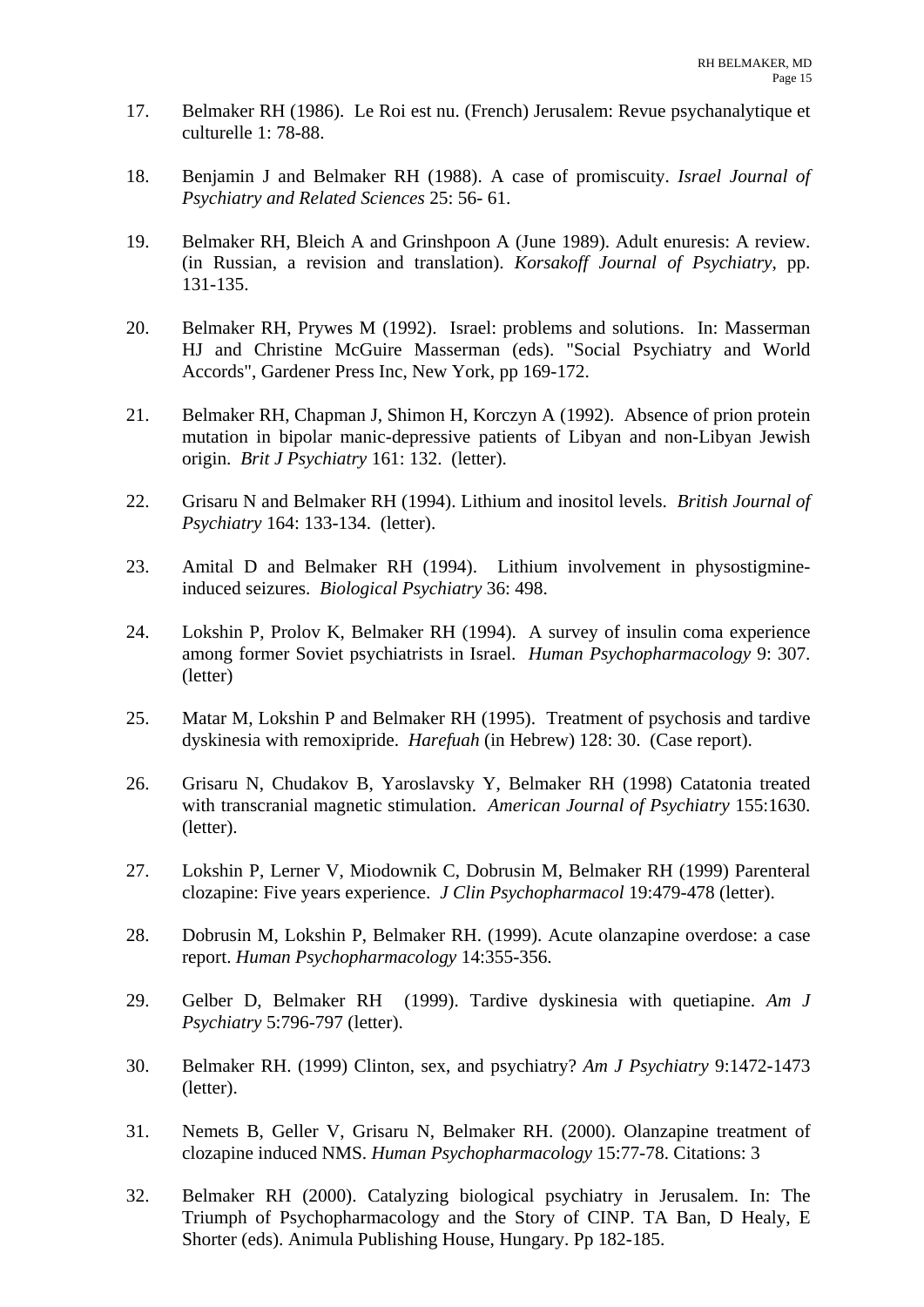- 33. Belmaker RH (2002). The 1982 CINP congress in Jerusalem In: From Psychopharmacology to Neuropsychopharmacology in the 1980's: The Story of the CINP as told in autobiography. Ban T, Healy D, Shorter E (editors) Animula Publishing House, Budapest p376-379.
- 34. RH Belmaker (2002). Obituary: Seymour Kety. Israel J of Psychiatry 39:65.
- 35. Belmaker RH. Syndromes, symptoms and spectra (commentary) In: Bipolar Disorder, Maj M, Akiskal H, Lopez-Ibor J, Sartorius N (eds). Wiley and Sons, Ltd, New York, USA, 2002, 93-94.
- 36. Yaroslavsky Y, Stahl Z, Belmaker RH (2002). Ketogenic diet in bipolar illness. *Bipolar Disorders* 4:75 (letter).
- 37. Belmaker RH, Fitzgerald P, George MS, Lisanby SH, Pascual-Leone A, Schlaepfer TE, Wassermann E. (2003). Managing the risks of repetitive transcranial stimulation. *CNS Spectrums* 8:489 (letter).
- 38. Belmaker RH. Evidence vs. experience in eating disorder In: Bipolar Disorder, Maj M, Halmi K, Lopez-Ibor J, Sartorius N (eds). Wiley and Sons, Ltd, New York, USA, 2003, 301-310.
- 39. Levine J, Belmaker RH. (2004). Response to de Haan et al. On: elevated homocysteine levels in young male schizophrenics. *American Journal of Psychiatry* 161:1132 (letter).
- 40. Shaltiel G, Shamir A, Agam G, Belmaker RH (2005). Only tryptophan hydroxylase (TPH)-2 is relevant to the CNS. *Am J Med Genet B Neuropsychiatr Genet* 136:106 (letter).
- 41. Belmaker RH. (2004). Passion Lost: Public Sex, Private Desire in the Twentieth Century by Patricia Anderson. *Archives of Sexual Behavior* 33:71-71 (book review).
- 42. Shaldubina A, Einat H, Bersudsky Y, Belmaker RH (2005). Epi-inositol is ineffective in porsolt forced swim test of depression. *Neuropsychiatric Disease and Treatment* 1:189-190.
- 43. Levine J, Belmaker RH (2006). Homocysteine and osteoporosis. *Am J Psychiatry* 163:549-50 (letter). Citations: 2
- 44. Belmaker RH (2006). Sex work during the World Cup in Germany *Lancet* 2;368(9538):841 (letter).
- 45. Belmaker RH, El Katnani O, Tiyano S (2006). Report on the 2005 Cairo Meeting of the World Psychiatric Association. *Harefua* (in Hebrew) 148; 76.
- 46. Belmaker RH (2007). Bipolar psychopharmacotherapy: caring for the patient. Marneros A, Goodwin FK (eds) Cambridge University Press, *Am J Psychiatry* 164; 353-354 (book review).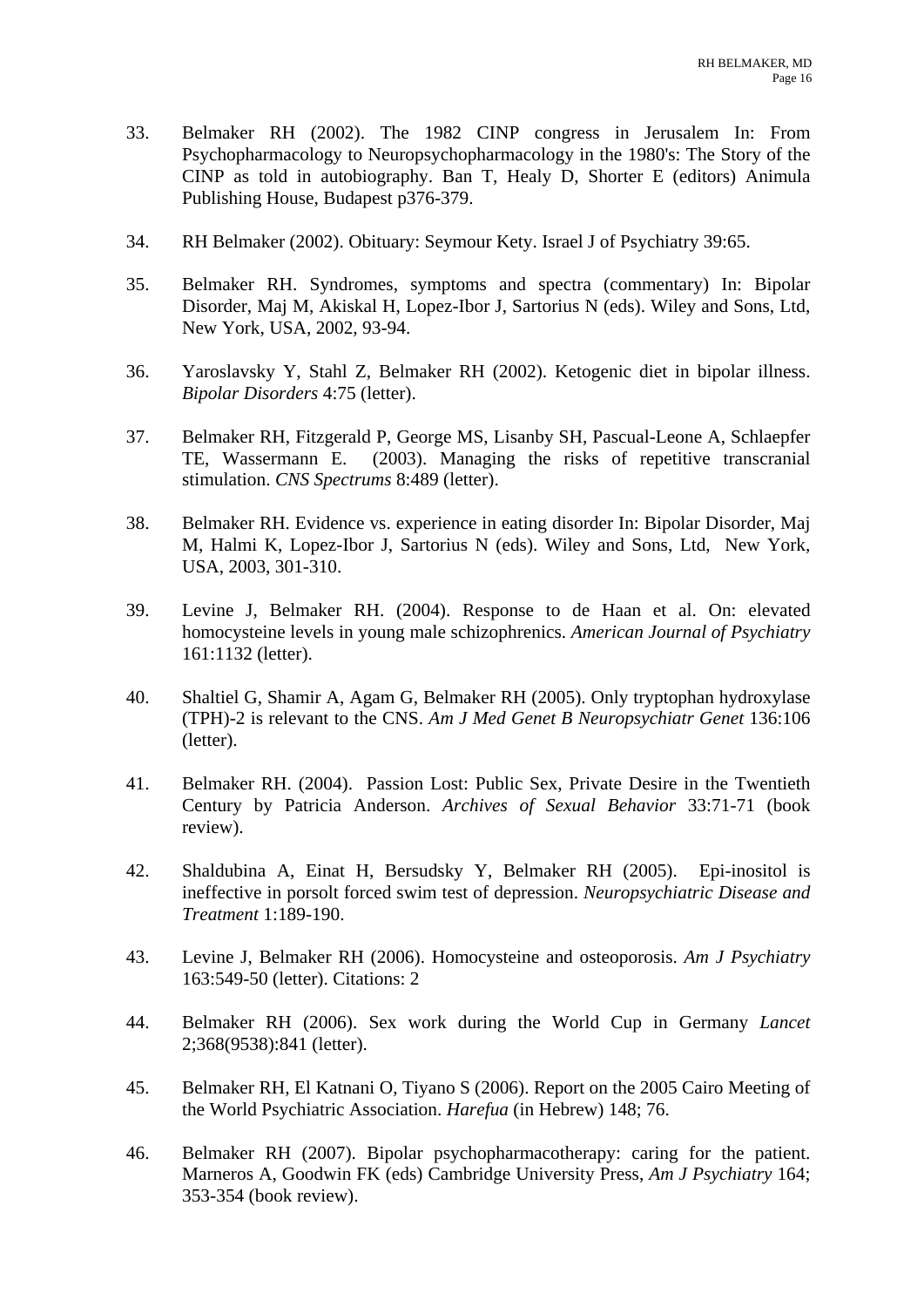- 47. Belmaker RH (2008) Psychotic Depression by Conrad M. Swartz & Edward Shorter. *New England Journal of Medicine* 358; 435 (book review).
- 48. Belmaker RH (2008). Antidepressant medications and other treatments of depressive disorders: a CINP Task Force report based on a review of evidence. *International Journal of Neuropsychopharmacology* 11: 577-8 (letter).
- 49. Belmaker RH, Nemets B (2008). Alternative treatments in mental health. *Israel Journal of Psychiatry* 45:1-2 (editorial).
- 50. Belmaker RH, Agam G, Bersudsky Y (2008). Role of GSK3b in behavioral abnormalities induced by serotonin deficiency. *PNAS* 105(20):E23 (letter).
- 51. Belmaker RH (2008). Commentary on: Big pharma and health care: unsolvable conflict of interests between private enterprise and public health by Brezis M. *Israel Journal of Psychiatry* 45:90-91.
- 52. Belmaker RH, Bersudsky Y (2008). Lithium and pregnancy, Comment on: Is lithium a real teratogen? What we can conclude from the prospective versus retrospective studies by Yacobi and Ornoy. *Israel Journal of Psychiatry* 45:299 (letter).
- 53. Belmaker RH (2008). Soul in the brain by Michael R. Trimble. *American Journal of Psychiatry* 165: 1361 (book review).
- 54. Belmaker RH (2008). E-interview by Fannon D: In *Psychiatric Bulletin* 32:120.
- 55. Bersudsky Y, Belmaker RH (2009). Treatment of bipolar disorder: a systematic review of available data and clinical perspectives' by Fountoulakis & Vieta (2008) (letter). *International Journal of Neuropsychopharmacology* 12:285-6.
- 56. Belmaker RH (2009). Patient History Must Be Incorporated into any guidelines (letter) *Bipolar Disorders* 11:772.
- 57. Belmaker RH (2010). (Hebrew). Are placebo controls necessary in psychiatric research? *Medicine* (Publication of The Medical Group) 12: 7.
- 58. Belmaker RH, Bersudsky Y, Lichtenberg P (2010). Bayesian approach to bipolar guidelines (letter). *World Journal of Biological Psychiatry*. 11(1):76-7.
- 59. Belmaker RH (2010). The future of anticonvulsants in bipolar disorder (letter). Bipolar Disorders 12(1):109-10.
- 60. Einat H, Anderson GW, Belmaker RH (2010). mTOR-dependent synapse formation underlies the rapid antidepressant effects of NMDA antagonists (letter). *Science* 959-964.
- 61. Nutt D, Goodwin G (2011). ECNP summit on the future of CNS drug research in Europe 2011 (letter). *European Neuropsychopharmacology* 21:495-499.
- 62. Belmaker RH (2011) Interviewed by H Van Praag In: An Oral History of Neuropsychopharmacology: The First Fifty Years. Ban T (ed), Create Space, p313-320.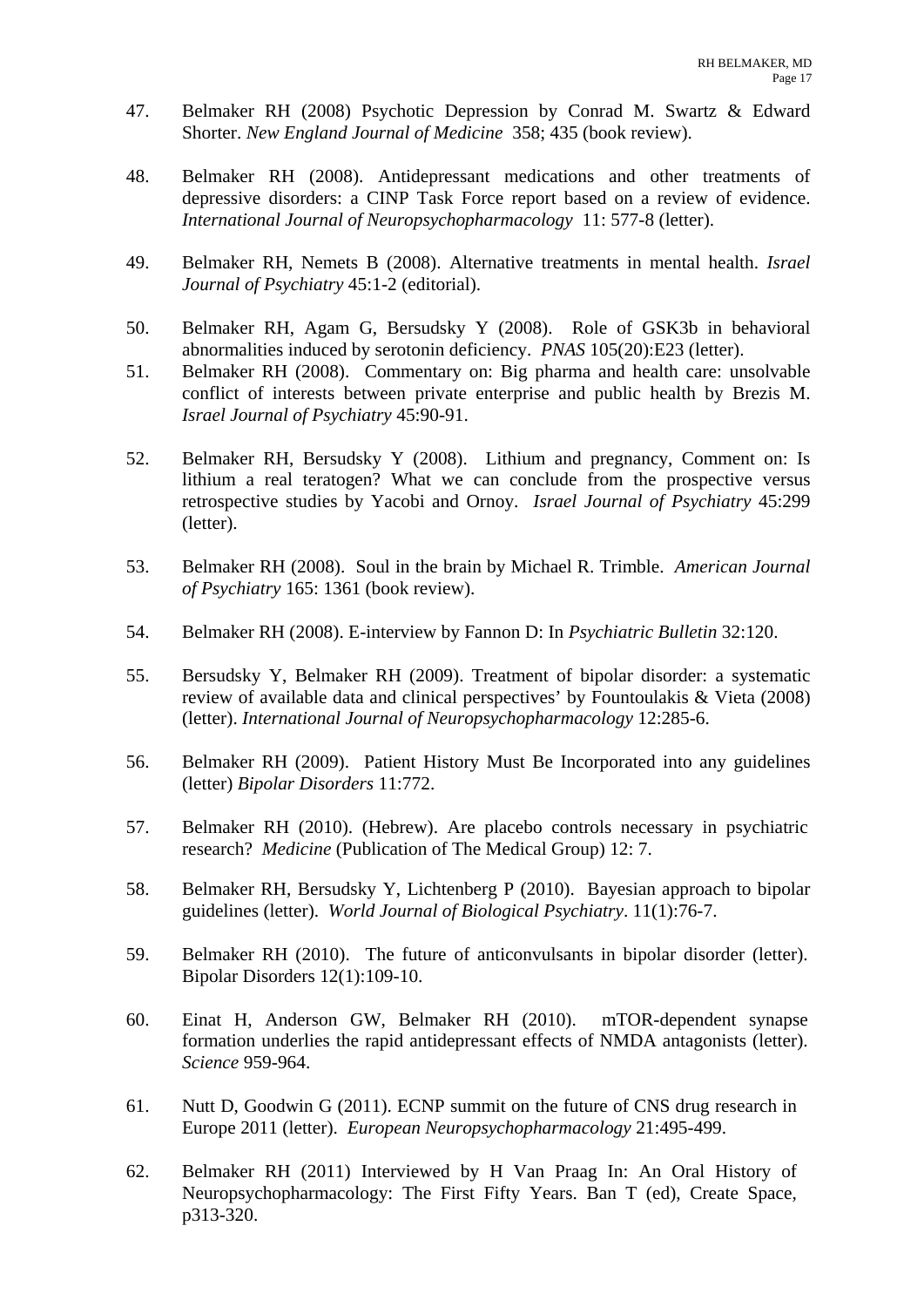- 63. Applebaum J, Nemets B, Kaplan Z, Witztum E, Belmaker RH (2012). Prevalence of history of childhood sexual abuse in consecutive hospital admissions of women with psychotic diagnosis. *Psychotherapy and Psychosomatics* (letter) 5:318-319
- 64. Belmaker RH and Agam G (2012). Deep brain drug delivery. *Brain Stimulation*  (letter) 3:455-6.
- 65. P-Y Lin, D Mischoulon, M P Freeman, Y Matsuoka, J Hibbeln, R H Belmaker and K-P Su (2012). Are omega-3 fatty acids antidepressants or just mood-improving agents? The effect depends upon diagnosis, supplement preparation, and severity of depression. *Molecular Psychiatry* (letter) 17:1161-1163.

## **Articles in Scientific Journals**

- 1. Belmaker RH, Proctor E and Feather BW (1974). Muscle tension in human operant heart rate conditioning. Conditional Reflex 7: 97-106, 1972. Reprinted in "Biofeedback and Self-Control Annual", Miller NE et al. (eds).
- 2. Wyatt RJ, Saavedra J, Belmaker RH, Cohen S and Pollin W (1973). The dimethyltryptamine-forming enzyme in blood platelets: A study in monozygotic twins discordant for schizophrenia. *Am J Psychiat* 130: 1359-1361.
- 3. Wyatt RJ, Murphy DL, Belmaker RH, Cohen S, Donnelly CH and Pollin W (1973). Reduced monoamine oxidase activity in platelets: A possible genetic marker for vulnerability to schizophrenia. *Science* 173: 916-918.
- 4. Belmaker RH, Pollin W, Wyatt RJ and Cohen S (1974). A follow-up of monozygotic twins discordant for schizophrenia. *Arch Gen Psychiat* 30: 219-222.
- 5. Murphy DL, Belmaker RH and Wyatt RJ (1974). Monoamine oxidase in schizophrenia and other behavioral disorders. *J Psychiatric Res* 11: 221-247.
- 6. Belmaker RH, Murphy DL, Wyatt RJ and Loriaux DL (1974). Human platelet monoamine oxidase changes during the menstrual cycle. *Arch Gen Psychiat* 31: 553-556.
- 7. Belmaker RH, Beckman H, Goodwin F, Murphy DL, Pollin W, Buchsbaum M, Wyatt RJ, Ciaranello R. and Lamprecht F (1975). Relationship between platelet and plasma monoamine oxidase, plasma dopamine-beta-hydroxylase and urinary 3-methoxy-4-hydroxy phenyl-glycol. *Life Sci* 16: 273-280.
- 8. Meltzer H, Belmaker RH, Wyatt RJ, Pollin W and Cohen S (1976). Serum creatinine phosphokinase (CPK) activity in monozygotic twins discordant for schizophrenia. *Comprehensive Psychiatry* 17: 469-475.
- 9. Belmaker RH and Wyatt RJ (1976). Possible X-linkage in a family with varied psychoses. *Israel Annals of Psychiatry* 14: 345-353.
- 10. Grunhaus L, Ebstein RP, Belmaker RH, Sandler SC. and Jonas WS (1976). A twin study of human red blood cell catechol-O-methyltransferase. *Brit J Psychiat* 128: 494- 498.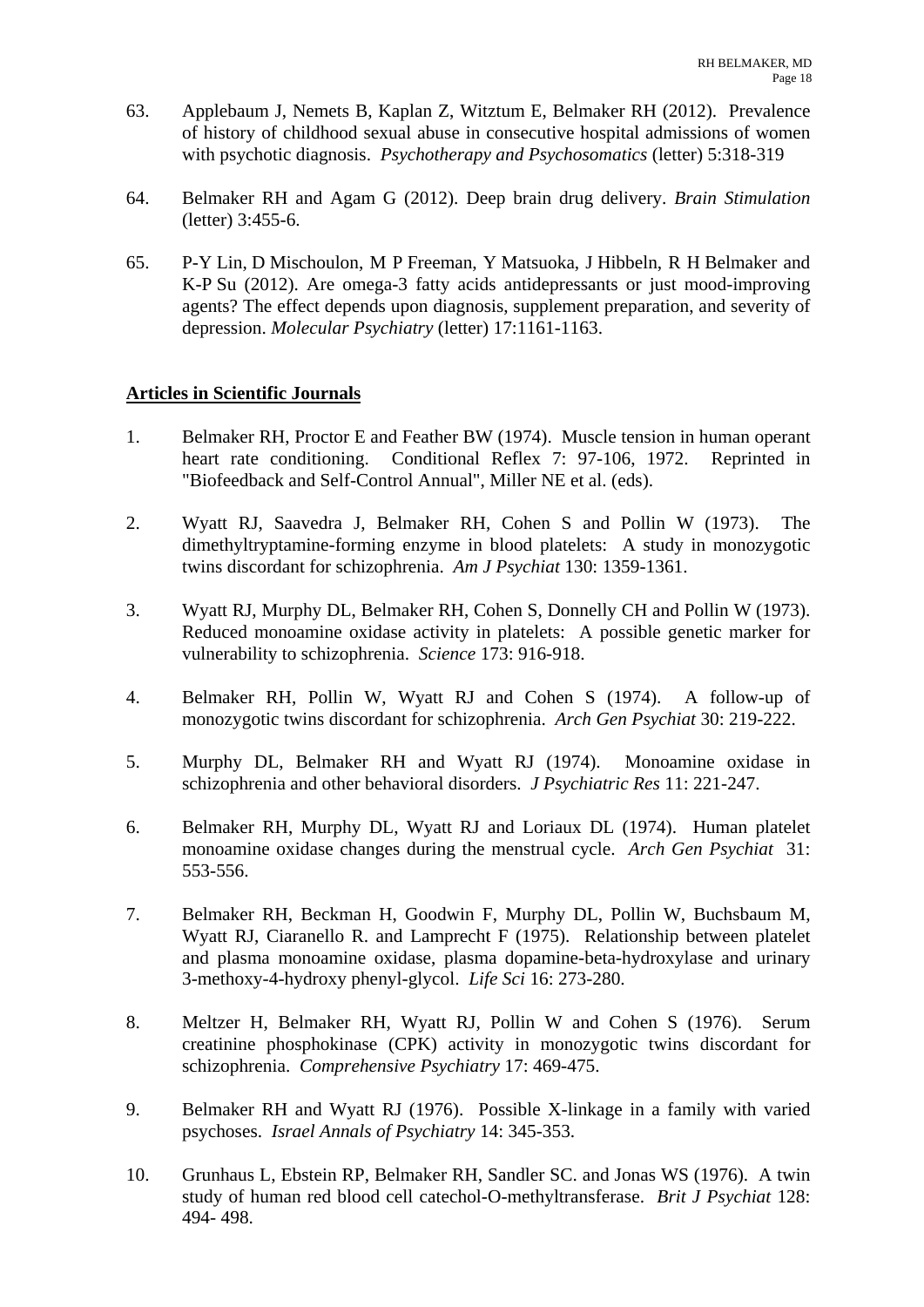- 11. Belmaker RH, Ebstein RP and Benbenisty D (1976). Electrophoretic pattern of plasma MAO in schizophrenia and affective illness. *J Psychiat Res* 13: 119-123.  **Selected for digesting in Psychiatry Digest (1977)**
- 12. Belmaker RH, Ebstein RP, Ebbesen K and Rimon R (1976). Platelet monoamine oxidase in schizophrenia and manic- depressive illness. *Brit J Psychiat* 129: 227-232.
- 13. Belmaker RH, Pollin W, Jenkins D and Brensiki J (1976). Coronary-prone behavior pattern in a sample of Type II hypercholesteremic patients. *J Psychosom Res* 20: 591- 594.
- 14. Ebstein RP, Belmaker RH, Benbenisty D and Rimon R (1976). Electrophoretic pattern of red blood cell catechol-O-methyltransferase in schizophrenia and manic-depressive illness. *Biol Psychiat* 11: 613-624.
- 15. Ebstein RP, Belmaker RH, Grunhaus L and Rimon R (1976). Lithium inhibition of adrenaline-sensitive adenylate cyclase in humans. *Nature* 259: 411-413.
- 16. Belmaker RH, Ebstein RP, Schoenfeld H and Rimon R (1976). The effect of haloperidol on epinephrine-stimulated adenylate cyclase in humans. *Psychopharmacology* 49: 215- 217.
- 17. Biederman J, Rimon R, Ebstein RP, Zohar J and Belmaker RH (1976). Neuroleptics reduce spinal fluid cyclic AMP in schizophrenic patients. *Neuropsychobiology* 2: 324-327.
- 18. Belmaker RH, Ebstein RP, Rimon R, Wyatt RJ and Murphy D (1976). Electrophoresis of platelet monoamine oxidase in schizophrenia and manic-depressive illness. *Acta Psychiat Scand* 54: 67-72.
- 19. Ebstein RP, Biederman J, Rimon R, Zohar J and Belmaker RH (1976). Cyclic GMP in the CSF of patients with schizophrenia before and after neuroleptic treatment. *Psychopharmacology* 51: 71-74.
- 20. Gershon ES, Belmaker RH, Ebstein RP and Jonas WZ (1977). Plasma monoamine oxidase activity unrelated to genetic vulnerability to primary affective illness. *Arch Gen Psychiat* 34: 731-734.
- 21. Rimon R, Belmaker RH and Ebstein RP (1977). Psychosomatic aspects in juvenile rheumatoid arthritis. *Scand J Rheumatology* 6: 1-10.
- 22. Biederman J, Rimon R, Ebstein RP, Belmaker RH and Davidson JT (1977). Cyclic AMP in the CSF of patients with schizophrenia. *Brit J Psychiat* 130: 64-67l.
- 23. Murphy DL, Belmaker RH, Carpenter WT and Wyatt RJ (1977). Monoamine oxidase in chronic schizophrenia: Studies of hormonal and other factors affecting enzyme activity. *Brit J Pschiat* 130: 151-158.
- 24. Murphy DL, Belmaker RH, Buchsbaum M, Martin NF, Ciaranello R and Wyatt RJ (1977). Biogenic amine-related enzymes and personality variations in normals. *Psychol Med* 7: 149-157.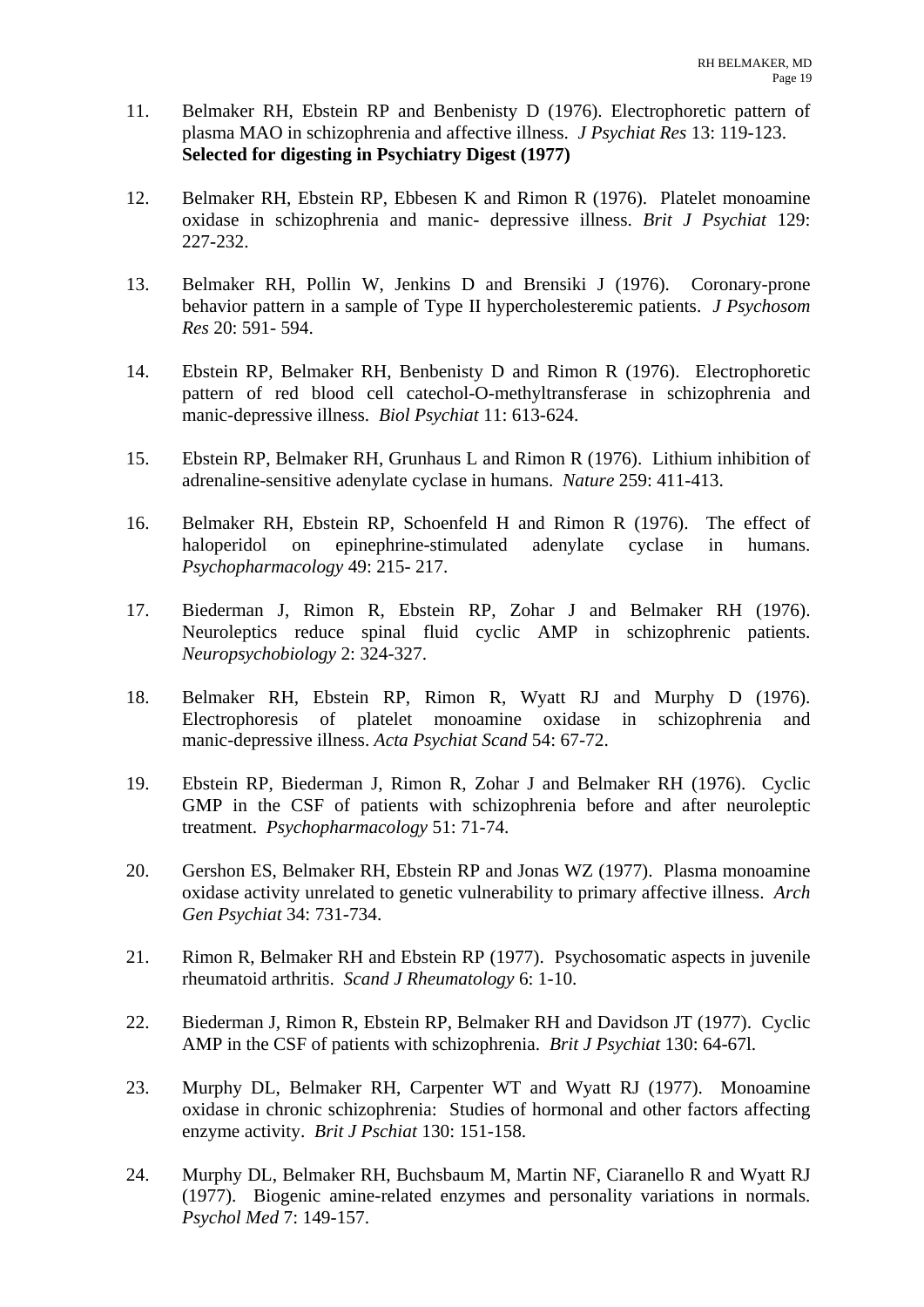- 25. Ebstein RP, Kara T and Belmaker RH (1977). The effect of lithium on the glucagon-sensitive adenylate cyclase in vivo in man. *Acta Pharmacol Toxicol* 41: 80-83.
- 26. Feine R, Belmaker RH, Rimon R and Ebstein RP (1977). Platelet monoamine oxidase in women with premenstrual syndrome. *Neuro-psychobiology* 3: 105-110.
- 27. Reches A, Ebstein RP and Belmaker RH (1977). d-Amphetamine inhibition of platelet MAO in schizophrenia. *Biol Psychiat* 12: 655-660.
- 28. Kadouch R, Belmaker RH, Ebstein RP and Perez L (1977). The mood response and plasma cyclic AMP response to intravenous methylphenidate. *Neuropsychobiology*  3: 250-255.
- 29. Meltzer H, Dorus E, Grunhaus L, Davis JM and Belmaker RH (1978). Genetic control of human plasma creatinine phosphokinase activity. *Clinical Genetics* 13: 321-326.
- 30. Lichtstein D, Dobkin J, Ebstein RP, Biederman J, Rimon R and Belmaker RH (1978). GABA in the CSF of schizophrenic patients before and after neuroleptic treatment. *Brit J Psychiat* 132: 145-148.
- 31. Reches A, Ebstein RP and Belmaker RH (1978). Differential effect of lithium on noradrenaline and dopamine-sensitive accumulation of cyclic AMP in guinea pig brain. *Psychopharmacology* 58: 213-216.
- 32. Ebstein RP, Reches A and Belmaker RH (1978). Lithium inhibition of the adenosine-induced increase of adenylate cyclase activity. *J Pharm Pharmac* 30: 122-123.
- 33. Zohar J, Rimon R, Biederman J, Ebstein RP and Belmaker RH (1978). Clinical correlates of CSF cyclic nucleotides in schizophrenia. *Am J Psychiat* 135: 253-255.
- 34. Belmaker RH, Hattab J and Ebstein RP (1978). Plasma dopamine-beta-hydroxylase in childhood psychoses. *J Aut Child Schiz* 8: 293-298.
- 35. Wald D, Ebstein, RP and Belmaker RH (1978). Haloperidol and lithium blocking of the mood response to intravenous methylphenidate. *Psychopharmacology* 57: 83-87.
- 36. Belmaker RH, Ebstein RP, Biederman J, Stern R, Berman M and Van Praag HM (1978). The effect of L-dopa and propranolol on human CSF cyclic nucleotides. *Psychopharmacology* 58: 307-310.
- 37. Gagrat D, Hamilton J and Belmaker RH (1978). Intravenous diazepam in the treatment of neuroleptic-induced acute dystonia and akathisia. *Am J Psychiat* 135: 1232-1233.
- 38. Belmaker R.H, Lehrer R., Ebstein RP, Lettik H and Kugelmass S (1979). A possible cardiovascular effect of lithium. *Am J Psychiat* 136: 577-579.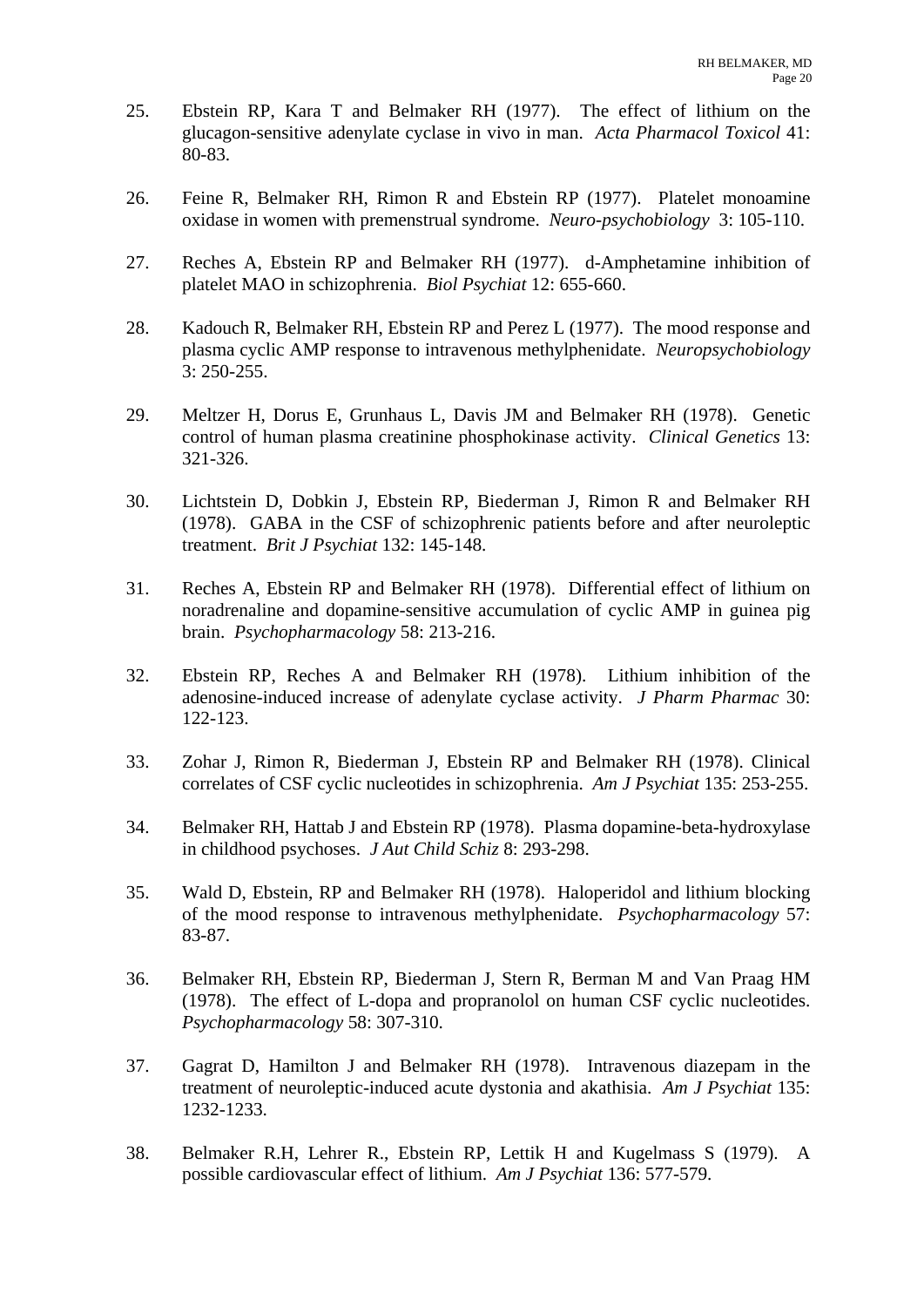- 39. Biederman J, Lerner Y and Belmaker RH (1979). Combination of lithium carbonate and haloperidol in schizoaffective disorder: a controlled study. *Arch Gen Psychiat*.36: 327-333.
- 40. Belmaker RH, Ebstein RP, Dasberg H, Levy A, Sedvall G and van Praag HM (1979). The effect of propranolol treatment in schizophrenia on CSF amine metabolites and prolactin. *Psychopharmacology* 63: 293-296.
- 41. Ebstein RP, Pickholz D and Belmaker RH (1979). Dopamine receptor changes after long-term haloperidol treatment in rats. *J Pharm Pharmac* 31: 558-559.
- 42. Oppenheim G, Ebstein RP and Belmaker RH (1979). The effect of lithium on physostigmine-induced behavioral syndrome and plasma cyclic GMP. *J Psychiat Res* 15: 133-138.
- 43. Lerner Y, Lwow E, Levitin A and Belmaker RH (1979). Acute high dose parenteral haloperidol treatment of psychosis. *Am J Psychiat* 136: 1061-1064.
- 44. Belmaker RH and Ebstein RP (1979). Biological research in psychosis (in Hebrew). *Harefuah: J Israel Med Assoc* 96: 491-493.
- 45. Biederman J, Lerner Y and Belmaker RH (1979). Diagnostic issues in mania (in Hebrew). *Harefuah: J Israel Med Assoc* 97: 28-29, 1979.
- 46. Ebstein RP, Pickholz D, Sternberg S, Strajelevich D and Belmaker RH (1979). Chronic high-dose propranolol does not increase dopamine receptor number. *J Pharm Pharmacol* 31: 860-861.
- 47. Belmaker RH, Kon M, Ebstein RP and Dasberg H (1980). Partial inhibition by lithium of the epinephrine-stimulated rise in plasma cyclic GMP in humans. *Biol Psychiat* 15: 3-8.
- 48. Hermoni M, Lerer B, Ebstein RP and Belmaker RH (1980). Chronic lithium prevents reserpine-induced supersensitivy of adenylate cyclase. *J Pharm Pharmacol* 32: 510-511.
- 49. Ebstein RP, Eliashar S, Ben Uriah Y, Yehuda S and Belmaker RH (1980). Chronic lithium treatment and dopamine mediated behavior. *Biol Psychiat* 15: 459-467.
- 50. Ebstein RP, Hermoni M and Belmaker RH (1980). The effect of lithium on noradrenaline-induced cyclic AMP accumulation in rat brain: Inhibition after chronic treatment and absence of super-sensitivity. *J Pharm Exp Ther* 213: 161-167.
- 51. Belmaker RH, Bracha H and Ebstein RP (1980). Platelet MAO in affective illness and alcoholism. *Schizophrenia Bulletin* 6: 320-323. Citations: 41
- 52. Lerer B, Birmacher B, Ebstein RP and Belmaker RH (1980). Forty-eight hour depressive cycling induced by antidepressant. *Brit J Psychiat* 137: 183-185.
- 53. Bannet J, Belmaker RH and Ebstein RP (1980). The effect of drug holidays in an animal model of tardive dyskinesia. *Psychopharmacology* 69: 223-224.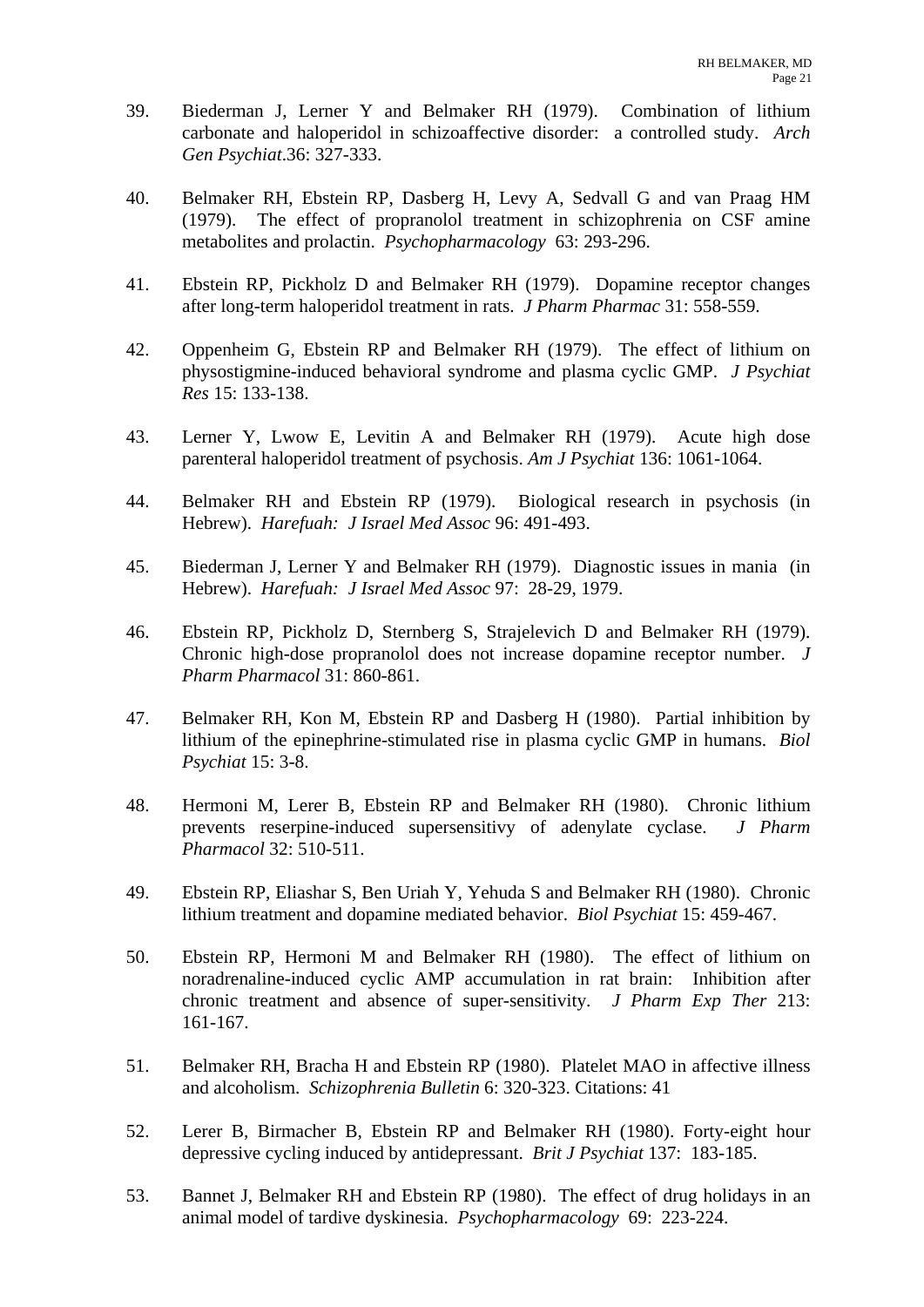- 54. Bannet J, Gillis S, Ebstein RP and Belmaker RH (1980). The effect of chronic sulpiride on striatal spiperone binding. *Int Pharmacopsychiat* 15: 334-337.
- 55. Lerer B, Ebstein RP, Felix A and Belmaker RH (1980). Lithium amelioration of reserpine-induced hypoactivity in rats. *Int Pharmacopsychiat* 15: 338-343.
- 56. Bannet J, Lerer B, Ebstein RP, Ben-David M and Belmaker RH (1981). Lack of effect of beta-2 adrenergic stimulation on human prolactin. *Psychoneuroendocrinology* 6: 177-179.
- 57. Belmaker RH, Bannet J, Brecher-Fride E, Yanai Y and Ebstein RP (1981). The effect of haloperidol feeding on dopamine receptor number in ten mouse strains. *Clinical Genetics* 19: 353-357.
- 58. Bannet, J, Belmaker RH and Ebstein RP (1981). Individual differences in the response of DA receptor number to chronic haloperidol treatment. *Biol Psychiat*.16: 1059-1065.
- 59. Lerer B, Ebstein RP and Belmaker RH (1981). Subsensitivity of human beta-adrenergic adenylate cyclase after salbutamol treatment of depression. *Psychopharmcology* 75: 169-172.
- 60. Kobrin I, Ebstein RP, Belmaker RH and Ben-Ishai D (1981). Cyclic AMP generation in medulla oblongata and hypothalamus of hypertension-prone and resistant rats. *J Neurochem* 36: 1285-1288.
- 61. Goldman Z, Ebstein RP, Lerer B, Zohar J, Hermoni M and Belmaker RH (1981). Haloperidol blood levels during dosage reduction in chronic schizophrenic patients. *Neuropsychobiology* 7: 281-284.
- 62. Belmaker RH (1981). Receptors, adenylate cyclase, depression and lithium. *Biol Psychiat* 16: 333-350.  **1980 AE Bennett Award Paper**
- 63. Rimon R, Averbuch I, Rozick P, Fijman-Danilovich L, Kara T, Dasberg H, Ebstein RP and Belmaker RH (1981). Serum and CSF levels of haloperidol by radioimmunoassay and radioreceptor assay during high-dose therapy of resistant schizophrenic patients. *Psychopharmacology* 73: 197-199.
- 64. Globus M, Lerer B, Hamburger R and Belmaker RH (1981). Chronic ECT and chronic haloperidol administration are not additive in effects on DA receptors. *Neuropharmacology* 20: 1125-1128.
- 65. Lerer B, Jabotinsky-Rubin K and Belmaker RH (1981). Electro- convulsive therapy - its biological mechanisms (in Hebrew). *Harefuah: J Israel Med Assoc* 101: 221-223.
- 66. Apter A, Weizman A, Weizman R, Tyano S and Belmaker RH (1981). Minimal brain dysfunction - A critical review (in Hebrew) *Harefuah: J Israel Med Assoc* 101: 366-367.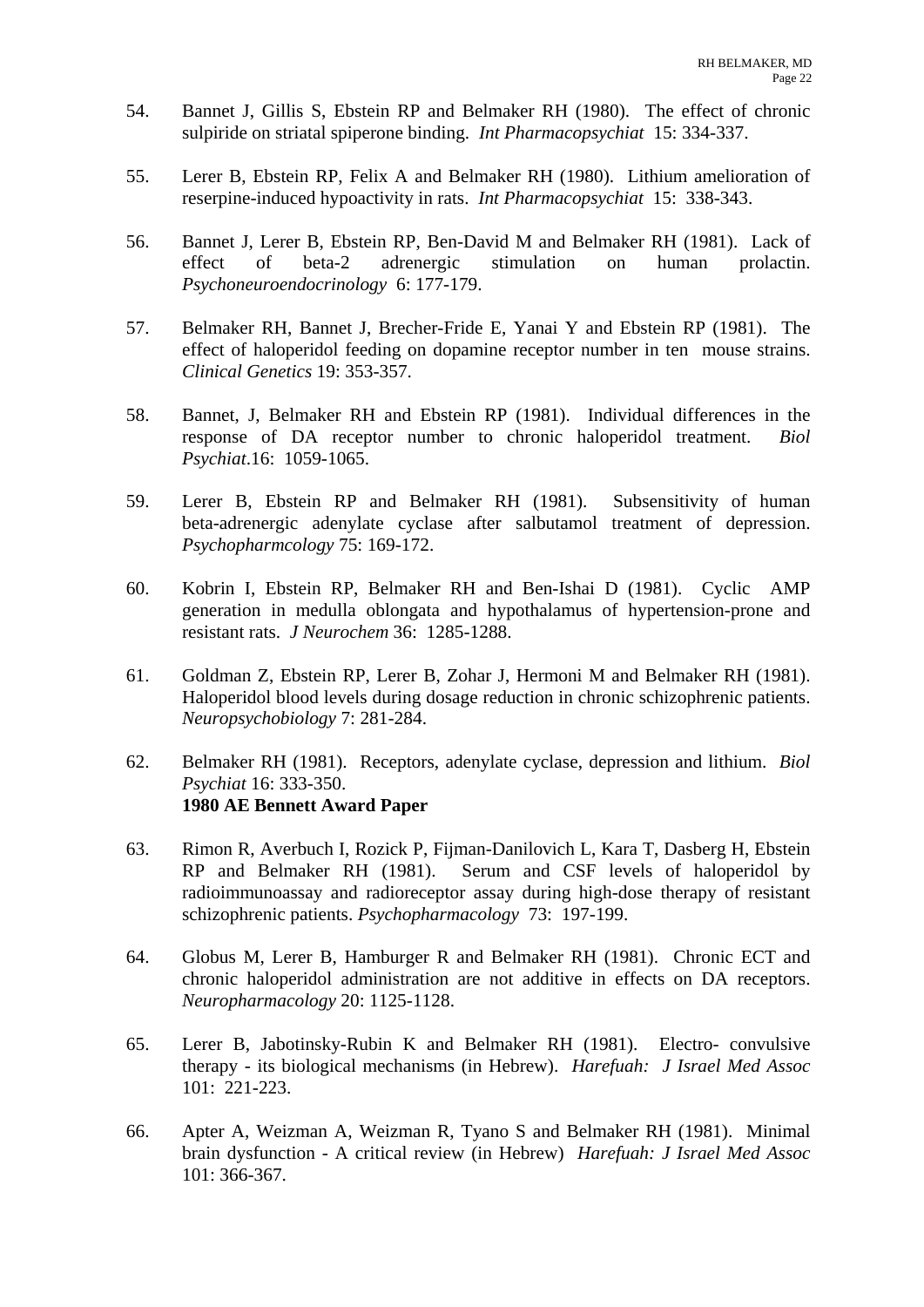- 67. Belmaker RH, Lerer B, Bannet J and Birmaher B (1981). The effect of electroconvulsive shock at a clinically equivalent schedule on rat cortical beta-adrenoreceptors. *J Pharm Pharmacol* 34: 275.
- 68. Eisenberg J, Brecher-Fride E, Weizman R, Ebstein RP and Belmaker RH (1982). Dopamine receptors in a rat model of MBD. *Neuropsychobiology* 8: 151-155.
- 69. Zohar J, Spiro D, Novack A, Ebstein RP and Belmaker RH (1982). Lack of benefit from magnesium in lithium toxicity. *Neuropsychobiology* 8: 10-11.
- 70. Lerer B, Jabotinsky-Rubin K, Bannet J, Ebstein RP. and Belmaker RH (1982). Electroconvulsive therapy prevents dopamine receptor supersensitivity. *Eur J Pharmacol* 80: 131-134, 1982.
- 71. Zohar J, Lerer B, Ebstein RP and Belmaker RH (1982). Lithium does not prevent agonist-induced subsensitivity of human adenylate cyclase. *Biol Psychiat* 17: 343-350.
- 72. Lerer B and Belmaker RH. Receptors and the mechanism of action of ECT (1982). *Biol Psychiat* 17: 497-511.
- 73. Bannet J, Ebstein RP, Herskowitz M and Belmaker RH (1982). Chronic rubidium does not prevent dopamine receptor super-sensitivity. *Neuropsychobiology* 8: 281-283.
- 74. Lerer B, Birmaher B and Belmaker RH (1982). Electroconvulsive therapy its place in psychiatric treatment (in Hebrew). *The Family Physician* 11: 75-80.
- 75. Birmaher B, Lerer B and Belmaker RH (1982). Lithium does not prevent ECS-induced decreases in beta-adrenergic receptors. *Psychopharmacology* 78: 190-192.
- 76. Globus, M, Bannet J, Lerer B and Belmaker RH (1982). The effect of chronic bromocriptine and L-dopa on spiperone binding and apomorphine-induced stereotypy. *Psychopharmacology* 78: 81-84.
- 77. Levy A, Zohar J and Belmaker RH (1982). The effect of chronic lithium pretreatment on rat brain muscarinic receptor regulation. *Neuropharmacology* 21: 1199-1201.
- 78. Bannet J, Gologorsky-Chazan S and Belmaker RH (1983). Memory impairment and ventricular enlargement in a subgroup of schizophrenics (in Hebrew). *Harefuah: J Israel Med Assoc* 104: 460-462.
- 79. Zohar J, Bannet J, Drummer D, Fisch R, Ebstein RP and Belmaker RH (1983). The response of lymphocyte beta- adrenergic receptors to chronic propranolol treatment in depressed patients, schizophrenic patients and normal controls. *Biol Psychiat* 18: 553-560.
- 80. Fisch RC, Bannet J and Belmaker RH (1983). The function of noradrenaline in schizophrenia (in Hebrew). *Harefuah: J Israel Med Assoc* 104: 398-401.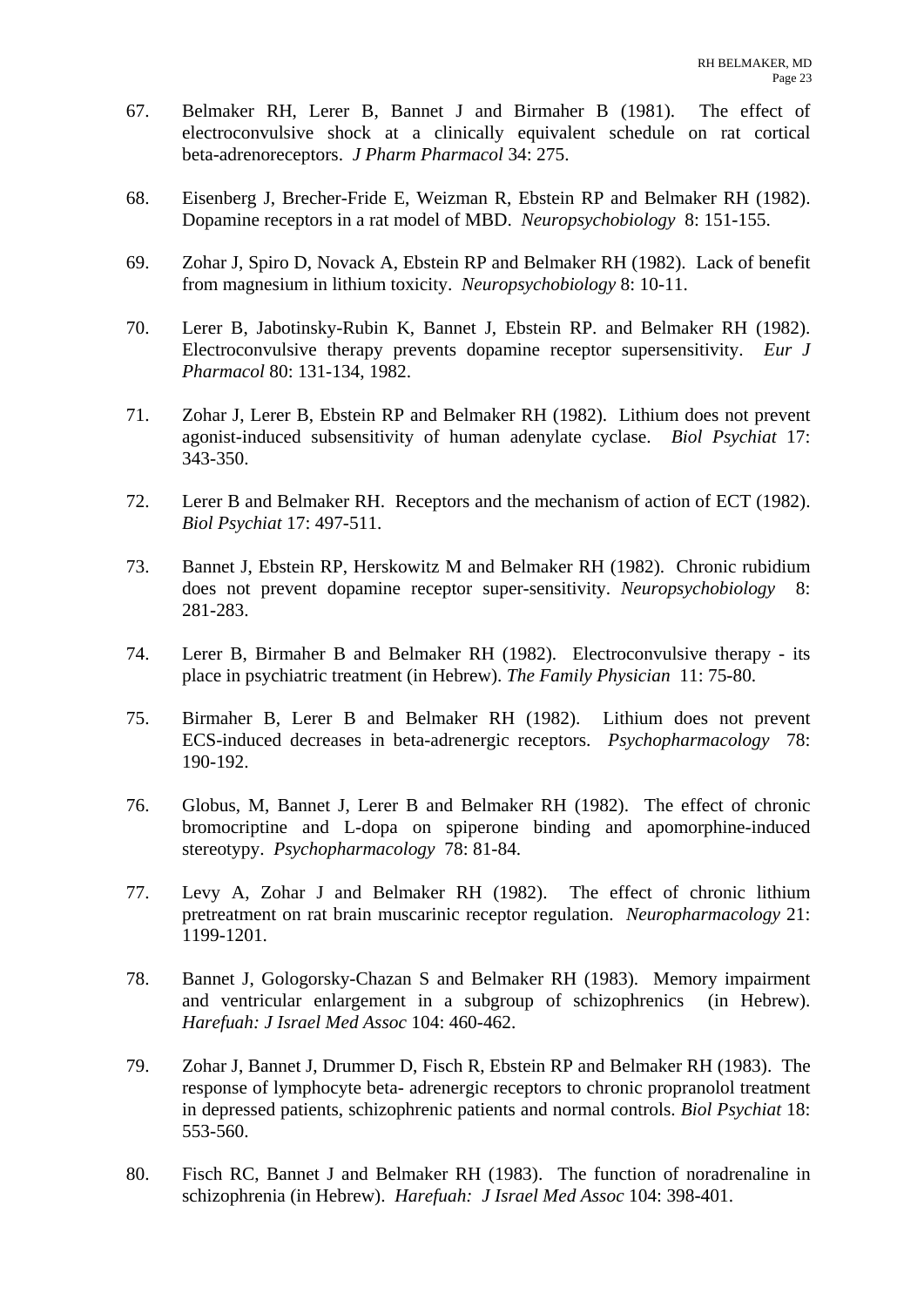- 81. Goldin L, Gershon E and Belmaker RH (1983). HLA and affective disorders (in Hebrew). Editorial, *Harefuah: J Israel Med Assoc* 105: 234.
- 82. Rimon R, Terenius L, Averbuch I and Belmaker RH (1983). High-dose haloperidol increases CSF opioid activity in patients with chronic schizophrenia. *Pharmacopsychiatry* 16: 9-12.
- 83. Ebstein RP, Lerer B, Shlaufman M and Belmaker RH (1983). The effect of repeated electroconvulsive treatment and chronic lithium feeding on the release of norepinephrine from rat cortical vesicular preparations. *J Cell Molec Neurobiol* 3: 191-201.
- 84. Newman M, Klein E, Birmaher B, Feinsod M and Belmaker RH (1983). Lithium at therapeutic concentrations inhibits human brain noradrenaline-sensitive cyclic AMP accumulation. *Brain Research* 278: 380-381.
- 85. Lerer B and Belmaker RH (1983). Electroconvulsive therapy in our times (in Hebrew). Editorial. *Harefuah: J Israel Med Assoc* 105: 431-432.
- 86. Lerer B, Zabow T, Egnoll N and Belmaker RH (1983). Effect of vasopressin on memory following ECT. *Biol Psychiat* 18: 821-824.
- 87. Belmaker RH, Lerer B, Klein E, Newman M and Dick E (1983). Clinical implications of research on the mechanism of action of lithium. *Progress in Neuropsychopharmacology and Biological Psychiatry* 7: 287-296.
- 88. Lerer B, Globus M, Brik E, Hamburger R and Belmaker RH (1984). Effect of treatment and withdrawal from chronic lithium in rats on stimulant-induced responses. *Neuropsychobiology* 11: 28-32.
- 89. Klein E, Bental E, Lerer B and Belmaker RH (1984). Carbamazepine and haloperidol versus placebo and haloperidol in excited psychoses: A controlled study. *Arch Gen Psychiat* 41: 165-170. Citations: 136  **Selected for Psychiatry Digest April, 1984.**
- 90. Weizman A, Weitzman R, Szekely A, Tyano S and Belmaker RH (1984). Combination of neuroleptic and stimulant treatment in attention deficit disorder with hyperactivity. *J Am Child Psychiat* 23: 295-298.
- 91. Klein E, Lerer B, Newman M, Belmaker RH and Bhargava HN (1984). The effect of cyclo (Leu-Gly) on reserpine- induced hypomotility and increases in cortical beta- adrenergic receptors. *Psychopharmacology* 83: 76-78.
- 92. Newman M, Zohar J, Kalian and Belmaker RH (1984). The effects of chronic lithium and ECT on A1 and A2 adenosine receptor systems in rat brain. *Brain Research* 291: 188-192.
- 93. Belmaker RH (1984). Adenylate cyclase and the search for new compounds with the clinical profile of lithium. *Pharmacopsychiatry* 17: 9-15.  **1983 Anna Monika Prize**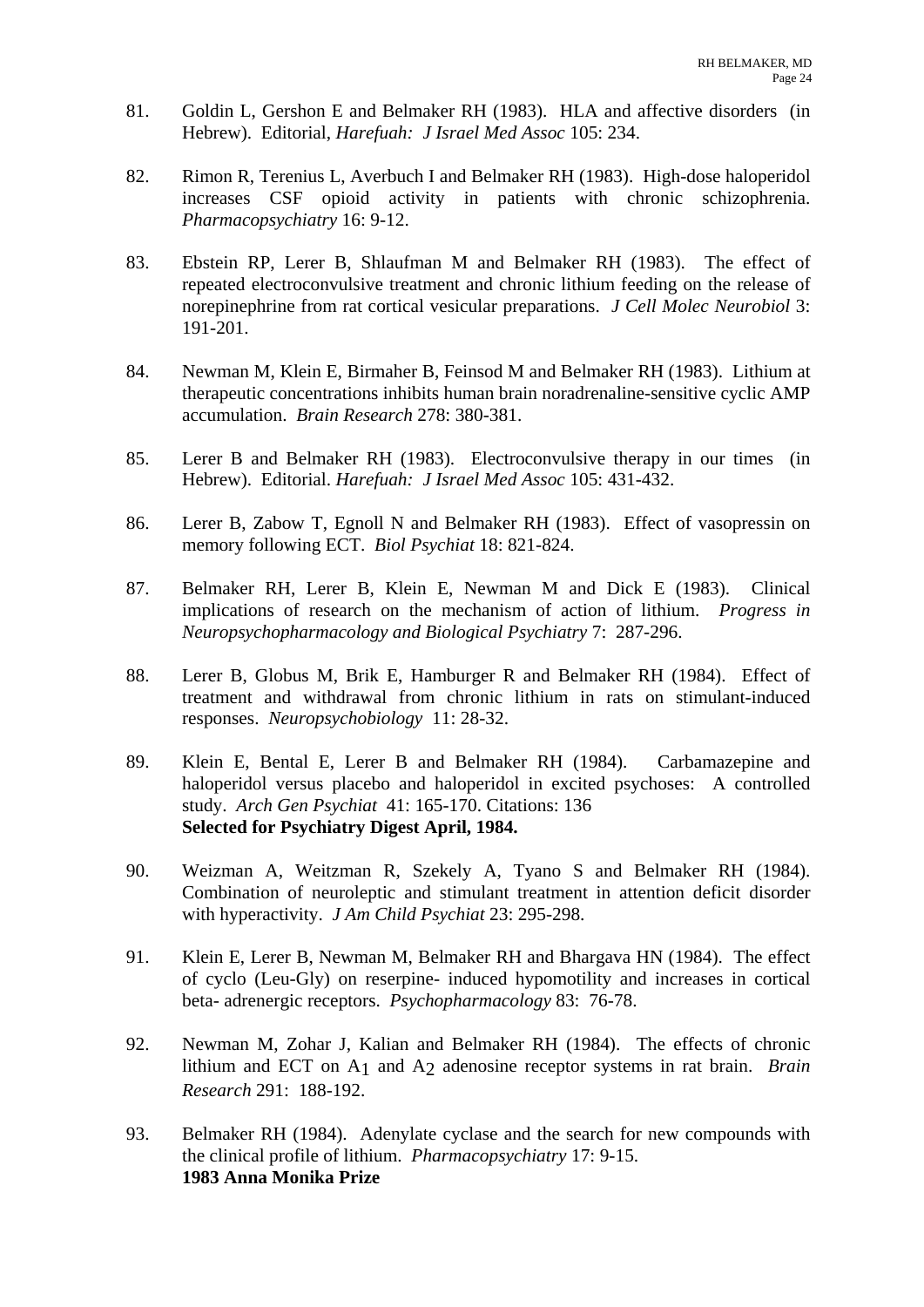- 94. Hamburger-Bar R, Ebstein RP and Belmaker RH (1984). Vasopressin effect on learning in 6-OH DA pretreated rats: Correlation with caudate vasopressin levels. *Biol Psychiat* 19: 735-743.
- 95. Belmaker RH, Zohar J, Rimon R and Averbuch I (1984). Cyclic AMP and GMP in the CSF after high-dose haloperidol treatment. *Polish J Pharmacol Pharmac* 36: 217-220.
- 96. Belmaker RH (1984). The lessons of platelet monoamine oxidase. (editorial) *Psychol Med* 14: 249-253.
- 97. Zohar J and Belmaker RH (1984). Clinical correlates of neuroleptic blood levels (in Hebrew). *Harefuah: J Israel Med Assoc* 106: 77-81.
- 98. Belmaker RH, Stein D, Eisenberg J and Hamburger-Bar R (1984). Clinical studies of in learning disorders. *Clinical Neuropharmacology* 7: (Suppl) 742-743.
- 99. Goldberg M, Hattab J, Meir D, Ebstein RP and Belmaker RH (1984). Plasma cyclic AMP and cyclic GMP in childhood-onset psychoses. *J Aut Dev Dis* 14: 159-164.  **Selected for digesting in Digest of Psychiatry and Neurology, Aug. 1984.**
- 100. Mandel B, Last U, Belmaker RH and Rosenbaum M (1984). Rorschach markers in euthymic manic-depressive illness. *Neuropsychobiology* 12: 96-100.
- 101. Klein E, Belmaker RH, Newman M and Gruskiewicz J (1984). A comparison of lithium effects on human brain and rat brain noradrenaline-sensitive adenylate cyclase. *Acta Pharmacol Toxicol Scand* 56: 15-20.
- 102. Eisenberg J, Hamburger-Bar R and Belmaker RH (1984). The effect of vasopressin treatment on learning in Down's syndrome. *J Neural Trans* 60: 143-147.
- 103. Eisenberg J, Gologorsky-Chazan S, Hattab J and Belmaker RH (1984). A controlled trial of vasopressin treatment of childhood learning disorder. *Biol Psychiat* 19: 1137- 1141.
- 104. Stein D, Bannet J, Averbuch I, Landa L, Gologorsky-Chazan S and Belmaker RH (1984). Ineffectiveness of vasopressin in the treatment of memory impairment in chronic schizophrenia. *Psychopharmacology* 84: 566-568.
- 105. Klein E and Belmaker RH (1984). The place of carbamazepine in the treatment of manic-depressive illness (in Hebrew) *Harefuah: J Isr Med Assoc* 107:176-180.
- 106. Lichtshtein D, Minc D, Bourrit A, Deutsch J, Karlish SJD, Belmaker RH, Rimon R and Palo J (1985). Evidence for the presence of `ouabain like' compound in human cerebrospinal fluid. *Brain Research* 325: 13-19.
- 107. Hamburger-Bar R, Klein A and Belmaker RH (1985). The effect of chronic vs acute injection of vasopressin on animal learning and memory. *Peptides* 6: 23-25.
- 108. Kidron R, Averbuch I, Klein E and Belmaker RH (1985). Carbamazepine-induced reduction of blood levels of haloperidol in chronic schizophrenia. *Biol Psychiat* 20: 219-222.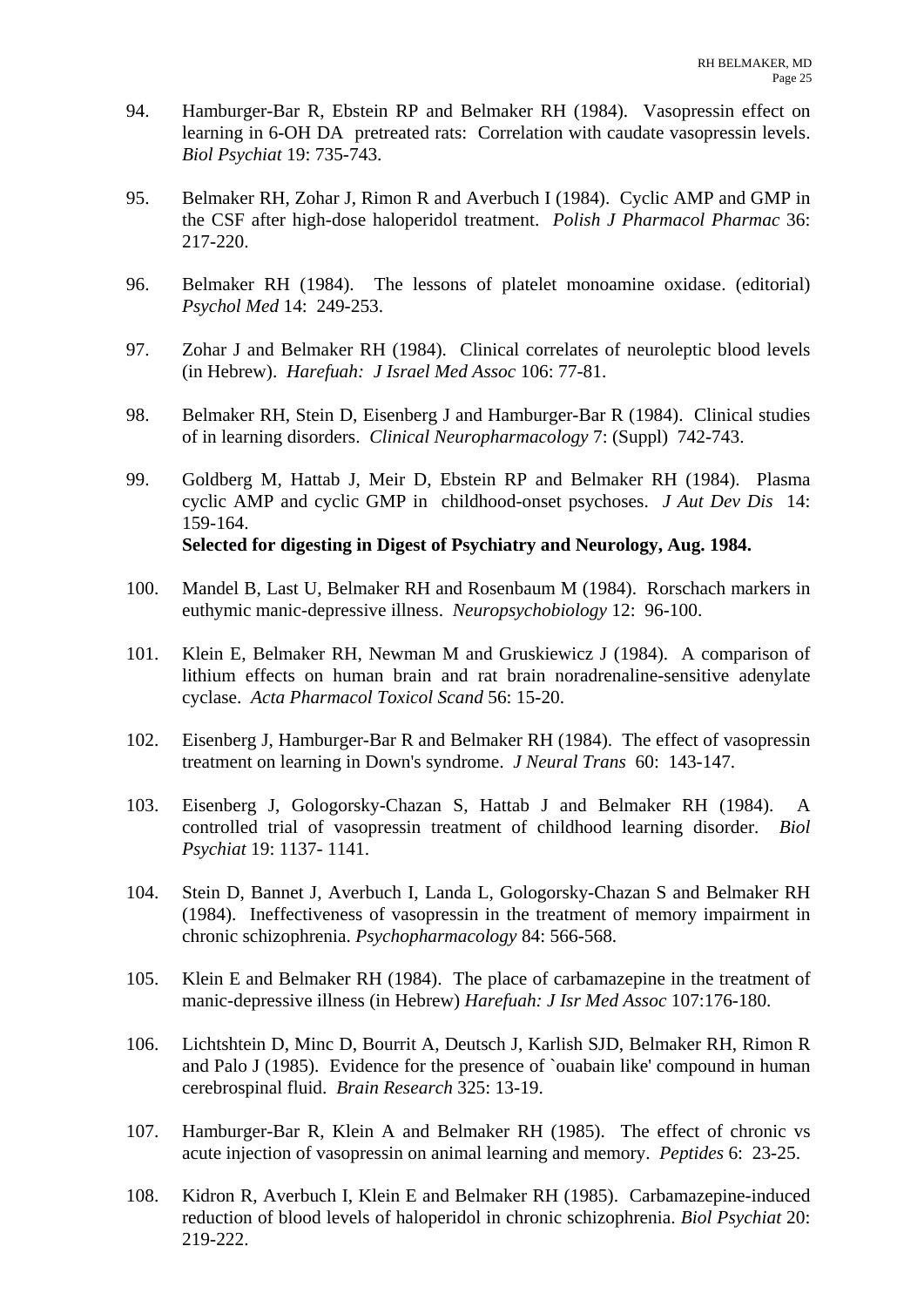- Zohar J, Drummer D, Edelstein E, Kaizer N, Belmaker RH and Nir Y (1985). Effect of lysine vasopressin in depressed patients on mood and 24 hour rhythm of growth hormone, cortisol, melatonin and prolactin. *Psychoneuroendocrinology* 10: 273-279.
- 109. Greenberg D and Belmaker RH (1985). DDAVP as a possible method to enhance positive benefit of behavior therapy. *Brit J Psychiat* 147: 713-715.
- 110. Newman ME, Lichtenberg P and Belmaker RH (1985). Effects of lithium in vitro on noradrenaline-induced cyclic AMP accumulation in rat cortical slices after reserpine-induced supersensitivity. *Neuropharmacol* 24: 353-355.
- 111. Shapira B, Zohar J, Newman M, Drexler H and Belmaker RH (1985). Potentiation of seizure length and clinical response to ECT by caffeine pretreatment. A case report. *Convulsive Therapy* 1: 58-60.
- 112. Shapira B, Oppenheim G, Zohar J, Segal M, Malach D and Belmaker RH (1985). Lack of efficacy of estrogen supplementation to imipramine in resistant female depressives. *Biol Psychiat* 20: 570-583.
- 113. Stein D, Baron M, Avni Y, Gilboa P and Belmaker RH (1985). The X-linkage hypothesis of the inheritance of manic- depressive illness. (in Hebrew) *Harefuah: J Isr Med Assoc* 109: 25-30.
- 114. Zohar J, Shapira B, Oppenheim G, Ayd FJ and Belmaker RH (1985). Addition of estrogen to imipramine in female resistant depressives. *Psychopharmacol Bull* 21: 705-706.
- 115. Hamburger R, Sela A, and Belmaker RH (1985). Differences in learning and extinction in response to vasopressin in six inbred mouse strains. *Psychopharmacol*  87: 124-125.
- 116. Zohar J, Birmaher B, Schoenfeld H and Belmaker RH (1986). Salivary and blood levels of neuroleptics during outpatient maintenance treatment. *Isr J Psychiat Rel Sci* 23: 123- 128.
- 117. Hamburger-Bar R, Robert M, Newman M and Belmaker RH (1986). Interstrain correlation between behavioral effects of lithium and effects on cortical cyclic AMP. *Pharmacol Biochem Behav* 24: 9-13.
- 118. Belmaker RH, Dagan A and Bleich A (1986). Enuresis nocturna in young adults (in Hebrew) *Harefuah: J Isr Med Assoc* 111: 181-185.
- 119. Chazan S, Bannet J, Gutman R and Belmaker RH (1986). Familial correlation of memory function in schizophrenia. *Psychopathology* 19: 165-169.
- 120. Belmaker RH and Bleich A (1986). Use of desmopressin in adult enuresis. *Military Medicine* 151: 660-662.
- 121. Zohar J, Shemesh Z and Belmaker RH (1986). Utility of feedback of neuroleptic blood levels in the treatment of acute psychosis. *J Clin Psychiat* 47: 600-603.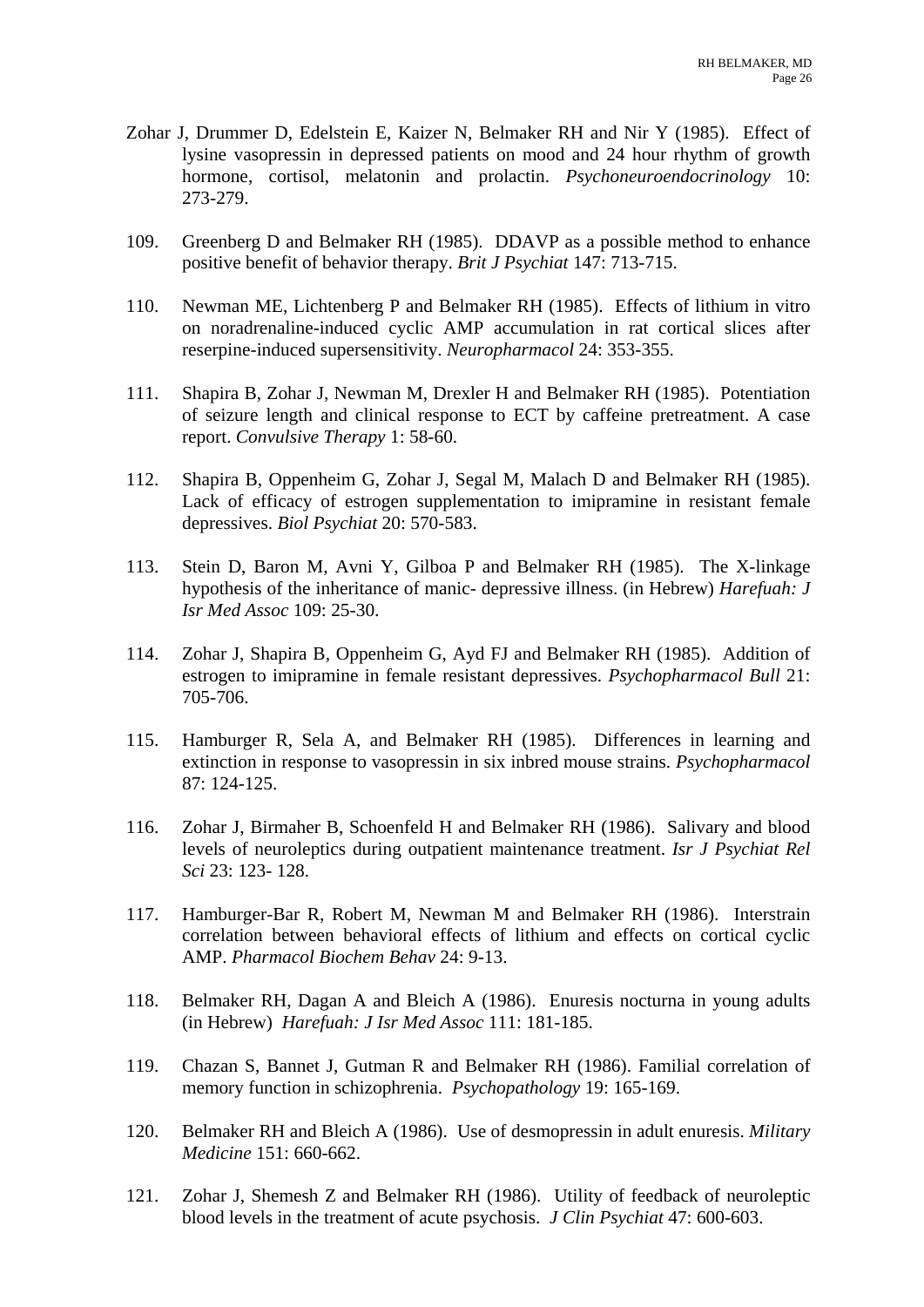- 122. Newman M and Belmaker RH (1987). Effect of lithium in vitro and ex vivo on components of the adenylate cyclase system in rat cerebral cortex membrane. *Neuropharmacol* 26: 211- 217.
- 123. Hamburger-Bar R, Eisenberg J, and Belmaker RH (1987). Animal and clinical studies of vasopressin effects on learning and memory. *Isr J Med Sci* 23: 12-18.
- 124. Baron M, Risch N, Hamburger R, Mandel B, Kushner S, Newman M, Drumer D and Belmaker RH (1987). Genetic linkage between X-chromosome markers and bipolar affective illness. *Nature* 326: 289-292. Citations:
- 125. Schreiber G and Belmaker, RH (1987). In vivo differentiation of cardiac vagal blocking effects of chlorpromazine and haloperidol using respiratory sinus arrhythmia measurements. *Biol Psychiat* 22: 1417-1421.
- 126. Avissar S, Schreiber G, Danon A and Belmaker RH (1988). Lithium inhibits adrenergic and cholinergic increases in GTP binding in rat cortex. *Nature* 331: 440-442.
- 127. Kaplan Z, Schreiber G and Belmaker RH (1988). Lack of effectiveness of forskolin or inositol as antidote in lithium toxicity. *J Neuro Transmiss* 72: 167-170.
- 128. Last U, Mandel B, Shapiro E and Belmaker RH (1989). In search of psychological markers of bipolar manic-depressive illness (BMDI): Some commonalities in psychological functioning between offspring of BMDI-affected parents and adult euthymic BMDI patients. *Isr J Psychiat* Rel Sci 26: 75-84.
- 129. Moscovich D, Belmaker RH, Agam G and Livne A (1990). Inositol-1-phosphatase in RBC of manic-depressive patients before and during treatment with lithium*. Biol Psychiat* 27: 552-555.
- 130. Kofman O, Belmaker RH (1990). Intracerebroventricular myo- inositol antagonizes lithium-induced suppression of rearing behaviour in rats. *Brain Research* 534: 345-347.
- 131. Kofman O, Klein E, Newman M, Hamburger R, Kimche O, Nir T, Shimon H and Belmaker RH (1990). Inhibition by antibiotic tetracyclines of rat cortical noradrenergic adenylate cyclase and amphetamine-induced hyperactivity. *Pharmacology, Biochemistry & Behaviour* 37: 417-424.
- 132. Givant Y, Zohar J, Lichtenberg P, Kofman O and Belmaker RH (1990). Chronic lithium attenuates clenbuterol- induced hypoactivity. *Lithium* 1: 183-185.
- 133. Belmaker RH and Kofman O (1990). Lithium research: state of the art. (editorial) *Biological Psychiatry* 27: 1279-1281.
- 134. Baron M, Hamburger R, Sandkuyl L, Risch N, Mandel B, Endicott J, Kushner S, Newman M, Belmaker RH, Ott J (1990). The impact of phenotypic variation on genetic analysis: application to X-linkage in manic-depressive illness. *Acta Psychiatrica Scandinavica* 82: 196-203.
- 135. Belmaker RH, Lerer B, Newman M and Fuchs I (1991). Lack of effect of lithium, propranolol or haloperidol on basal plasma cyclic AMP levels. *Lithium* 2: 115-121.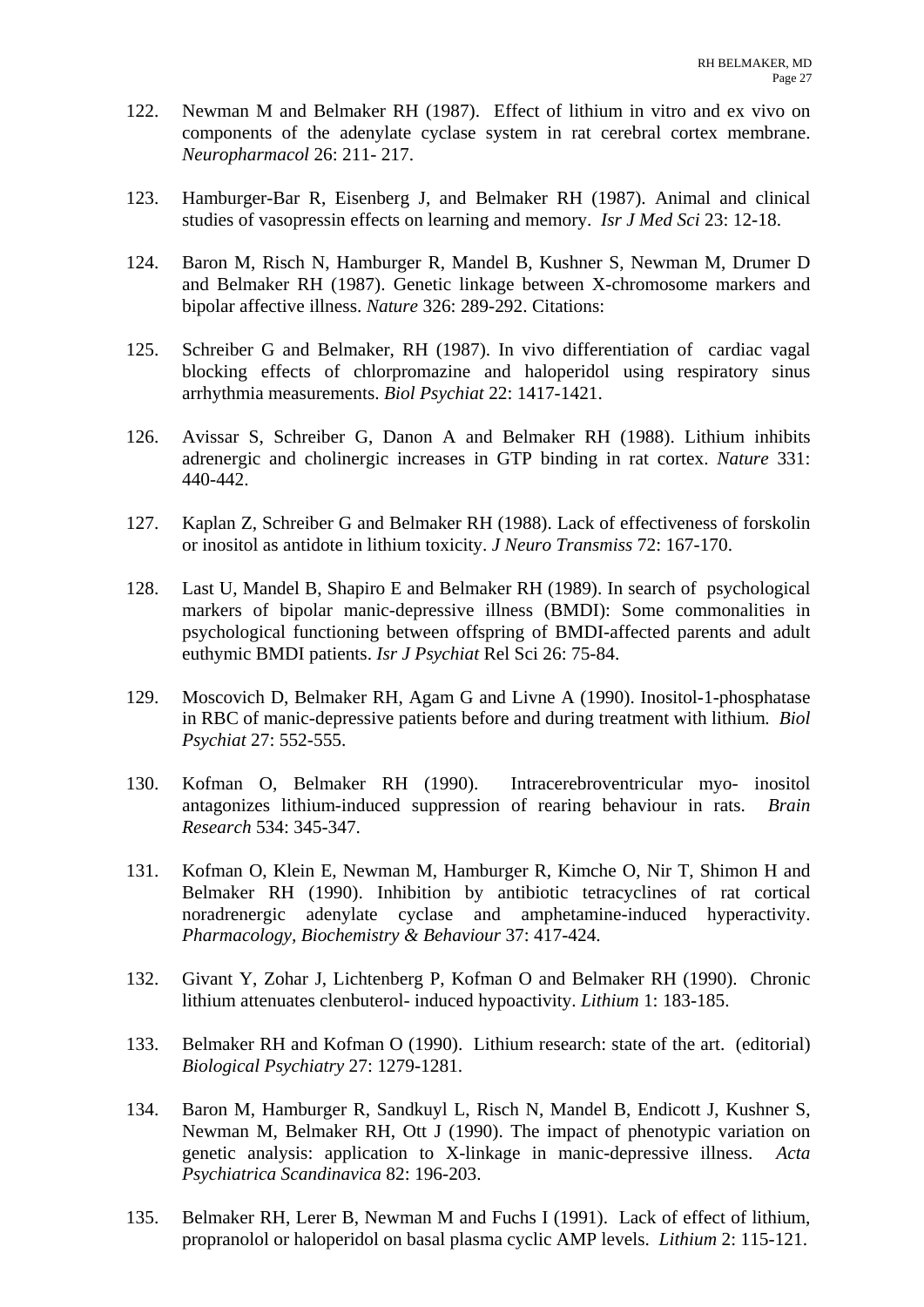- 136. Schreiber G, Avissar S, Danon A and Belmaker RH (1991). Hyperfunctional G proteins in lymphocytes of patients with mania. *Biological Psychiatry* 29: 273-280.
- 137. Belmaker RH (1991). One gene per psychosis? (editorial) *Biological Psychiatry* 29: 415-417.
- 138. Fux M, Belmaker RH (1991). A controlled comparative study of chlorprothixene vs. haloperidol in chronic schizophrenia. *Isr J Psychiatry Rel Sci* 28: 37-40.
- 139. Kofman O, Belmaker RH, Grisaru N, Alpert C, Fuchs I, Katz V, Rigler O (1991). Myo-inositol attenuates two specific behavioral effects of 0acute lithium in rats. *Psychopharmacology Bulletin* 27: 185-190.
- 140. Asali A, Khamaysi N, Aburabia Y, Belmaker RH (1992). Female circumcision. *Harefuah: J Isr Med Assoc* 122: 461-464 (in Hebrew).
- 141. Zilberman-Kaufman M, Agam G, Moscovitz L, Livne AA, Belmaker RH (1992). Raised monophosphatase activity in schizophrenic patients. *Clinica Chemica Acta* 209: 89-93.
- 142. Benjamin J, Belmaker RH, Bersudsky Y, Revasov A, Kofman O (1992). Failure of addition of lithium to imipramine to enhance activity in rats or mood in normal volunteers. *Pharmacology and Toxicology* 71: 18-25.
- 143. Moscovich DG, Shapira B, Lerer B and Belmaker RH (1992). Rapid lithiumization in acute manic patients. *Human Psychopharmacology* 7: 343-345.
- 144. Bersudsky Y, Vinnitsky I, Grisaru N, Yaroslavsky U, Gheorghiu, Ivgi D, Kofman O and Belmaker RH (1992). The effect of inositol on lithium - induced polyuriapolydipsia in rats and humans. *Human Psychopharmacology* 7: 403-407.
- 145. Kofman O, Sherman WR, Katz V, Belmaker RH (1993). Restoration of brain *myo*inositol levels in rats increases latency to lithium-pilocarpine seizures. *Psychopharmacology* 110: 229-234.
- 146. Levine J, Umansky R, Ezrielev G, Belmaker RH (1993). Lack of effect of inositol treatment in chronic schizophrenia. *Biological Psychiatry* 33: 673-675.
- 147. Grisaru N, Paronsky A, Zabow, A Belmaker RH (1993). The effect of lifethreatening war stress on an acute psychiatric ward. *Stress Medicine* 9: 141-143.
- 148. Levine J, Gonzalves M, Barbam I, Stier S, Elizur A, Kofman O, Belmaker RH (1993). Inositol 6 gm daily may be effective in depression but not in schizophrenia. *Human Psychopharmacology* 8: 49-53.
- 149. Kofman O, Bersudsky Y, Vinnitsky I, Alpert C and Belmaker RH (1993). The effect of peripheral inositol injection on rat motor activity models of depression. *Israel Journal of Medical Sciences* 29: 580-586.
- 150. Benjamin J, Press J, Maoz B, Belmaker RH (1993). Linkage of a normal personality trait to the color-blindness gene: preliminary evidence. *Biological Psychiatry* 34: 581-583.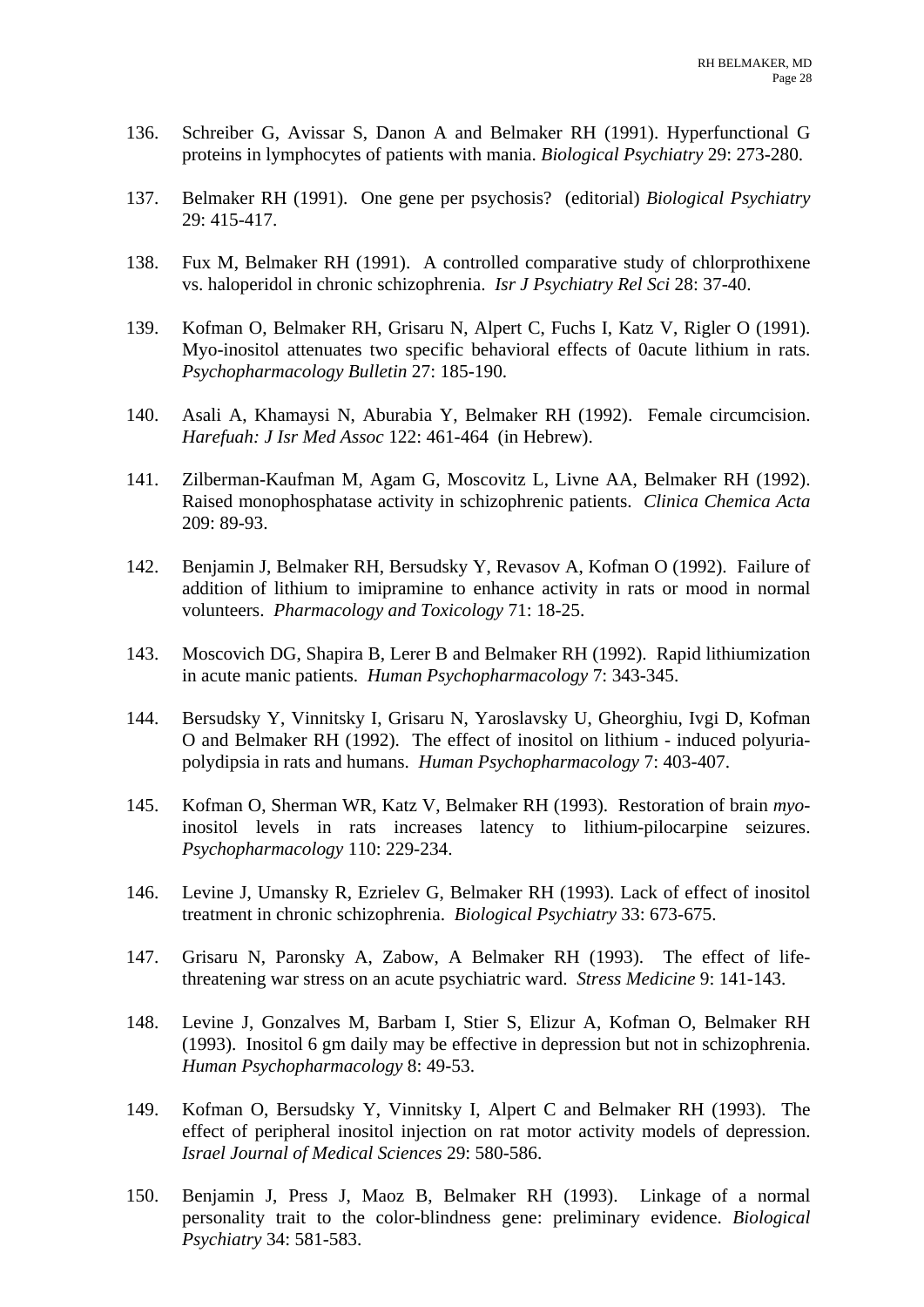- 151. Levine J, Rapaport A, Lev L, Bersudsky Y, Kofman O, Belmaker RH, Shapiro J and Agam G (1993). Inositol treatment raises CSF inositol levels. *Brain Research* 627: 168-170.
- 152. Agam G, Shapiro J, Levine J, Stier S, Schields C, Bersudsky Y and Belmaker RH (1993). Short-term lithium treatment does not reduce human CSF inositol levels. *Lithium* 4: 267-269.
- 153. Kofman O and Belmaker RH (1993). Biochemical, behavioral and clinical studies of the role of inositol in lithium treatment and depression. *Biological Psychiatry* 34: 839-852. (**Ziskind-Somerfeld Research Award Paper)**
- 154. Bersudsky Y, Vinnitsky I, Ghelber D, Kofman O, Kaplan Z and Belmaker RH (1993). Mechanism of lithium lethality in rats. *Journal of Psychiatric Research* 27: 415-422.
- 155. Belmaker and Biederman J (1994). Genetic markers, temperament and psychopathology (editorial). *Biological Psychiatry* 36: 71-72.
- 156. Agam G, Shapiro J, Bersudsky Y, Kofman O and Belmaker RH (1994). High-dose peripheral inositol raises brain inositol levels and reverses behavioral effects of inositol depletion by lithium. *Pharmacology, Biochemistry & Behavior* 49: 341- 343.
- 157. Bersudsky Y, J Shapiro, Agam G, Kofman O and Belmaker RH (1994). Behavioral evidence for the existence of two pools of cellular inositol*. European Neuropsychopharmacology* 4: 463-467.
- 158. Levine J, Goldberger I, Rapaport A, Schwartz M, Schields C, Elizur A, Belmaker RH, Shapiro J, Agam G (1994). CSF inositol levels in schizophrenia are unchanged and inositol is not therapeutic in anergic schizophrenia. *European Neuropsychopharmacology* 4: 487-490.
- 159. Asali A, Khamaysi N, Aburabia Y, Letzer S, Halihal B, Sidovsky M, Maoz B and Belmaker RH (1995). Ritual female genital surgery among Bedouin in Israel. *Archives of Sexual Behavior* 24: 573-577.
- 160. Levine J, Barak Y, Gonsalves M, Szor H, Elizur A, Kofman O and Belmaker RH (1995). A double-blind controlled trial of inositol treatment of depression. *American Journal of Psychiatry* 152: 792-794.
- 161. Manji HK, Chen G, Shimon H, Hsiao JK, Potter WZ, Belmaker RH (1995). Guanine neucleotide-binding in bipolar affective disorder: the effect of long term lithium treatment. *Archives of General Psychiatry* 52: 135-144.
- 162. Levine J, Barak Y, Kofman O and Belmaker RH (1995). Follow-up and relapse analysis of an inositol study of depression. *Israel Journal of Psychiatry* 32: 14-21.
- 163. Alexander JR, Benjamin J, Lerer B, Baron M, Belmaker RH (1995). Frequency of positive family history in bipolar patients in catchment-area population. Progress in Neuropsychopharmacol & Biol Psychiat 19: 367-373.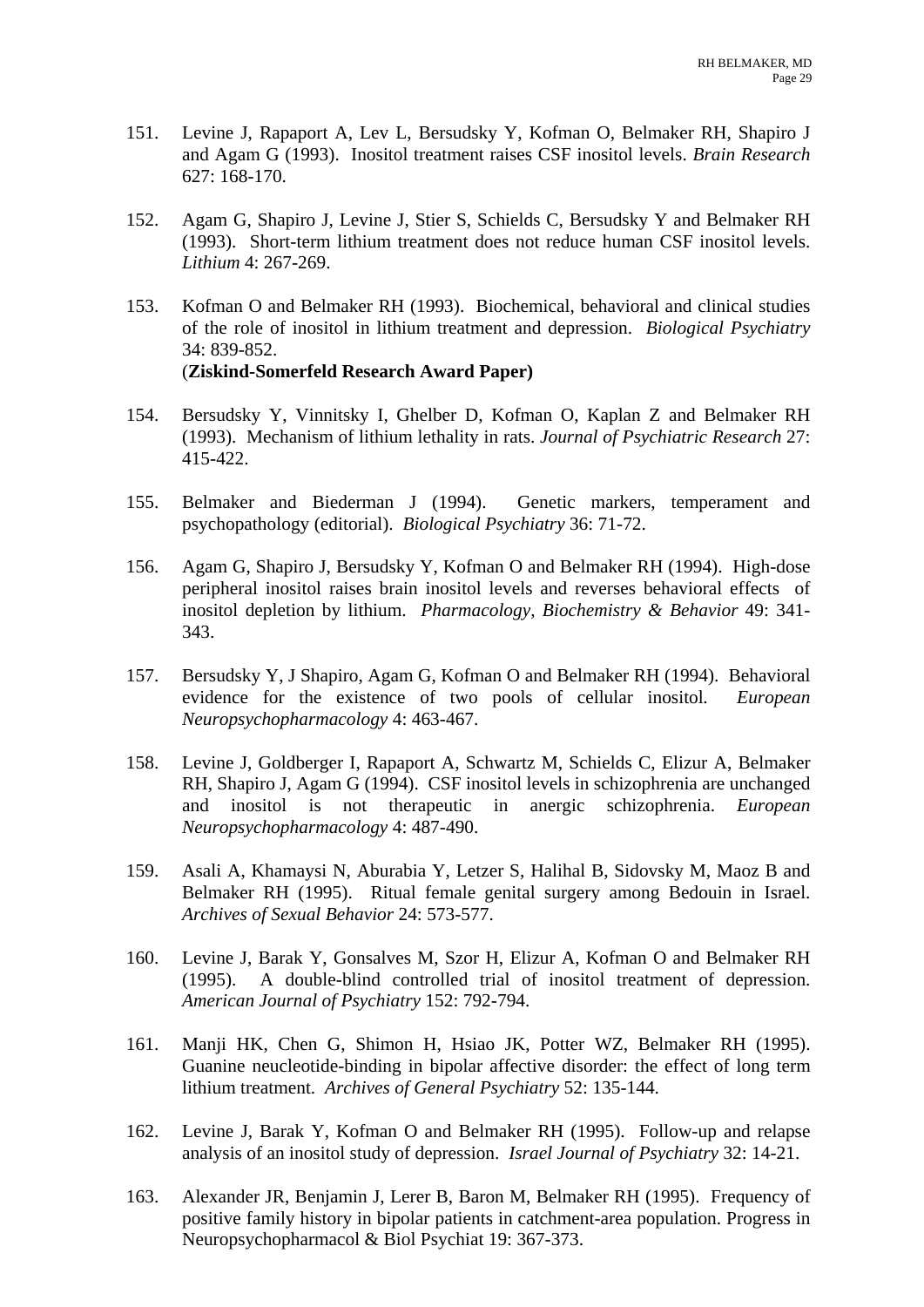- 164. Benjamin J, Levine J, Fux M, Aviv A, Levy D and Belmaker RH (1995). Inositol treatment for panic disorder: a double-blind placebo-controlled crossover trial. *American Journal of Psychiatry* 152: 1084-1086.
- 165. Agam G, Belfair N, Shapiro J, Shimon H, Belmaker RH (1995). Plasma inositol levels in lithium-treated manic-depressives, schizophrenics and controls. *Human Psychopharmacology* 10: 311-314.
- 166. Fleischmann A, Prolov K, Abarbanel J, Belmaker RH (1995). The effect of transcranial magnetic stimulation of rat brain on behavioral models of depression. *Brain Research* 699: 130-132.
- 167. Belmaker RH and Fleischmann A (1995). Transcranial Magnetic Stimulation: a potential new frontier in psychiatry. *Biological Psychiatry* 38: 419-421.(editorial).
- 168. Levine J, Ring A, Barak Y, Elizur A and Belmaker RH (1995). Inositol may worsen attention deficit disorder with hyperactivity. *Human Psychopharmacology*  10: 481-484. Citations: 19
- 169. Levine J, Pomerantz T, Stier S, Belmaker RH (1995). Lack of effect of 6 gm inositol treatment on post-ECT cognitive function in humans. *J Psychiatric Research* 29: 487-489.
- 170. Ebstein R, Novick O, Umansky R, Priel B, Osher Y, Blaine D, Nemanov L, Katz M, Bennett E and Belmaker RH (1996). Dopamine D4 receptor (D4DR) exon III polymorphism associated with human personality trait of Novelty Seeking. *Nature Genetics* 12: 78-80.
- 171. Patishi Y, Bersudsky Y, Belmaker RH (1996). Phorbol ester intracerebroventricularly induces a behavioral hypoactivity that is not affected by chronic or acute lithium. *European Neuropsychopharmacology* 6: 39-41.
- 172. Patishi Y, Lubrich B, Berger M, van Calker D, Kofman O, Belmaker RH (1996). Differential uptake of myo-inositol in vivo into rat brain areas. *European Neuropsychopharmacology* 6: 73-75.
- 173. Abarbanel JM, Lemberg T, Yaroslavsky U, Grisaru N and Belmaker RH (1996). Electrophysiological responses to transcranial magnetic stimulation in depression and schizophrenia. *Biological Psychiatry* 40: 148-150.
- 174. Patishi Y, Agam G, Tardov M, Kofman O, Belmaker RH (1996). Lack of effect of ECS on rat brain inositol monophosphatase activity and cortical inositol levels and of icv inositol on ictal and postictal length. *J Psychiatric Research* 30: 39-43.
- 175. Patishi Y, Belmaker RH, Bersudsky Y, Kofman O (1996). A comparison of the ability of myo-inositol and epi-inositol to attenuate lithium-pilocarpine seizures in rats. *Biological Psychiatry* 39: 829-832.
- 176. Barak Y, Levine J, Glasman A, Elizur A, Belmaker RH (1996). Inositol treatment of Alzheimer's disease. *Progress in Neuropsychopharmacology and Biological Psychiatry* 20: 729-735.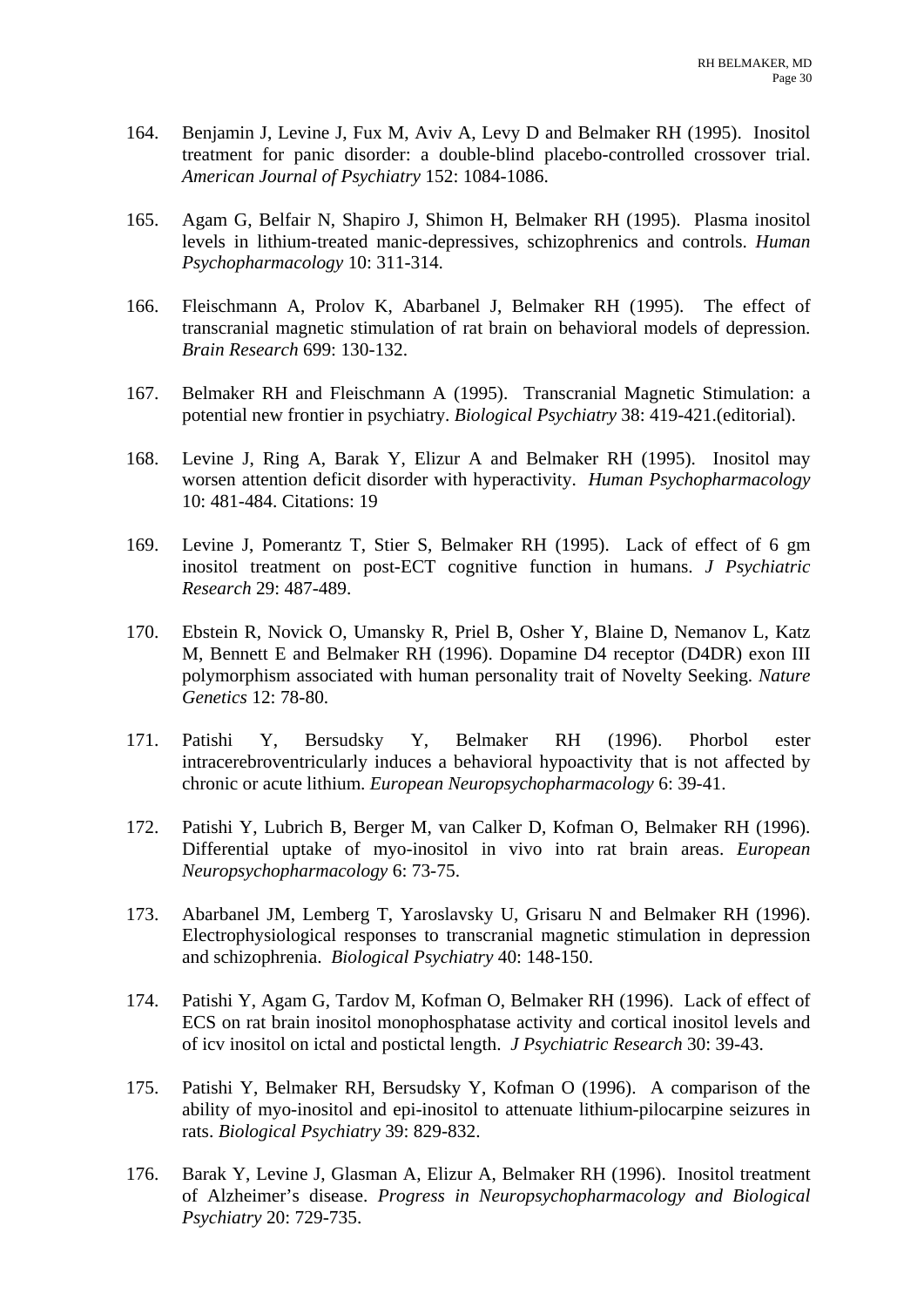- 177. Fux M, Levine J, Aviv A, Belmaker RH (1996). Inositol treatment of obsessivecompulsive disorder. *American Journal of Psychiatry* 153: 1219-1221.
- 178. Patishi Y, Belmaker RH and Agam G (1996). Effect of age, sex, steroids, brain region and genetic strain on brain inositol monophosphatase activity. *Biological Psychiatry* 40: 656-659.
- 179. Manji HK, Bersudsky B, Chen G, Belmaker RH, Potter WZ (1996). Modulation of protein kinase C isozymes and substrates by lithium: the role of myo-inositol. *Neuropsychopharmacology* 15: 370-381.
- 180. Osher Y, Cloninger CR and Belmaker RH (1996). Tridimentional Personality Questionnaire in euthymic manic depressive patients. *J of Psychiatric Research* 30: 353-357.
- 181. Grisaru N, Letzer L, Belmaker RH (1997). Female genital mutilation among Ethiopian Jews. *Archives of Sexual Behavior* 26: 211-215.
- 182. Fleischmann A, Sternheim A, Etgen AM, Li C, Grisaru N, Belmaker RH (1996). Transcranial magnetic stimulation downregulates β-adrenoreceptors in rat cortex. *Journal of Neural Transmission* 103: 1361-1366.
- 183. Richards MH, Belmaker RH (1996). Epi-inositol is biochemically active in reversing lithium effects on cytidine monophosphorylphosphatidate (CMP-PA). *Journal of Neural Transmission* 103: 1281-1285.
- 184. Levine J, Kurtzman L, Rapoport A, Zimmerman J, Bersudsky Y, Shapiro J, Belmaker RH and Agam G (1996). CSF inositol does not predict antidepressant response to inositol. *Journal of Neural Transmission* 103: 1457-1462.
- 185. Bersudsky Y, Kotler M, Shafrin M, Belmaker RH (1996). A preliminary study of possible psychoactive effects of intravenous forskolin in depressed and schizophrenic patients. *Journal of Neural Transmission* 103: 1463-1467.
- 186. Ebstein RP, Macciardi F, Heresco-Levi U, Serretti A, Blaine D, Verga M, Nemamov L, Gur E, Belmaker RH, Avnon M, Lerer B (1997). Evidence for an association between dopamine D3 receptor gene DRD3 and schizophrenia. *Human Heredity* 47: 6-16.
- 187. Ram A, Guedj F, Weinstein L, Grisaru N, Belmaker RH, Gershon ES, Gejman PV (1997). No abnormality in the gene for the G protein stimulatory  $\alpha$  subunit in patients with bipolar disorder. *Archives of General Psychiatry* 54: 44-48.
- 188. Geller V, Grisaru N, Abarbanel JM, Lemberg T, Belmaker RH (1997). Slow magnetic stimulation of prefrontal cortex in depression and schizophrenia. *Progress in Neuropsychopharmacol and Biol Psychiatry* 21: 105-110.
- 189. Ebstein R, Segman, Benjamin J, Osher Y, Nemanov B, Belmaker RH (1997). 5- HT2C serotonin receptor gene polymorphism associated with human personality trait of reward dependence: interactions with D4DR and D3DR polymorphisms. *Am J Medical Genetics* 74: 65-72.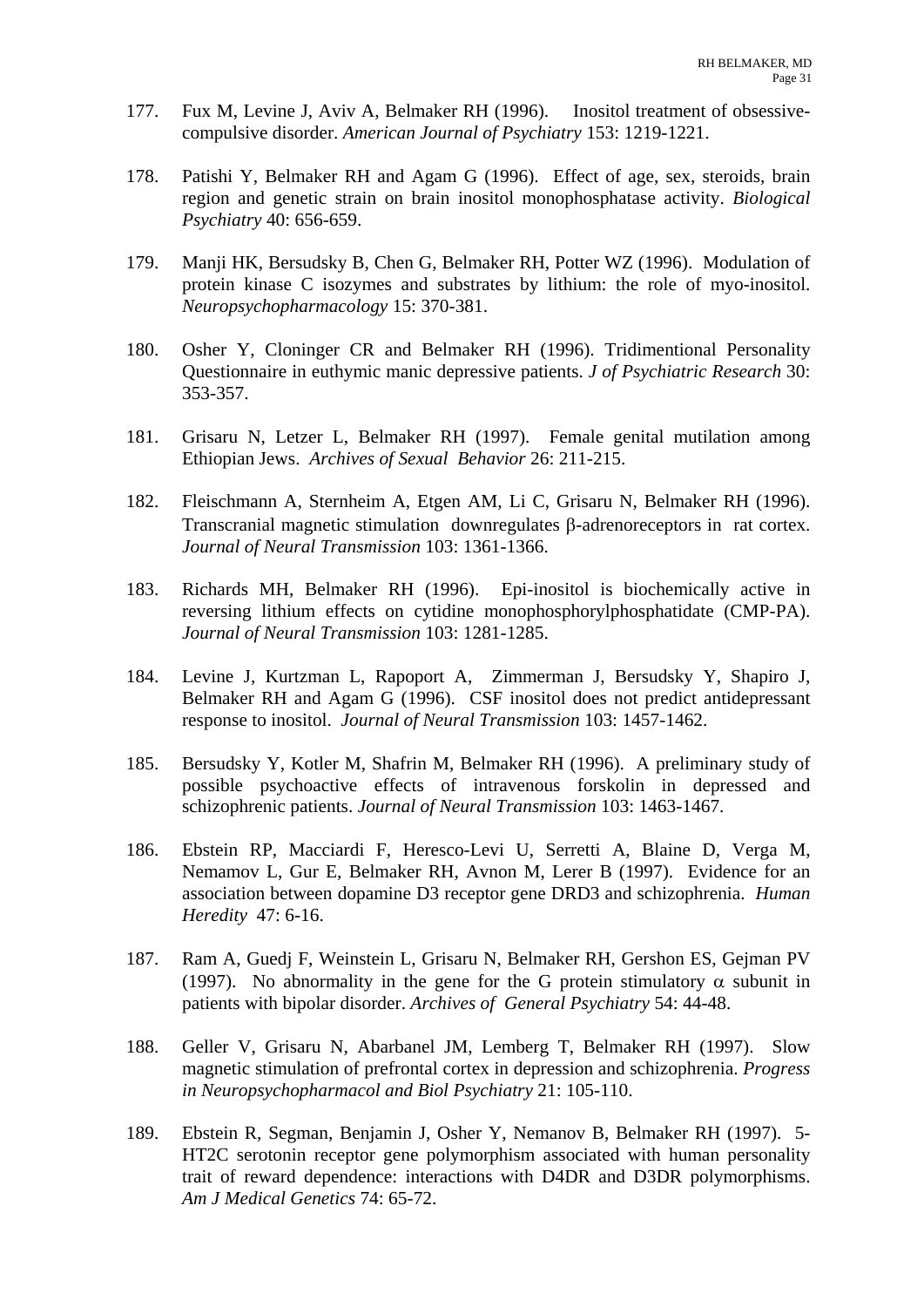- 190. Ebstein RP, Gritschko I, Nemanov L, Frisch A, Osher Y, Belmaker RH (1997). No association between the serotonin transporter gene regulatory region polymorphism and the Tridimentional Personality Questionnaire (TPQ) treatment of harm avoidance. *Molecular Psychiatry* 2: 224-226.
- 191. Ben-Shachar D, Belmaker RH, Grisaru N, Klein E (1997). Transcranial magnetic stimulation induces alterations in brain monoamines. *Journal of Neural Transmission* 104: 191-197.
- 192. Cohen H, Kotler M, Kaplan Z, Matar MA, Kofman O, Belmaker RH (1997). Inositol administration has centrally-mediated behavioral effects with adaptation after chronic administration. *Journal of Neural Transmission* 104: 299-305.
- 193. Levine J, Aviram A, Holan A, Ring A, Barak Y, and Belmaker RH (1997). Myoinositol treatment of infantile autism: a double-blind placebo controlled trial. *Journal of Neural Transmission* 104: 307-310.
- 194. Shimon H, Agam G, Belmaker RH, Hyde T, Kleinman JE (1997). Reduced frontal cortex levels in postmortem brain of suicide victims and patients with bipolar disorder. *Am J Psychiatry* 154: 1148-1150.
- 195. Ebstein RP, Belmaker RH (1997). Saga of an adventure gene: novelty seeking, substance abuse and the dopamine D4 receptor (D4DR) exon III repeat polymorphism (Editorial). *Molecular Psychiatry* 2: 381-384.
- 196. Lubrich B, Patishi Y, Kofman O, Agam G, Berger M, Belmaker RH, van Calker D (1997). Lithium-induced inositol depletion in rat brain after chronic treatment is restricted to the hypothalamus. *Molecular Psychiatry* 2: 407-412.
- 197. Bersudsky Y, Patishi Y, Jensen JB, Mørk A, Belmaker RH (1997). The effect of acute and chronic lithium on forskolin-induced reduction of rat activity. *Journal Neural Transmission* 104: 943-952.
- 198. Benjamin J, Osher Y, Belmaker RH, Ebstein R (1997). No significant association between two dopamine receptor polymorphisms and normal temperament. *Human Psychopharmacology* 13: 11-15.
- 199. Ebstein RP, Nemanov L, Klotz I, Gritsenko I, Belmaker RH (1997). Additional evidence for an association between the dopamine D4 receptor (D4DR) exon III repeat polymorphism and the human personality trait of Novelty Seeking. *Mol Psychiatry* 2: 472-477.
- 200. Einat H, Kofman O, Itkin O, Lewitan RJ, Belmaker RH (1998). Augmentation of lithium's behavioral effect by inositol uptake inhibitors. *J of Neural Transmission* 105: 31-38.
- 201. Roitman G, Levine J, Bersudsky Y, Belmaker RH (1998). An adenylate cyclase inhibitor in the treatment of excited psychosis. *Human Psychopharmacology* 13: 121-125.
- 202. Wolfson M, Hertz E, Belmaker RH, Hertz H (1998). Chronic treatment with lithium and pretreatment with excess inositol reduce inositol pool size in astrocytes by different mechanisms. *Brain Research* 787: 34-40.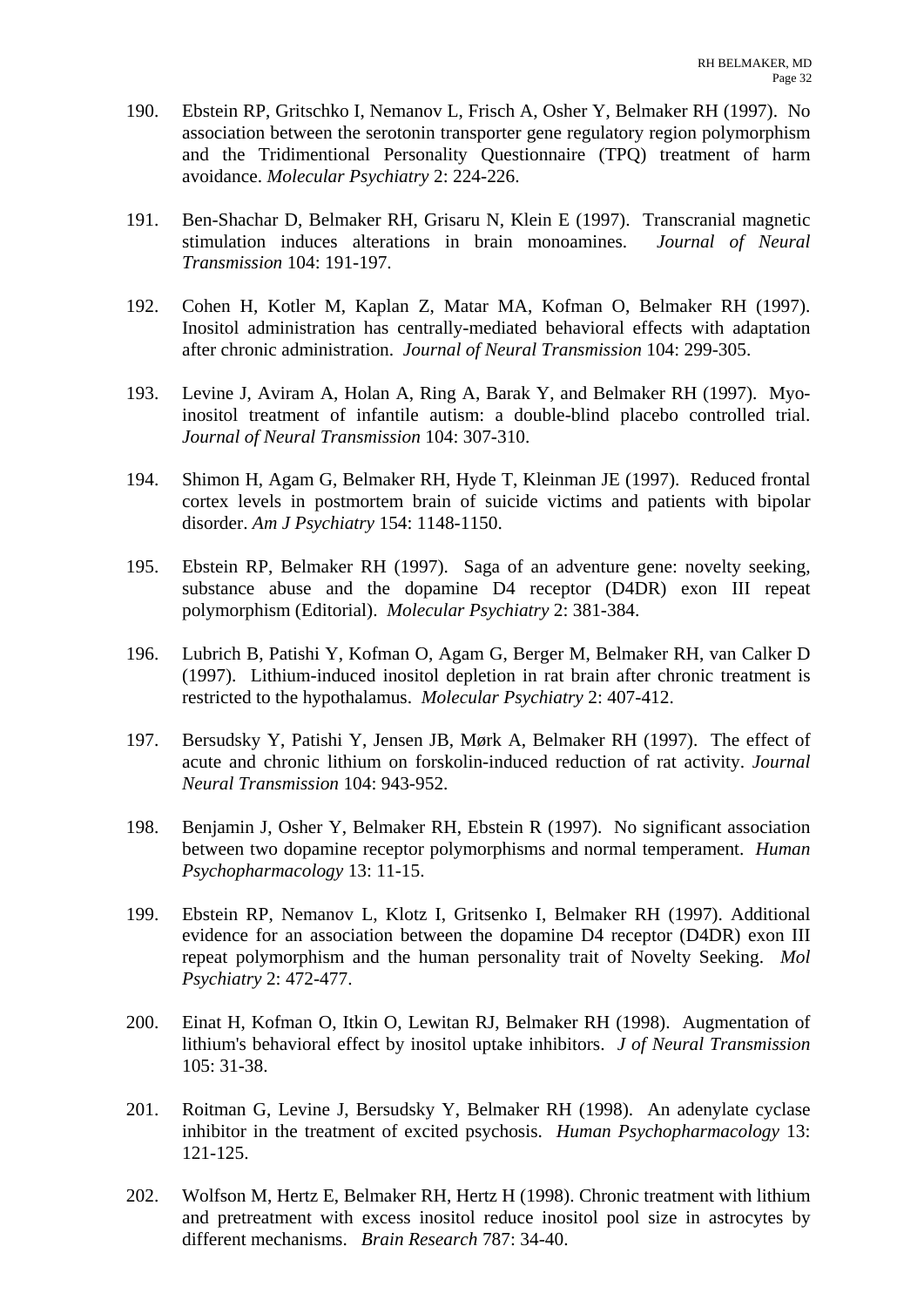- 203. Gavrilov V, Levine J, Agam G, Belmaker RH (1998). Lithium enhancement of the prolactin response to 5-hydroxytryptophan is not reversible by inositol. *Progress in Neuro Psychopharmacology & Biological Psychiatry* 22: 523-528.
- 204. Ebstein RP, Levine J, Geller V, Auerbach J, Gritsenko I, Belmaker RH (1998). Dopamine D4 receptor and serotonin transporter promoter in the determination of neonatal temperament: novelty seeking in two-week old infants. *Molecular Psychiatry* 3: 238-246.
- 205. Belmaker RH, Agam G, van Calker D, Richards MH, Kofman O (1998). Behavioral reversal of lithium effects by four inositol isomers correlates perfectly with biochemical effects on the PI cycle; depletion by chronic lithium of brain inositol is specific to hypothalamus; and inositol levels may be abnormal in post-mortem brain from bipolar patients. *Neuropsychopharmacology* 19: 220-232.
- 206. Einat H, Elkabaz-Shwortz Z, Cohen H, Kofman O, Belmaker RH (1998). Chronic epi-inositol is anxiolytic in the plus maze model in rats. *Int J Neuropsychopharmacol* 1: 31-34.
- 207. Einat H, Levine J, Grauer E, MacDonald K, Belmaker RH (1998). Effect of inositol treatment on the behavior of Rhesus monkeys: Preliminary results. *Progress in Neuro-Psychopharmacology & Biological Psychiatry* 22: 999-1005.
- 208. Atack JR, Levine J, Belmaker RH (1998) Cerebrospinal fluid inositol monophosphatase: elevated activity in schizophrenia and neuroleptic-treated depression. *Biological Psychiatry* 44:433-437.
- 209. Shimon H, Sobolev Y, Davidson M, Haroutunian B, Belmaker RH, Agam G (1998) Inositol levels are decreased in post mortem brain of schizophrenic patients. *Biological Psychiatry* 44:428-432.
- 210. Grisaru N, Chudakov B, Yaroslavsky Y, Belmaker RH (1998) TMS in mania: a controlled study. *Am J Psychiatry* 155:1608-1610.
- 211. Lokshin P, Kotler M, Kutzuk D, Belmaker RH (1998) Clotiapine: an old neuroleptic with possible clozapine-like properties. *Progress in Neuropsychopharmacology & Biological Psychiatry 22:1289-1293.*
- 212. Shamir A, Ebstein RP, Nemanov L, Zohar A, Belmaker RH, Agam G (1998) Inositol monophosphatase in immortalized lymphoblastoid cell lines indicates susceptibility to bipolar disorder and response to lithium therapy. *Molecular Psychiatry* 3:481-482.
- 213. Lokshin P, Dorfman P, Shoshani D, Wimmer P, Dossenbach M, Belmaker RH (1998). Olanzapine treatment after clozapine induced agranulocytosis. *Human Psychopharmcology* 13:583-584.
- 214. Steen VM, Levlie R, Osher Y, Belmaker RH, Berle JO, Gulbrandsen AK (1998). The polymorphic inositol polyphosphate 1-phosphatase gene as a candidate for pharmacogenetic prediction of lithium responsive manic-depressive illness. *Pharmacogenetics 8:259-268.*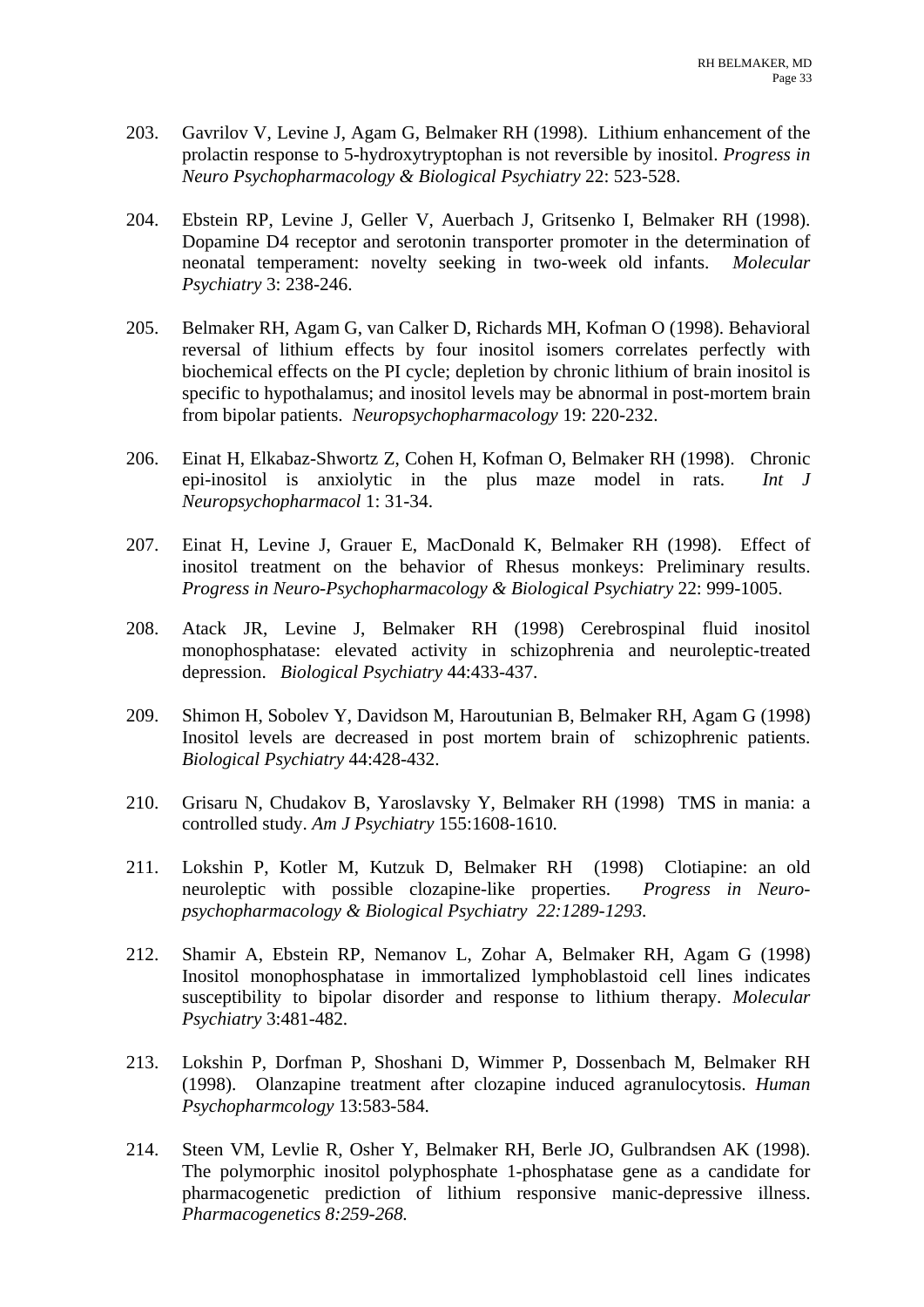- 215. Elbedour S, Baker A, Shalhoub-Kevorkian N, Irwin M, Belmaker RH (1999). Psychological responses in family members after the Hebron massacre. *Anxiety and Depression* 9:27-31.
- 216. Levine J, Mishory A, Susnosky S, Martin M, Belmaker RH (1999). Combination of inositol and serotonin reuptake inhibitors in the treatment of depression. *Biological Psychiatry* 45: 270-273.
- 217. Nemanov L, Ebstein RP, Belmaker RH, Osher Y, Agam A (1999). Effect of bipolar disorder on lymphocyte inositol-monophosphatase mRNA levels. *Int J Neuropsychopharmacol* 2:25-29.
- 218. Auerbach J, Geller N, Letzer S, Shinwell E, Belmaker RH, Levine J, Ebstein RP. (1999). Dopamine D4 receptor (D4DR) and serotonin transporter promoter (5- HTTLPR) polymorphisms in the determination of temperament in two month old infants. *Molecular Psychiatry* 4:369-373.
- 219. Einat H, Karbovski H, Korik J, Tsalah D, Belmaker RH. (1999). Inositol reduces depressive-like behaviors in two different animal models of depression. *Psychopharmacology* 144:158-162.
- 220. Mishory A, Levine J, Kahana E, Belmaker RH. (1999). Inositol is not therapeutic in Parkinson's disease. *Human Psychopharmacology* 14:271-272.
- 221. Nemets B, Mishory A, Levine J, Belmaker RH. (1999). Inositol addition does not improve depression in SSRI treatment failures. *Journal of Neural Transmission* 106:795-798.
- 222. Fux M, Benjamin J, Belmaker RH. (1999). Inositol versus placebo augmentation of serotonin reuptake inhibitors in the treatment of obsessive-compulsive disorder: a double blind crossover study *International Journal of Neuropsychopharmocology*  2:193-195.
- 223. Einat H, Belmaker RH, Kopilov M, Klein E, Gazawi H, Ben-Shachar D (1999). Rat brain monoamines after acute and chronic myo-inositol treatment. *European Neuropsychopharmacology* 10:27-30.
- 224. Belmaker RH, Grisaru N. Antibipolar potential for TMS: an editorial (1999). *Bipolar Disorders 2:71-72.*
- 225. van Calker D, Belmaker RH. (2000). The high affinity inositol transport system implications for the pathophysiology and treatment of bipolar disorder: An editorial. *Bipolar Disorders* 2:102-107.
- 226. Mishory A, Yaroslavsky Y, Bersudsky Y, Belmaker RH. (2000). Phenytoin as an antimanic anticonvulsant: a controlled study. *American Journal of Psychiatry* 157:463-465.
- 227. Wolfson M, Bersudsky Y, Zinger E, Simkin M, Belmaker RH, Hertz L. (2000). Chronic treatment of human astrocytoma cells with lithium, carbamazepine or valproic acid decreases inositol uptake at high inositol concentrations but increases it at low inositol concentrations. *Brain Research* 835:159-161.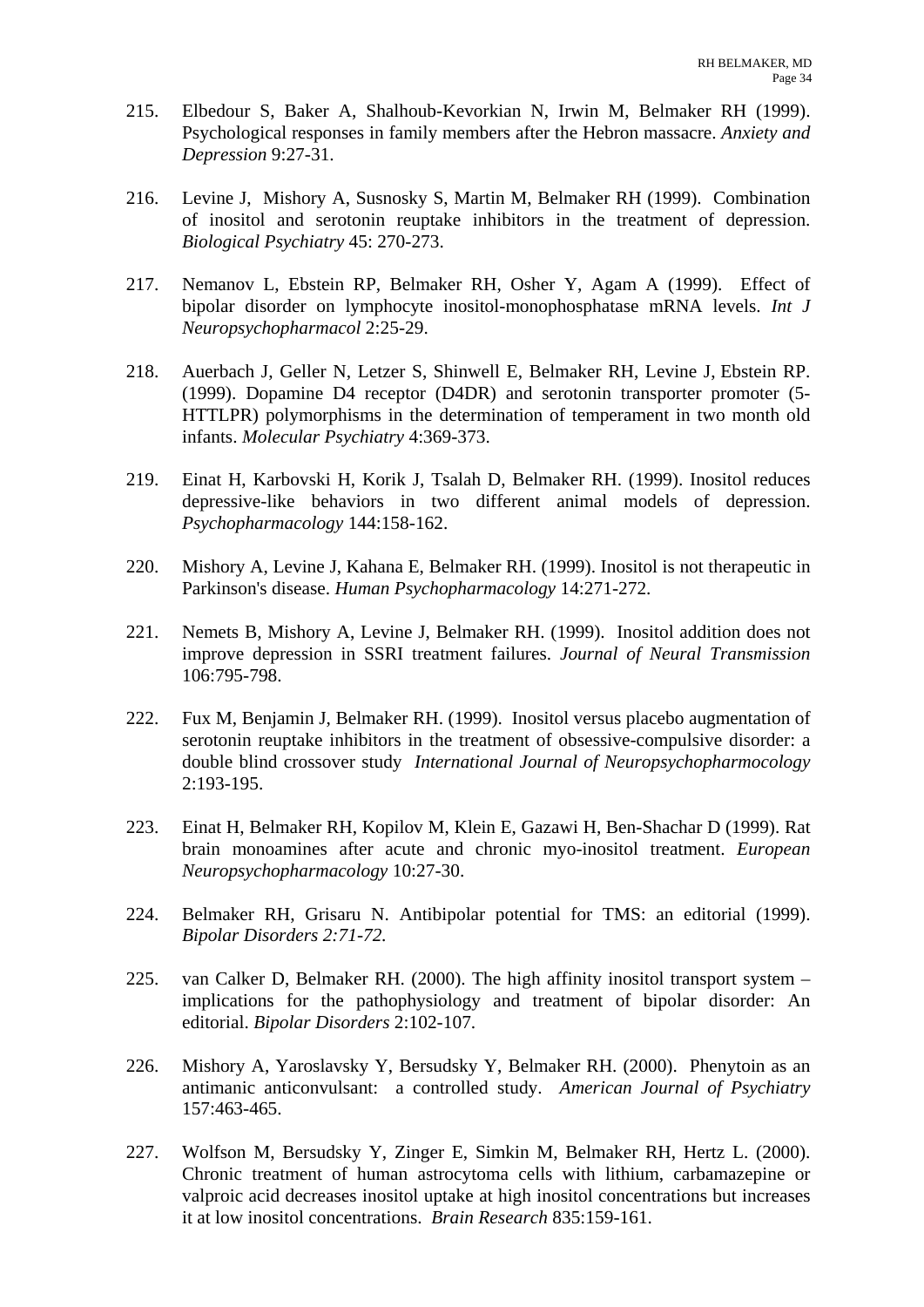- 228. Benjamin J, Osher Y, Kotler M, Gritsenko I, Nemanov L, Belmaker RH, Ebstein R. (2000). Association between tridimensional personality questionnaire (TPQ) traits and three functional polymorphisms: dopamine receptor D4 (DRD4) , serotonin transporter promoter region (5-HTTLPR) and catechol O-methyltransferase (COMT). *Molecular Psychiatry* 5:96-100.
- 229. Benjamin J, Osher Y, Lichtenberg P, Bachner-Melman R, Gritsenko I, Kotler M, Belmaker RH, Valsky V, Drendel M, Ebstein RP. (2000). An interaction between the catechol o-methyltransferase and serotonin transporter promoter region polymorphisms contributes to tridimensional personality questionnaire persistence scores in normal subjects. *Neuropsychobiology* 41:48-53.
- 230. Wolfson M, Einat H, Bersudsky Y, Berkin V, Belmaker RH, Hertz L. (2000). Nordidemnin potently inhibits inositol uptake in cultured astrocytes and dosedependently augments lithium's proconvulsant effect in vivo. *Journal of Neuroscience Research* 60:116-121.
- 231. Kozlovsky N, Belmaker RH, Agam G.(2000). Low GSK-3b immunoreactivity in postmortem frontal cortex of schizophrenic patients. *Am Journal of Psychiatry* 157:831-833.
- 232. Shapiro J, Belmaker RH, Biegon A, Seker A, Agam G. (2000). Scyllo-inositol in port-mortem brain of bipolar, unipolar and schizophrenic patients. *J of Neural Transmission* 107:603-607.
- 233. Osher Y, Mandel B, Shapiro E, Belmaker RH. (2000) Rorschach markers in offspring of manic-depressive patients. *Journal of Affective Disorders* 59:231-236.
- 234. Dossenbach M, Beuzen JN, Avnon M, Belmaker RH, Elizur A, Mark M, Munitz H, Schneidman M, Shoshani D, Kratky P, Tollefson GD. (2000). Evidence for the effectiveness of olanzapine among treatment refractory patients non-responsive and/or intolerant to clozapine. *Clin Ther* 22:1021-0134.
- 235. Kremer I, Rietschel M, Dobrusin M, Mujaheed M, Murad I, Blanaru M, Bannoura I, Muller DJ, Schulze TG, Reshef A, Gathas S, Schwab S, Wildenauer D, Bachner-Melman R, Belmaker RH, Maier W, Ebstein RP. (2000). No association between the dopamine D3 receptor Bal I polymorphism and schizophrenia in a family-based study of a Palestinian Arab population. *American J of Medical Genetics* 96:778- 780.
- 236. Osher Y, El-Rom R, Belmaker RH. (2000). Predominant polarity of bipolar patients in Israel. *World J of Biological Psychiatry 1:187-189*.
- 237. Einat H, Clenet F, Shaldevin A, Belmaker RH, Bourin M. (2001). The antidepressant activity of inositol in the forced swim test involves  $5-HT_2$  receptors. *Behav Brain Research 118:77-83.*
- 238. Shaldivin A, Kaptsan A, Belmaker RH, Einat H, Grisaru N. (2001). Transcranial magnetic stimulation in an amphetamine hyperactivity model of mania. *Bipolar Disorders* 3:30-34.
- 239. Gelber D, Levine J, Belmaker RH. (2001). The effect of inositol treatment on bulimia nervosa and binge eating. *International J of Eating Disorders* 29:345-348.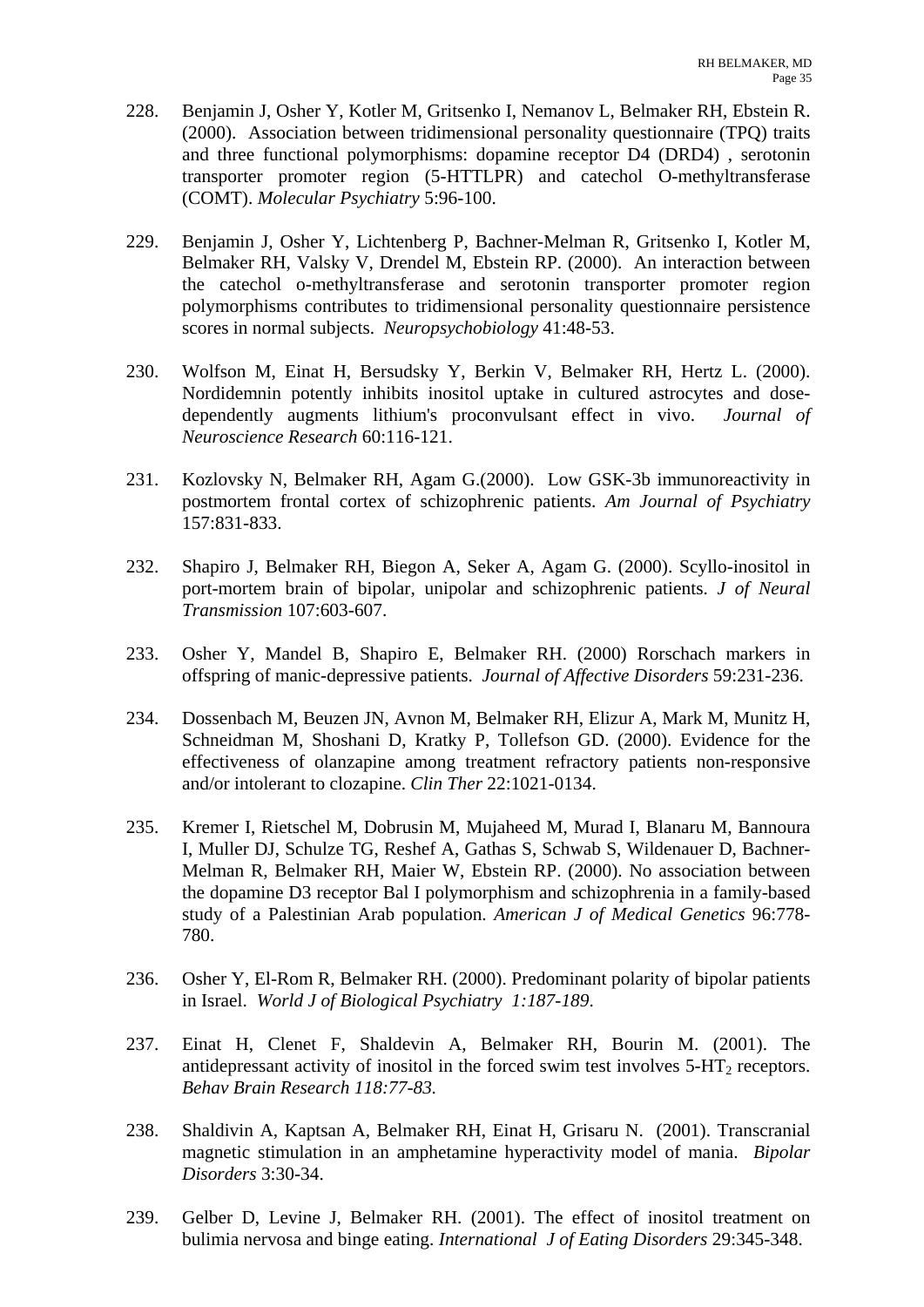- 240. Dossenbach M, Kratky P, Schneidmann M, Grundy S, Metcalfe S, Tollefson G, Belmaker RH. (2001). Evidence for the effectiveness of olanzapine among patients non-responsive and/or intolerant to risperidone. *J Clin Psychiatry* 62:28-34.
- 241. Shaldubina A, Agam G, Belmaker RH (2001). The mechanism of lithium action: state of the art, ten years later. *Prog Neuro-Psychopharmacol. & Biol Psychiat* 25:855-866.
- 242. Dobrusin M, Corbex M, Kremer I, Murad I, Mujaheed M, Annoura I, Muller DJ, Schulze TG, Reshef A, Blanaru M, Gathas S, Rietschel M, Belmaker RH, Maier W, Ebstein RP (2001). No evidence for linkage by transmission disequilibrium test analysis of microsatellite marker D22S278 and schizophrenia in a Palestinian Arab and in a German population. *American J Medical Genetics* 105:328-331.
- 243. Shaltiel G, Yaroslavsky Y, Nemetz B, Nemanov L, Ebstein R, Belmaker RH, Agam G. (2001). Inositol monophosphatase activity in brain and lymphocyte-derived cell lines of bipolar patients. *World J of Biological Psychiatry* 2:95-98.
- 244. Kozlovsky N, Belmaker RH, Agam G. (2001). Low GSK-3b levels in frontal cortex of schizophrenic patients are brain region specific and reflected in low enzymatic activity. *Schizophrenia Research* 52:101-105.
- 245. Murad I, Kremer I, Dobrusin M, Muhaheed M, Bannoura I, Muller DJ, Schulze TG, Reshef A, Blanaru M, Gathas S, Tsenter V, Rietschel M, Belmaker RH, Maier W, Ebstein RP. (2001). A family-based study of the Cys23Ser 5HT2C serotonin receptor polymorphism in schizophrenia. *Am J of Medical Genetics* 105:236-238*.*
- 246. Levine J, Leventhal U, Lerner V, Belmaker RH (2001). Inositol treatment has no effect on the dexamesthasone suppression test. *World Journal of Biological Psychiatry* 2:190-192.
- 247. Nemets B, Stahal Z, Belmaker RH (2002). Omega-3 fatty acid treatment of depressive breakthrough during unipolar maintenance. *American Journal of Psychiatry* 159:477-479.
- 248. Shaldubina A, Ju S, Vaden D, Ding D, Belmaker RH, Greenberg M. (2002). Epiinositol regulates expression of the yeast INO1 gene encoding inositol 1-P synthase. *Molecular Psychiatry* 7:174-180.
- 249. Einat H, Belmaker RH, Zangen A, Yadid G. (2002). Chronic inositol treatment markedly increases activity levels of Flinders Sensitive Line rats in the forced swim test. *Depression and Anxiety 15:148-151*.
- 250. Einat H, Shaldubina A, Szechtman H, Shimon H, Belmaker RH (2002). Preliminary evaluation of oral anticonvulsant treatment in the quinpirole model of bipolar disorder. *Journal of Neural Transmission* 109:433-440.
- 251. Chudakov B, Ilan K, Belmaker RH, Cwikel J. (2002). The motivation and mental health of sex workers. *Journal of Sex and Marital Therapy* 28:305-315.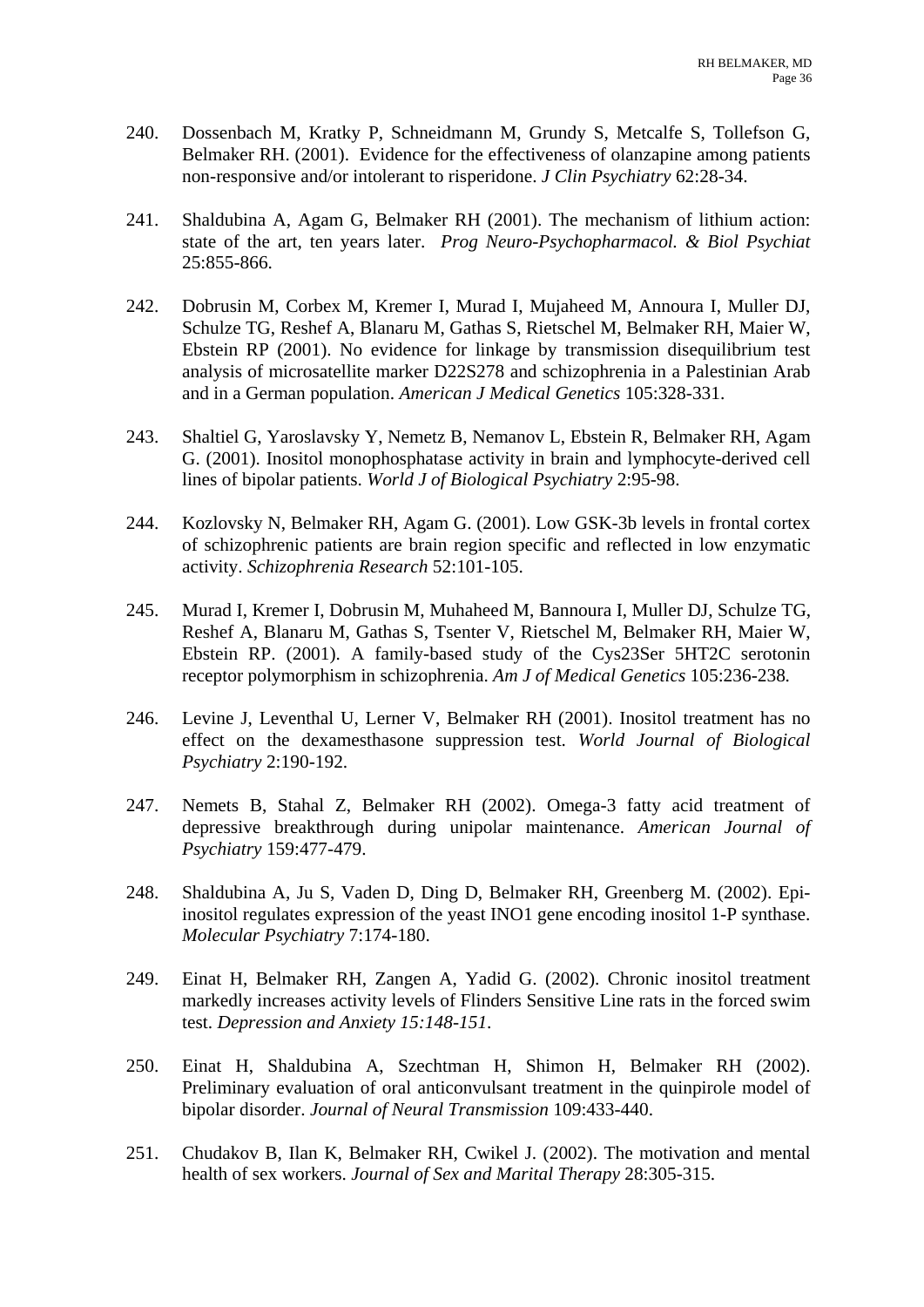- 252. Belmaker RH, Shapiro J, Vainer E, Nemanov L, Ebstein R, Agam G (2002). Reduced inositol content in lymphocyte derived cell lines from bipolar patients. *Bipolar Disorders* 4:67-69.
- 253. Kozlovsky N, Belmaker RH, Agam G. (2002). GSK-3 and the neurodevelopmental hypothesis of schizophrenia. *Eur Neuropsychopharmacol* 12:13-25.
- 254. Shaltiel G, Kozlovsky N, Belmaker RH, Agam G. (2002). PAP phosphatase is reduced in postmortem frontal cortex of bipolar patients. *Bipolar Disorders* 4:302- 306.
- 255. Ebstein R, P., Zohar AH, Benjamin J, Belmaker R, H. (2002) An update of molecular genetic studies of human personality traits. *Applied Bioinformatics* 1:1-2.
- 256. Levine J, Stahl Z, Sela BA, Gavendo S, Ruderman V, Belmaker RH (2002). Elevated homocysteine levels in young male schizophrenic patients. *American Journal of Psychiatry* 159:1790-1792.
- 257. Nemets B, Talesnick B, Belmaker RH, Levine J (2002). Myo-inositol has no beneficial effect on premenstrual dysphoric disorder. *World Journal of Biological Psychiatry* 3:147-149.
- 258. Kozlovsky N, Belmaker RH, Agam G (2002). Lack of effect of acute, subchronic, or chronic stress on glycogen synthase kinase-3b protein levels in rat frontal cortex. *Progress in Neuro-Psychopharmacology & Biological Psychiatry* 26:1309-1312.
- 259. Zohar A, Dina C, Rosilio N, Osher Y, Gritsenko I, Bachner-Melman R, Lena V, Benjamin J, Belmaker RH, Richard P. Ebstein RP (2003). The Tridimensional Personality Questionnaire trait of Harm Avoidance (anxiety proneness) is linked to a locus on chromosome 8p21. *American J Medical Genetics Neuropsychiatric Genetics* 117:66-69.
- 260. Arbelle S, Benjamin J, Golin M, Kremer I, Belmaker RH, Ebstein RP (2003). An association between elevated scores for shyness in grade school children and the long form of the serotonin transporter promoter region polymorphism. *American Journal of Psychiatry* 160:671-6.
- 261. Nadri C, Lipska BK, Kozlovsky N, Weinberger DR, Belmaker RH, Agam G (2003). GSK-3β Levels and Activity in a Neurodevelopmental Rat Model of Schizophrenia. *Developmental Brain Research* 141:33-37.
- 262. Kaptsan A, Yaroslavsky Y, Applebaum J, Belmaker RH, Grisaru N (2003). Right prefrontal TMS vs sham treatment of mania: a controlled study. *Bipolar Disorders* 5:36-39.
- 263. Applebaum J, Levine J, Belmaker RH (2003). Intravenous fosphenytoin in acute mania. *Journal of Clinical Psychiatry* 64:408-409.
- 264. Kremer I, Pinto M, Murad I, Muhaheed M, Bannoura I, Muller DJ, Schulze TG, Reshef A, Blanaru M, Gathas S, Rietschel M, Dobrusin M, Bachner-Melman R, Belmaker RH, Maier W, Ebstein RP (2003). Family-based and case-control study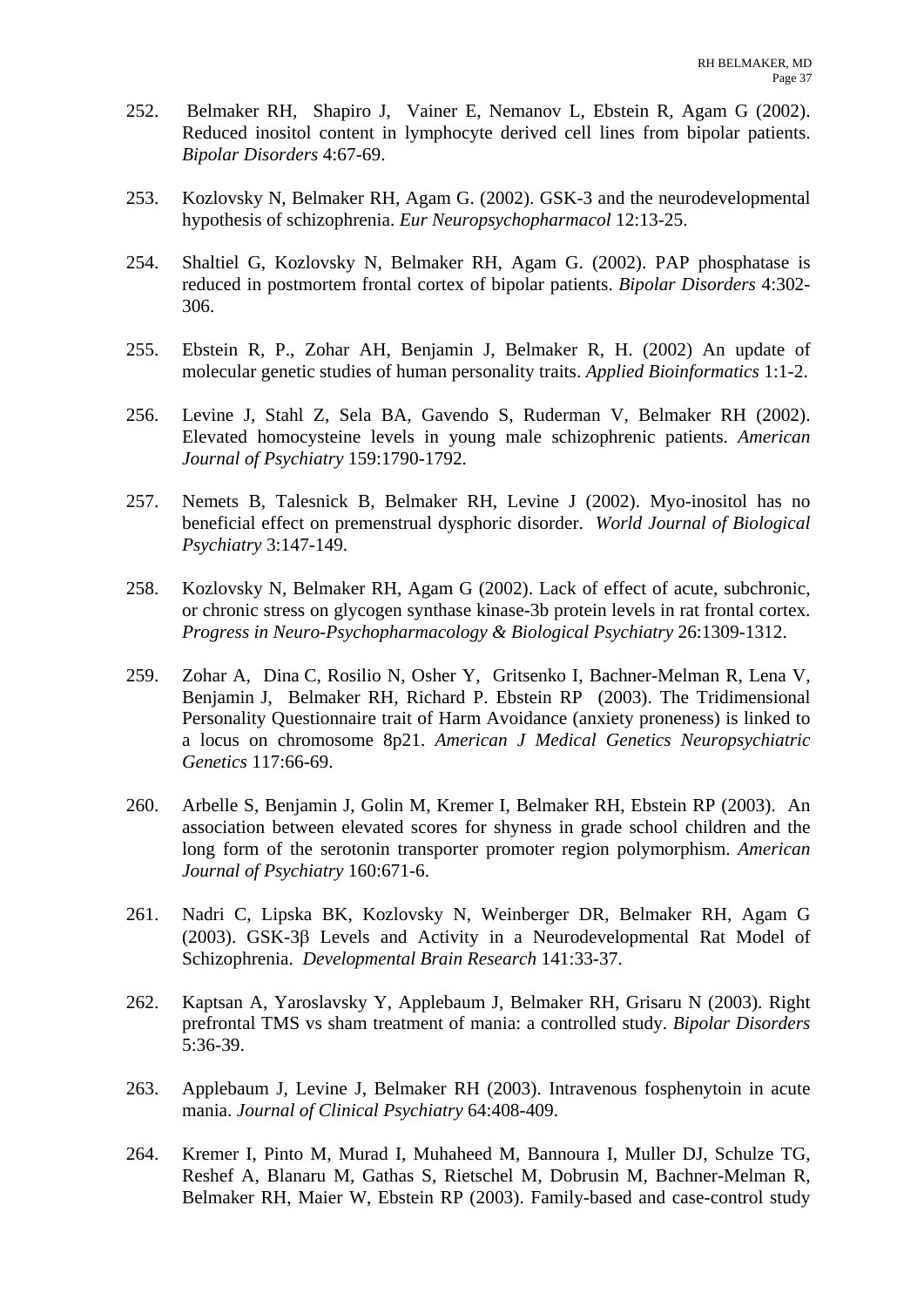of catechol-O-methyltransferase in schizophrenia among Palestinian Arabs. *Neuropsychiatric Genetics* 119B:35-39.

- 265. Kozlovsky N, Nadri C, Belmaker RH, Agam G (2003). Lack of effect of mood stabilizers or neuroleptics on GSK-3β protein levels and GSK-3 activity. *International J of Neuropsychopharmacology* 6:117-120.
- 266. Shamir A, Shaltiel G, Greenberg M, Belmaker RH, Agam G (2003). The effect of lithium on expression of genes for inositol biosynthetic enzymes in mouse hippocampus; a comparison with the yeast model. *Brain Res Mol Brain Res* 115:104-10.
- 267. Ben-Zion IZ, Chudakov B, Cwikel J, Belmaker RH (2004). Commercial sex work: psychiatric and medical aspects (in Hebrew). *Harefuah* 143:33-36.
- 268. Osher Y, Sela B-A, Levine J, Belmaker RH (2004). Elevated homocysteine levels in euthymic bipolar disorder patients showing functional deterioration. *Bipolar Disorders* 6:82-86.
- 269. Phrolov K, Applebaum J, Levine J, Miodovnick H, Belmaker RH (2004). Single dose intravenous valproate in acute mania. *Journal of Clinical Psychiatry* 65:68-70.
- 270. Amar S, Jones C B, Nadri C, Kozlovsky N, Belmaker RH, Agam G (2004). Genetic correlational analysis of glycogen synthase kinase-3β and prepulse inhibition in inbreed mice. *Genes, Brain & Behavior* 3:178-80.
- 271. Applebaum J, Shimon H, Sela B-A, Belmaker RH, Levine J. (2004) Homocysteine levels in newly admitted schizophrenic patients. *Journal of Psychiatric Research* 38:413-416.
- 272. Belmaker RH (2004). Invited review: Bipolar Disorder. *New England Journal of Medicine*, Medical Progress 351:476-486.
- 273. Kozlovsky N, Regenold WT, Levine J, Rapoport A, Belmaker RH, Agam G (2004). GSK-3b in cerebrospinal fluid of schizophrenia patients. *Journal of Neural Transmission* 111:1093-1098.
- 274. Shaltiel G, Shamir A, Shapiro J, Ding D, Dalton E, Bialer M, Harwood A, Belmaker RH, Greenberg M, Agam G (2004). Valproate decreases inositol biosynthesis. *Biological Psychiatry* 56:868-874.
- 275. Kozlovsky N, Shanon-Weickert C, Tomaskovic-Crook E, Kleinmann JE, Belmaker RH, Agam G (2004). Reduced GSK-3b mRNA levels in postmortem dorsolateral prefrontal cortex of schizophrenic patients*. Journal of Neural Transsmission* 111:1583-1592.
- 276. Cwikel J, Chudakov B, Paikin M, Belmaker RH (2004). Psychosocial characteristics of trafficked female sex workers awaiting deportation. *Archives of Women's Mental Health* 7:243-249.
- 277. Dina C, Nemanov L, Gritsenko I, Rosolio N, Osher Y, Herescu-Levi U, Sariashvilli E, Bachner-Melman R, Zohar AH, Benjamin J, Belmaker RH, Ebstein RP (2005).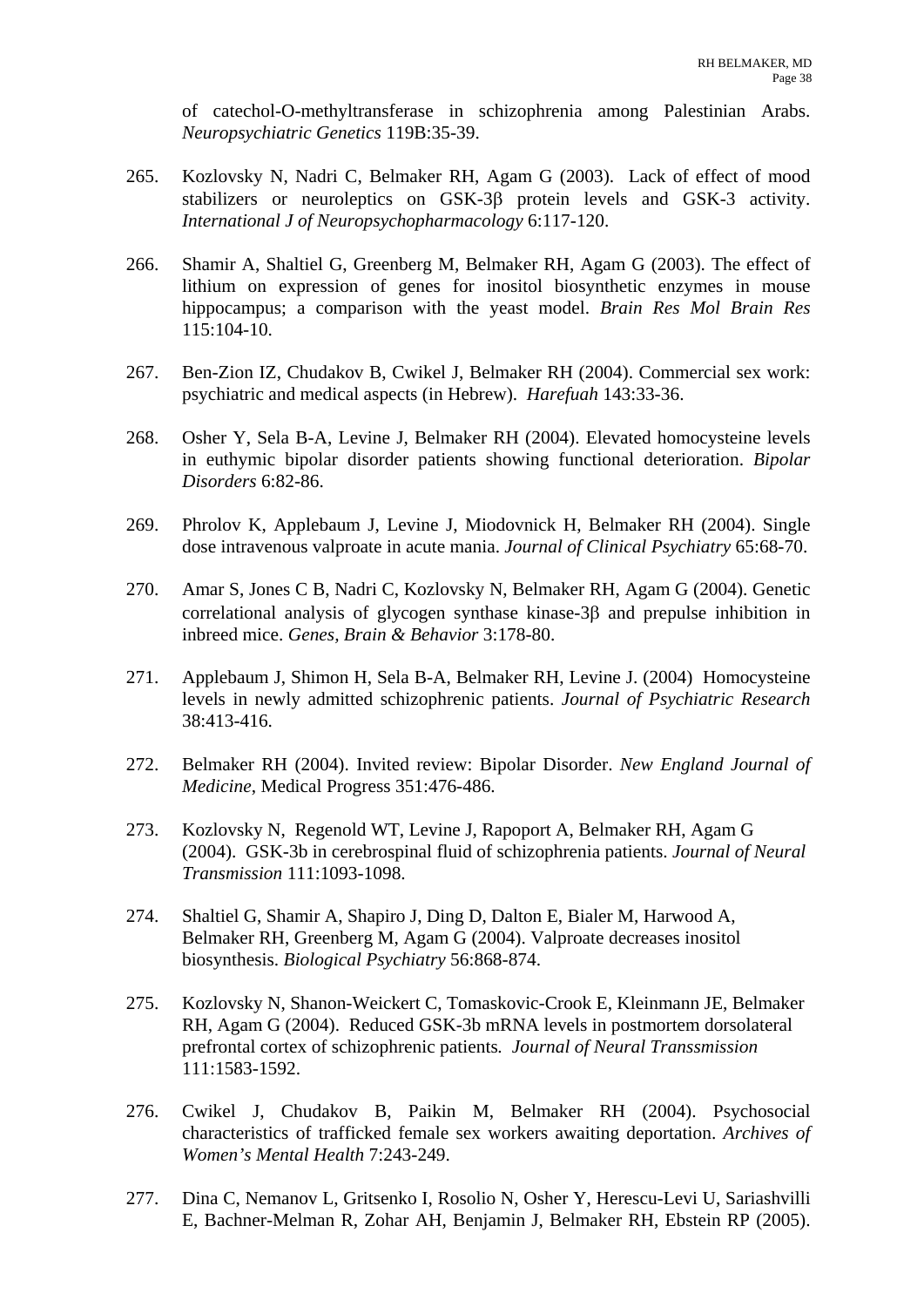Fine mapping of a region of chromosome 8p strengthens evidence for a QTL contributing to the individual difference in an anxiety-related personality trait, TPQ harm avoidance. *Am Journal of Medical Genetics* 132B: 104-108.

- 278. Levine J, Agam G, Sela BA, Garver DL, Torrey EF, Belmaker RH (2005). CSF homocysteine is not elevated in schizophrenia. *Journal of Neural Transmission* 112:297-302.
- 279. Shamir A, Belmaker RH, Agam G (2005). Interaction of calbindin  $D_{28k}$ , and inositol monophosphatase in human postmortem temporal cortex: possible implications for bipolar disorder. *Bipolar Disorders* 7:42-48.
- 280. Stahl Z, Belmaker RH, Friger M, Levine J (2005). Nutritional and life style determinants of elevated plasma homocysteine in schizophrenia patients. *European Neuropsychopharmacology* 15:291-295.
- 281. Nemets B, Bersudsky Y, Belmaker RH (2005). Controlled double-blind trial of phenytoin vs. fluoxetine in major depressive disorder *The Journal of Clinical Psychiatry* 66:586-590.
- 282. Osher Y, Bersudsky Y, Belmaker RH (2005). Omega EPA in bipolar disorder: report of an open-label study. *Journal of Clinical Psychiatry* 66: 726-9.
- 283. Shamir A, Shaltiel G, Belmaker RH, Agam G (2005). Postmortem Parietal Cortex TPH2 Expression is Not Altered in Schizophrenia, Unipolar Depressed and Bipolar Patients vs. Control Subjects. *Journal of Molecular Neuroscience* 26:33-38.
- 284. Geller V, Gorzaltsan I, Shleifer T, Belmaker RH, Bersudsky Y (2005). Clotiapine Compared with Chlorpromazine in Chronic Schizophrenia. *Schizophrenia Research* 80:343-347.
- 285. Kamin R, Ben Zion I, Chudakov B, Belmaker RH (2006). Sildenafil effects on sexual function in asymptomatic volunteers: a controlled study. *Journal of Sex and Marital Therapy* 32:37-42.
- 286. Korostishevsky M, Kremer I, Kaganovich M, Cholostoy A, Murad I, Mul M, Bannoura I, Rietschel M, Dobrusin M, Benin-Abu-Sach U, Belmaker RH, Maier W, Ebstein RP, Navon, R (2006). Transmission disequilibrium and haplotype analysis of the G72/G30 locus: suggestive linkage to schizophrenia in Palestinian Arabs living in the north of Israel. *Neuropsychiatric Genetics* 141(1):91-5.
- 287. Nemets H, Nemets B, Apter A, Bracha Z, Belmaker RH (2006). Omega-3 treatment of childhood depression: a controlled double-blind trial. *American Journal of Psychiatry* 163(6):1098-100.
- 288. Levine J, Stahl Z, Sela BA, Ruderman V, Shumaico O, Babushkin I, Osher Y, Bersudsky Y, Belmaker RH (2006). Homocysteine reducing strategies improve symptoms in chronic schizophrenic patients with hyperhomocysteinemia. *Biological Psychiatry* 60:265-269.
- 289. Shaldubina A, Stahl Z, Furszpan M, Regenold WT, Shapiro J, Belmaker RH, Bersudsky Y (2006). Inositol deficiency diet and lithium effects. *Bipolar Disorders* 8(2):152-9.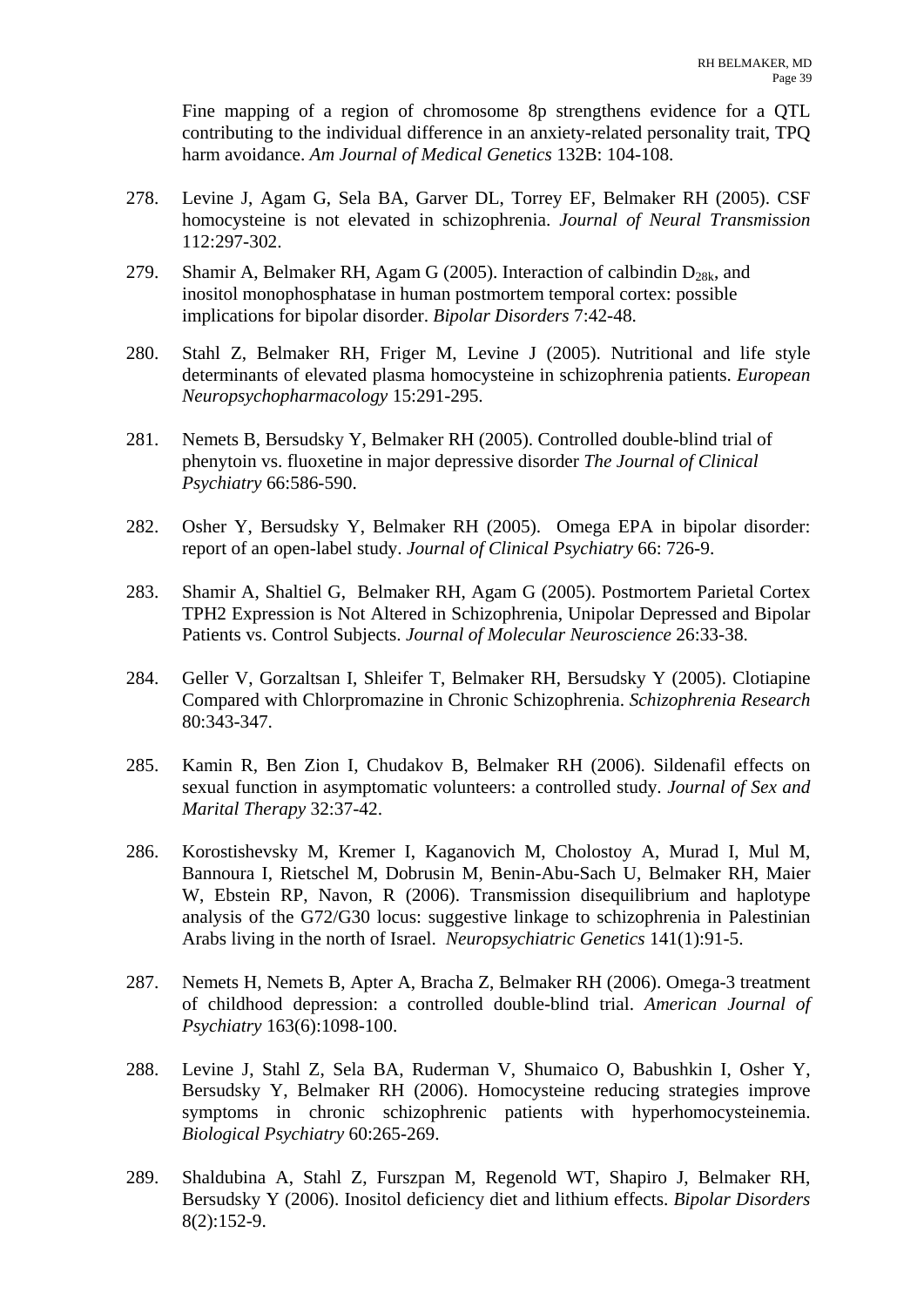- 290. Kozlovsky N, Amar S, Belmaker RH, Agam G (2006). Psychotropic drugs affect Ser9-phosphorylated GSK-3beta protein levels in rodent frontal cortex. *Int J Neuropsychopharmacol*. 2006 Jun;9:337-42.
- 291. Ben Zion IZ, Tessler R, Cohen L, Lerer E, Bachner-Melman R, Gritsenko I, Nemanov L, Zohar AH, Dina C, Belmaker RH, Benjamin J and Ebstein RP (2006). Polymorphisms in the dopamine D4 receptor gene (DRD4) contribute to individual differences in human sexual behavior: desire, arousal and sexual function. *Molecular Psychiatry* 8;782-786.
- 292. Shaldubina A, Johanson RA, O'Brien WT, Buccafusca R, Agam G, Belmaker RH (2006). SMIT1 haploinsufficiency causes brain inositol depletion without affecting lithium-sensitive behavior. *Molecular Genetics and Metabolism* 4;384-388.
- 293. Osher Y, Belmaker RH, Nemets B. (2006). Clinical Trials of PUFAs in Depression: State of the Art. *World Journal of Biological Psychiatry* 7:223-30.
- 294. Shapira B, Nemets B, Trachtenberg, A, Belmaker RH. (2006). Phenytoin as an augmentation for SSRI failures. *Journal of Affective Disorders* 96:123-6.
- 295. Ivo R, Schulze TG, Schumacher J, Kesper K, Muller DJ, Kremer I, Dobrusin M, Mujaheed M, Murad I, Blanaru M, Bannoura I, Reshev A, Bachner-Melman R, Ebstein R, Propping P, Belmaker RH, Maier W, Rietschel M, Nothen MM, Cichon S. (2006). No evidence for association between NOTCH4 and schizophrenia in a large family-based and case-control association analysis. *Psychiatric Genetics* 16:197-203.
- 296. Kaptsan A, Telias D, Bersudsky Y, Belmaker RH (2006). Ethnic origin of alcoholics admitted to an Israeli treatment center. *American Journal of Drug and Alcohol Abuse* 32:549-53.
- 297. Bersudsky Y, Shaldubina A , Belmaker RH (2007). Lithium's Effect in Porsolt Forced Swim Test is Blood Level Dependent but not Dependent on Weight Loss*. Behavioural Pharmacology* 18:77-80.
- 298. Chudakov B, Ben Zion I, Belmaker RH (2007). Transdermal testosterone gel prn application for hypoactive sexual desire disorder in premenopausal women: a controlled pilot study of the effects on the Arizona Sexual Experience Scale for Females and Sexual Function Questionnaire. *Journal of Sexual Medicine* 4:204- 208.
- 299. Belmaker RH (2007). Treatment of bipolar depression (editorial). *New England Journal of Medicine* 17:1771-1773.
- 300. Shaltiel G, Dalton CE, Belmaker RH, Harwood JA, Agam G (2007). Specificity of Mood Stabilizer Action on Neuronal Growth Cones. *Bipolar Disorders* 9: 281-9.
- 301. Nadri C, Bersudsky Y, Belmaker RH, Agam G (2007). Elevated urinary ADAM12 protein levels in lithium-treated bipolar patients. *Journal of Neural Transmission* 114:473-7.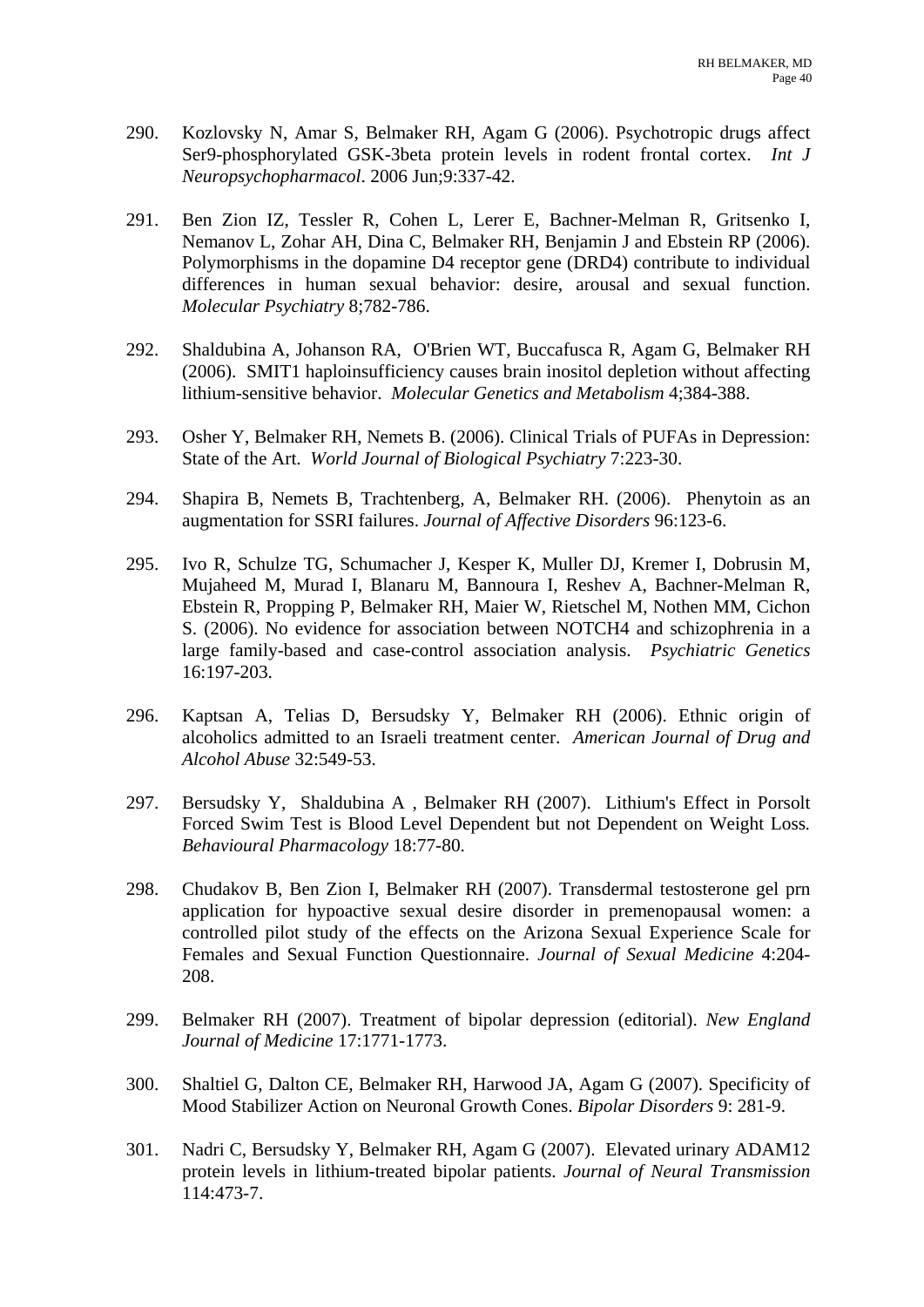- 302. Cryns K, Shamir A, Shapiro F, Daneels G, Goris I, Hansfried Van Craenendonck H, Straetemans R, Belmaker RH, Agam G, PhD, Moechars D, Steckler T (2007). Lack of lithium-like behavioral and molecular effects in *IMPA2* knockout mice. *Neuropsychopharmacology* 32:881-91.
- 303. Shaldubina A, Johanson R, Buccafusca R, Agam G, Belmaker RH, Berry G, Bersudsky Y (2007). Behavioral Phenotyping of Sodium-Myo-Inositol Cotransporter heterozygous Knockout Mice with Reduced Brain Inositol, *Genes Brain and Behaviour* 6:253-9.
- 304. Shaltiel G, Mark S, Kofman O, Belmaker RH, Agam G (2007). Effects of valproate derivatives on human brain MIP synthase activity and amphetamine induced hyperactivity. *Pharmacological Reports* 59:401-7.
- 305. Belmaker RH (2007). Modafinil add-on in the treatment of bipolar depression. *American Journal of Psychiatry* (editorial) 164:1143-5.
- 306. Amar S, Shamir A, Ovadia O, Blanaru M, Reshef A, Kremer I, Rietschel M, Schulze TG, Maier W, Belmaker RH, Ebstein R, Agam G, Mishmar (2007). Mitochondrial DNA HV lineage increases the susceptibility to schizophrenia among Israeli Arabs. *Schizophrenia Research* 94:354-8.
- 307. Nadri C, Belmaker RH, Agam G (2007). Oxygen restriction of neonate rats elevates neuregulin-1a isoform levels: possible relationship to schizophrenia. *Neurochemistry International* 51:447-50.
- 308. Shamir A, Shaltiel G, Mark S, Bersudsky Y, Belmaker RH and Agam G (2007). Human MIP synthase splice variants in bipolar disorder. *Bipolar Disorders* 9:766- 71.
- 309. Osher Y, Bersudsky Y, Silver H, Ben-Ami S, Belmaker RH (2008). Neuropsychological correlates of homocysteine levels in euthymic bipolar patients. *J Affect Disorder*s 105:229-33.
- 310. Cryns K, Shamir A, Levi I, Daneels G, Goris I, Delille P, Bouwknecht A, Kass S, Agam G , Belmaker RH, Bersudsky Y, Steckler T, Moechars D (2008). *IMPA1* is essential for embryonic development and lithium-like pilocarpine sensitivity. *Neuropsychophopharm* 33:674-84.
- 311. Tandon R, Moller H-J, Belmaker RH, Gattaz WF, Lopez-Ibor JJ, Okasha A, Singh, BS, Stein D, Olie J-P, Fleischhacker W (2008). World psychiatric association pharmacopsychiatry section statement on comparative effectiveness of antipsychotics in the treatment of schizophrenia. *Schizophrenia Research* 100; 20- 38.
- 312. Bersudsky Y, Shaldubina A, Agam G, Berry G, Belmaker RH. (2008). Homozygote inositol transporter knockout mice show a lithium-like phenotype. *Bipolar Disorders* 10:453-459.
- 313. Mann L, Shaltiel G, Belmaker RH, Heldman E, Agam G (2008). Lithium preferentially inhibits adenylyl cyclase V and VII isoforms. *International Journal of Neuropsychopharmacology* 11:533-9.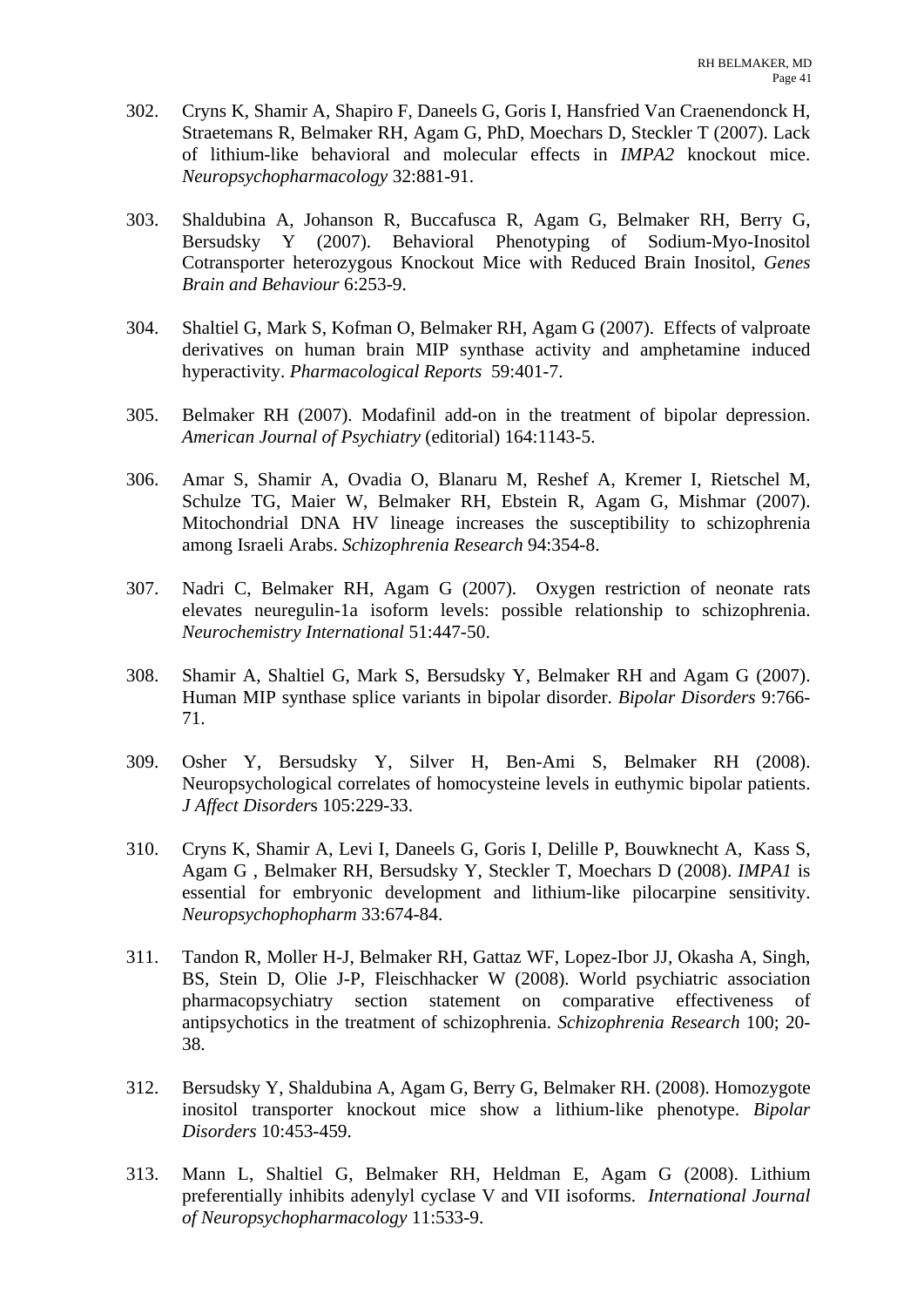- 314. Bersudsky Y, Shaldubina A, Kozlovsky N, Shoham S, Woodgett JR, Agam G, Belmaker RH (2008). Glycogen Synthase Kinase-3β Heterozygote Knockout Mice as a Model of Findings in Postmortem Schizophrenia Brain or as a Model of Behaviors Mimicking Lithium Action: Negative Results. *Behavioral Pharmacology* 10:217-24.
- 315. Cleary C, Linde JA, Hiscock KM, Hadas I, Belmaker RH, Agam G, Flaisher-Grinberg S, Einat H (2008). Antidepressant-like effects of rapamycin in animal models: implications for mTOR inhibition as a new target treatment of affective disorders. *Brain Research Bulletin* 76:469-73.
- 316. Einat H, Tian F, Belmaker RH, Frost JW (2008). Myo-inositol-1-phosphate (MIP) synthase inhibition: in-vivo study in rats *J Neural Transm* 115:55-58.
- 317. Kremer I, Dobrusin M, Blanaru, Reshef A, Gathas S, Mujahed M, Maier W, Rietschel M, Schulze TG, Belmaker RH (2008). Clinical characteristics of schizophrenia: Israel Bedouin compared with Palestinian Arabs in Israel & Palestine, *Neuropsychiatry and Neuropsychology* 3:3-6.
- 318. Bromberg A, Levine J, Nemets B, Belmaker RH, Agam G (2008). No association between global leukocyte DNA methylation and homocysteine levels in schizophrenia patients. *Schizophrenia Research* 101: 50–57.
- 319. Amar S, Shaltiel G, Mann L, Shamir A, Dean B, Scarr E, Bersudsky Y, Belmaker RH, Agam G (2008). Possible involvement of post-dopamine D2 receptor signalling components in the pathophysiology of schizophrenia. *Int J Neuropsychopharmacol.* 11(2):197-205.
- 320. Belmaker RH, Agam G (2008). Invited review: Major Depressive Disorder. *New England Journal of Medicine*, Mechanisms of Disease 385:47-60.
- 321. Halila S, Belmaker RH, Abu Rabia Y, Froimovici M, Applebaum J (2009). Disappearance of female genital mutilation from the Bedouin population of Southern Israel, *Journal of Sexual Medicine* 6:70-3.
- 322. Dankert ME, Brensinger CM, Metzger KL, Han C, González-Pinto A, Mosquera F,. Gayares JG, Li C, Severus WE, Langosch JM, Tateno M, Mihai A, Johnstone EC, MacIntyre DJ, Lallart X, Lallart E, Hoeft F, Wiguna T, Farooq S, Koleva SG, Radoeva PD, Mesén A, Laprade B, Nair SRN, M. Babb SN, Adler C, Habibpoor E, Belmaker RH, Rybakowski J, Owe-Larsson B, Young A, Malhotra S, Sivakumar, Kane J, Swanson C, Rush AJ, Siegel SJ. (2009) Attitudes Towards Implantable Psychiatric Medication in a Worldwide Sample of Patients. *Schizophrenia Research* 105(1-3):279-86.
- 323. Dobrusin M, Weitzman D, Levine J, Kremer I, Rietschel M, Maier W, Belmaker RH (2008). The Rate of Consanguineous Marriages Among Parents of Schizophrenic Patients in the Arab Bedouin Population in Southern Israel, *World Journal of Biological Psychiatry*, Feb 11:1-3. [Epub ahead of print].
- 324. Osher Y, Belmaker RH (2009). Omega-3 fatty acids in depression: a review of three studies. *CNS Neuroscience & Therapeutics* 15(2):128-33.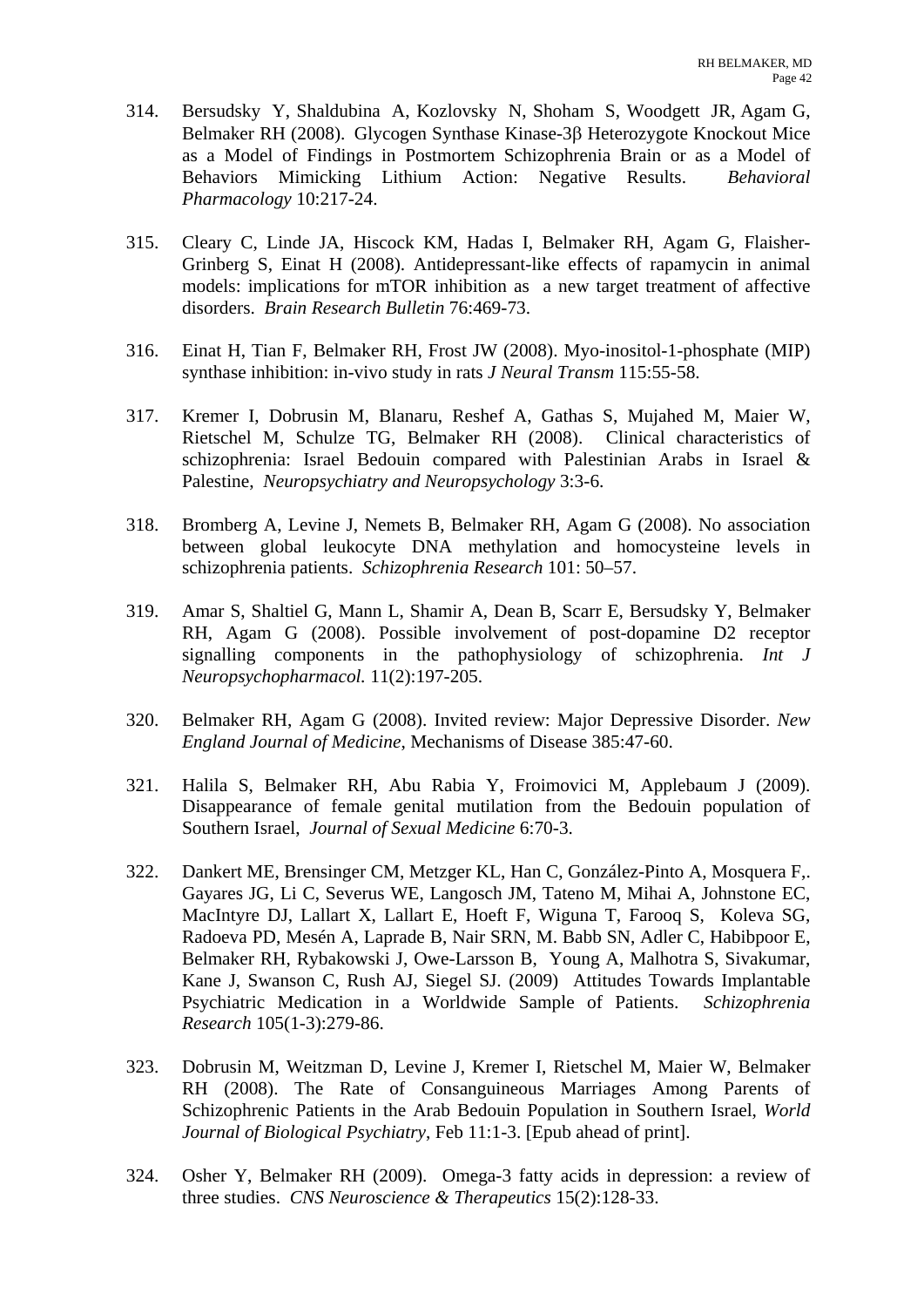- 325. Agam G, Bersudsky Y, Berry GT, Moechars D, Lavi-Avnon Y, Belmaker RH (2009). Knockout mice in understanding the mechanism of action of lithium. *Biochemical Society Transactions* 37:1121-1125.
- 326. Meiri G, Vichovsky Y, Belmaker RH (2009). Omega 3 acid treatment in autism. *Journal of Child and Adolescent Psychopharmacology* 19:449-451.
- 327. Mann L, Heldman E, Bersudsky Y, Vatner SF, Ishikawa Y, Almog O, Belmaker RH, Agam G (2009). Inhibition of Specific Adenylyl-cyclase Isoforms by Lithium and Carbamazepine but not Valproate may be related to their Antidepressant Effect *Bipolar Disorders* 11:885-96.
- 328. Shaltiel G, Deutsch J, Rapoport SI, Basselin M, Belmaker RH, Agam G (2009). Is Phosphoadenosinephosphate (PAP) Phosphatase a Target of Lithium's Therapeutic Effect? *Journal of Neural Transmission* 11:1543-1549.
- 329. Lichtenberg P, Belmaker RH (2010). Subtyping Major Depression. *Psychotherapy and Psychosomatics* 79:131-135 (editorial).
- 330. Mariotti V, Melissari E, Amar S, Conte A, Belmaker RH, Agam G, Pellegrini S (2010). Effect of prolonged phenytoin administration on rat brain gene expression assessed by DNA microarrays. *Experimental Biology and Medicine* 235:300-310.
- 331. Osher Y, Bersudsky Y, Belmaker RH (2010). The new lithium clinic*. Neuropsychobiology* 62:17-26.
- 332. Shlafman N, Shaldubina S, Applebaum J, Belmaker RH, Levine J (2010). No gross abnormality of plasma homocysteine after acute methionine loading in Clinically Stabilized Patients with Schizophrenia. *Asian Journal of Psychiatry 3:64-66*.
- 333. Bersudsky Y, Applebaum J, Gaiduk Y, Sharony L, Mishory A, Podberezsky A, Agam G, Belmaker RH (2010). Valnoctamide as a valproate substitute with low teratogenic potential in mania: double-blind controlled clinical trial *Bipolar Disorders* 12:376-382.
- 334. Karyo R, Askira Y, Pinchasov A, Belmaker RH, Agam G, Eldar-Findelman H (2010). Identification of eukaryotic elongation factor-2 as a novel cellular target of lithium and glycogen synthase kinase-3. *Molecular Cellular Neuroscience* 45(4):449-55.
- 335. Amar S, Ovadia O, Maier W, Ebstein R, Belmaker RH, Mishmar D, Agam G (2010). Copy number variation of the SELENBP1 gene in schizophrenia. *Behavioral and Brain Functions* 6:40.
- 336. Osher Y, Dobron A, Belmaker RH, Bersudsky Y, Dwolatzky (2011). Computerized testing of neurocognitive function in euthymic bipolar patients compared to those with mild cognitive impairment and cognitively healthy controls. *Psychotherapy and Psychosomatics* 80:298-303.
- 337. Bromberg A, Levine J, Belmaker RH, Agam G (2011). Hyperhomocysteinemia does not affect global DNA methylation and nicotinamide N-methyltransferase (NNMT) expression in mice. *International Journal of Neuropsychopharmacology* 976-81.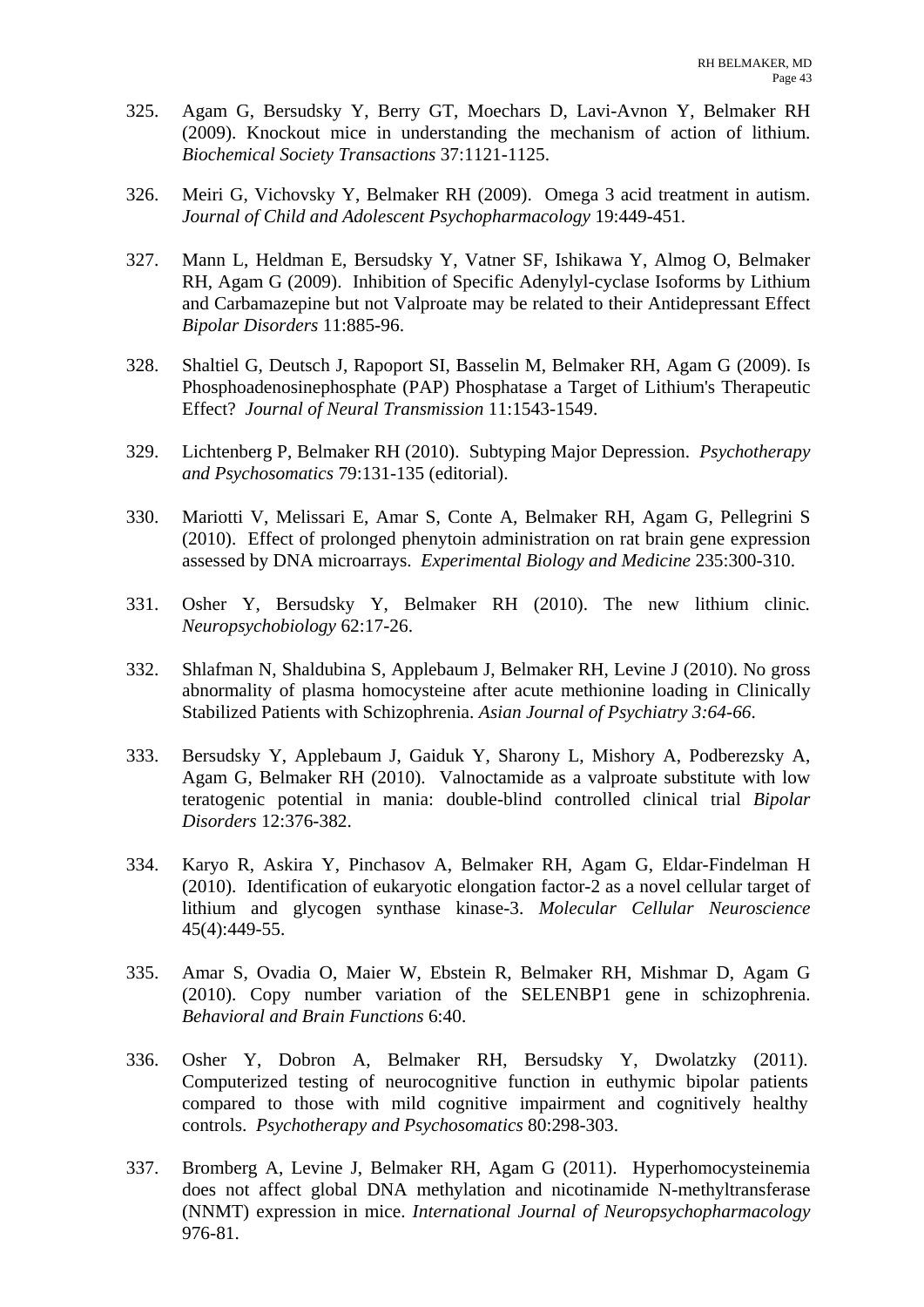- 338. Amar S, Belmaker RH, Agam G (2011). The possible involvement of glycogen synthase kinase-3 (GSK-3) in diabetes, cancer and central nervous system diseases. *Current Pharmaceutical Design* 17:2264-77.
- 339. Bromberg A, Lerer E, Udawela M, Scarr E, Dean B, Belmaker RH, Ebstein R, Agam G (2012). Nicotinamide-n-methyltransferase (NNMT) in schizophrenia: a genetic association and decreased frontal cortex mRNA levels. *International Journal of Neuropsychopharmacology* 15:727-737.
- 340. Nahman S, Belmaker RH, Azab AN (2012). Effects of lithium on lipopolysaccharide-induced inflammation in rat primary glia cells. *Innate Immun* 18:447-58.
- 341. Belmaker RH, Bersudsky Y, Agam G (2012). Individual differences and evidence based psychopharmacology. BMC Medicine. 7015:10-110.
- 342. Bloch Y, Applebaum J, Osher Y, Samuel S, Azab A, Agam G, Belmaker RH, Bersudsky Y (2012). Normobaric hyperoxia treatment of schizophrenia. *The Journal of Clinical Psychopharmacology* 32:525-30.
- 343. Belmaker RH (2012). Successful cultural change: the example of female circumcision among Israeli Bedouin and Israeli Jews from Ethiopia. *Israel Journal of Psychiatry* 49:178-183.
- 344. Kara NZ, Toker L, Agam G, Anderson GW, Belmaker RH, Einat H (2013). Trehalose induced antidepressant-like effects and autophage enhancement in mice. *Psychopharmacology* 229(2):367-375.
- 345. Shtein L, Toker L, Bersudsky Y, Belmaker RH, Agam G (2013). The inositol monophosphatase inhibitor L-690,330 affects pilocarpine-behavior and the forced swim test. *Psychopharmacology* 227(3):503-8.
- 346. Levi I, Eskira Y, Eisenstein M, Gilon C, Hoffman A, Talgan, Y Fanous J, Bersudsky, Belmaker RH, Agam G, Almog O (2013). The calbindin-D28k binding site on inositol monophosphatase may allow inhibition independent of the lithium site of action, *European Neuropsychophopharmacology* 23:1806-1815.
- 347. Toker L, Kara N, Hadas I, Einat H, Bersudsky Y, Belmaker RH, Agam G (2013). Acute intracerebroventricular inositol does not reverse the effect of chronic lithium treatment in the forced swim test. *Neuropsychobiology* 68:189-192.
- 348. Sapir R, Zohar A, Berusudsky Y, Belmaker RH, Osher Y (2013). Behavioral addictions in euthymic patients with bipolar I disorder: a comparison to controls. *International Journal of Bipolar Disorders*, 1;27.
- 349. Toker L, Bersudsky Y, Plaschkes I, Chalifa-Caspi V, Berry G, Moechars D, Belmaker RH, Agam G (2014). Inositol related gene knockouts mimic lithium's effect on mitochondrial function. *Neuropsychopharmacology* 39:319-328.
- 350. Kara NZ, Karpel O, Toker L, Agam G, Belmaker RH, Einat H (2014). Chronic oral carbamazepine treatment elicits mood-stabilising effects in mice. *Acta Neuropsychiatrica*.